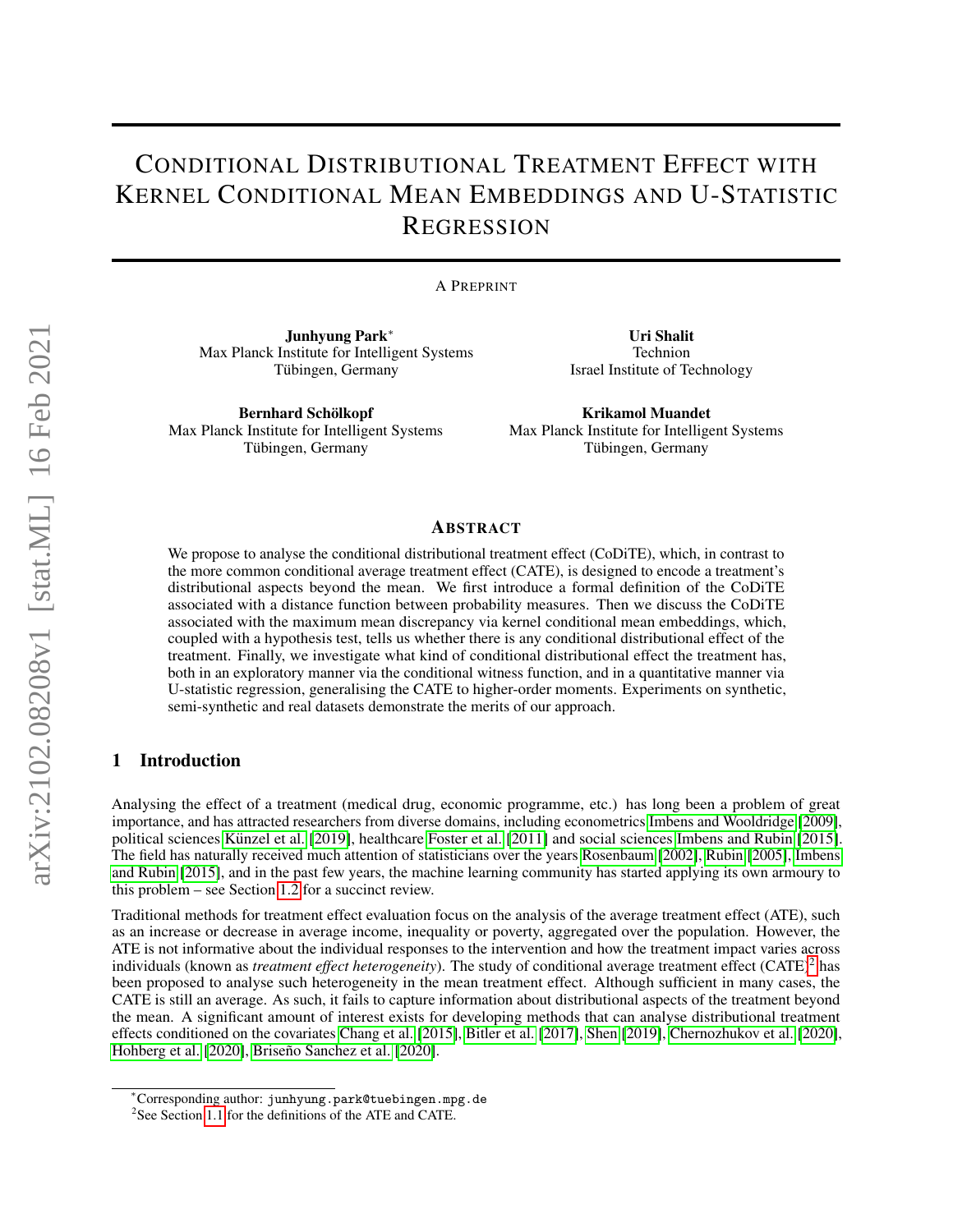

<span id="page-1-1"></span>Figure 1: Toy illustration of higher-order heterogeneity that cannot be captured by CATE. (a) Data. X  $\sim$ Uniform $[0,1]$ ,  $Y_0 = 3 + 5X + \mathbf{1}_{X < 0.3}N + 7\mathbf{1}_{X \geq 0.3}(1 + (X - 0.3))N$  and  $Y_1 = 4X + \mathbf{1}_{X < 0.3}N + 7\mathbf{1}_{X \geq 0.3}(1 +$  $(X - 0.3)N$ , where  $N \sim \mathcal{N}(0, 1)$ ; in particular, the CATE is increasing with X. (b) Hypothesis test (Section [4.2\)](#page-4-0) Each of the hypotheses  $P_{Y_0|X} \equiv P_{Y_0|X}$ ,  $P_{Y_1|X} \equiv P_{Y_1|X}$  and  $P_{Y_0|X} \equiv P_{Y_1|X}$  are tested 100 times. The last (false) hypothesis is rejected in most tests, while the first two (true) hypotheses are not rejected in most tests, meaning that both type I and type II errors are low. (c) Conditional witness function (Section [5.1\)](#page-6-0). The conditional witness function is close to zero for all Y at  $X \ge 0.5$ , demonstrating that  $P_{Y_0|X}$  and  $P_{Y_1|X}$  are similar in this region of X. For  $X < 0.4$ , the witness function is positive in regions where the density of  $Y_1$  is higher than that of  $Y_0$ , and negative in regions where the density of  $Y_0$  is higher than that of  $Y_1$ . (d) U-statistic regression (Section [5.2\)](#page-6-1). True conditional standard deviation (in black) is estimated (in red and blue for control and treatment groups respectively) as a function of X via U-statistic regression (since variance is a U-statistic) and the square-root operation. We see that the standard deviation increases linearly for  $X \geq 0.3$ .

Our contributions are as follows. Firstly, we formally define the *conditional distributional treatment effect* (CoDiTE) associated with a chosen distance function between distributions. Then we use kernel conditional mean embeddings [Song et al.](#page-12-1) [\[2013\]](#page-12-1), [Park and Muandet](#page-11-3) [\[2020a\]](#page-11-3) to analyse the CoDiTE associated with the *maximum mean discrepancy* [Gretton et al.](#page-10-6) [\[2012\]](#page-10-6). Coupled with a statistical hypothesis test, this can determine *whether* there exists any effect of the treatment, conditioned on a set of covariates. Finally, we use *conditional witness functions* and *U-statistic regression* to investigate *what kind* of effect the treatment has.

#### <span id="page-1-0"></span>1.1 Problem Set-Up: Potential Outcomes Framework

Throughout this paper, we take  $(\Omega, \mathcal{F}, P)$  as the underlying probability space, X as the input space and  $\mathcal{Y} \subseteq \mathbb{R}$  as the output space. Let  $Z : \Omega \to \{0, 1\}$ ,  $X : \Omega \to \mathcal{X}$  and  $Y_0, Y_1, Y : \Omega \to \mathcal{Y}$  be random variables representing, respectively, the treatment assignment, covariates, the potential outcomes under control and treatment, and the observed outcome, i.e.  $Y = Y_0(1 - Z) + Y_1Z$ . For example, Z may indicate whether a subject is administered a medical treatment (Z = 1) or not  $(Z = 0)$ . The potential outcomes  $Y_1, Y_0$  respectively correspond to subject's responses had they received treatment or not. The covariates X correspond to subject's characteristics such as age, gender, race that could influence both the potential outcomes and the choice of treatment. We denote the distributions of random variables by subscripting  $P$ , e.g.  $P_X$  for the distribution of X. Throughout, we impose the mild condition that conditional distribution  $P(\cdot | X)$  admits a *regular version* [Çınlar, 2011, p.150, Definition 2.4, Proposition 2.5].

Each unit  $i = 1, ..., n$  is associated with an independent copy  $(X_i, Z_i, Y_{0i}, Y_{1i})$  of  $(X, Z, Y_0, Y_1)$ . However, for each  $i = 1, ..., n$ , we observe either  $Y_{0i}$  or  $Y_{1i}$ ; this missing value problem is known as the *fundamental problem of causal inference* [\[Holland, 1986\]](#page-10-8), preventing us from directly computing the difference in the outcomes under treatment and control for each unit. As a result, we only have access to samples  $\{(x_i, z_i, y_i)\}_{i=1}^n$  of  $(X, Z, Y)$ . We write  $n_0 = \sum_{i=1}^n \mathbf{1}_{z_i=0}$  and  $n_1 = \sum_{i=1}^n \mathbf{1}_{z_i=1}$  for the control and treatment sample sizes, and denote the control and treatment samples by  $\{(x_i^0, y_i^0)\}_{i=1}^{n_0}$  and  $\{(x_i^1, y_i^1)\}_{i=1}^{n_1}$ .

We assume *strong ignorability* [Rosenbaum and Rubin](#page-11-4) [\[1983\]](#page-11-4):

**unconfoundedness**  $Z \perp (Y_0, Y_1) | X;$  and overlap  $0 < e(X) = P(Z = 1 | X) = \mathbb{E}[Z | X] < 1$ .

Causal treatment effects are then identifiable from observational data, since  $P_{Y_0|X} = P_{Y_0|X,Z=0} = P_{Y|X,Z=0}$ , and similarly for  $P_{Y_1|X}$ . The quantity  $e(X)$  is the *propensity score*. In a *randomised experiment*,  $e(X)$  is known and controlled [\[Imbens and Rubin, 2015,](#page-10-2) p.40, Definition 3.10].

The usual objects of interest in the treatment effect literature are the *average treatment effect* (ATE),  $\mathbb{E}[Y_1 - Y_0]$ , and the *conditional average treatment effect* (CATE),  $T(x) = \mathbb{E}\left[Y_1 - Y_0 \mid X = x\right]$ . In this paper, we propose to extend the analysis to compare other aspects of the conditional distributions,  $P_{Y_0|X}$  and  $P_{Y_1|X}$ . One compelling reason to do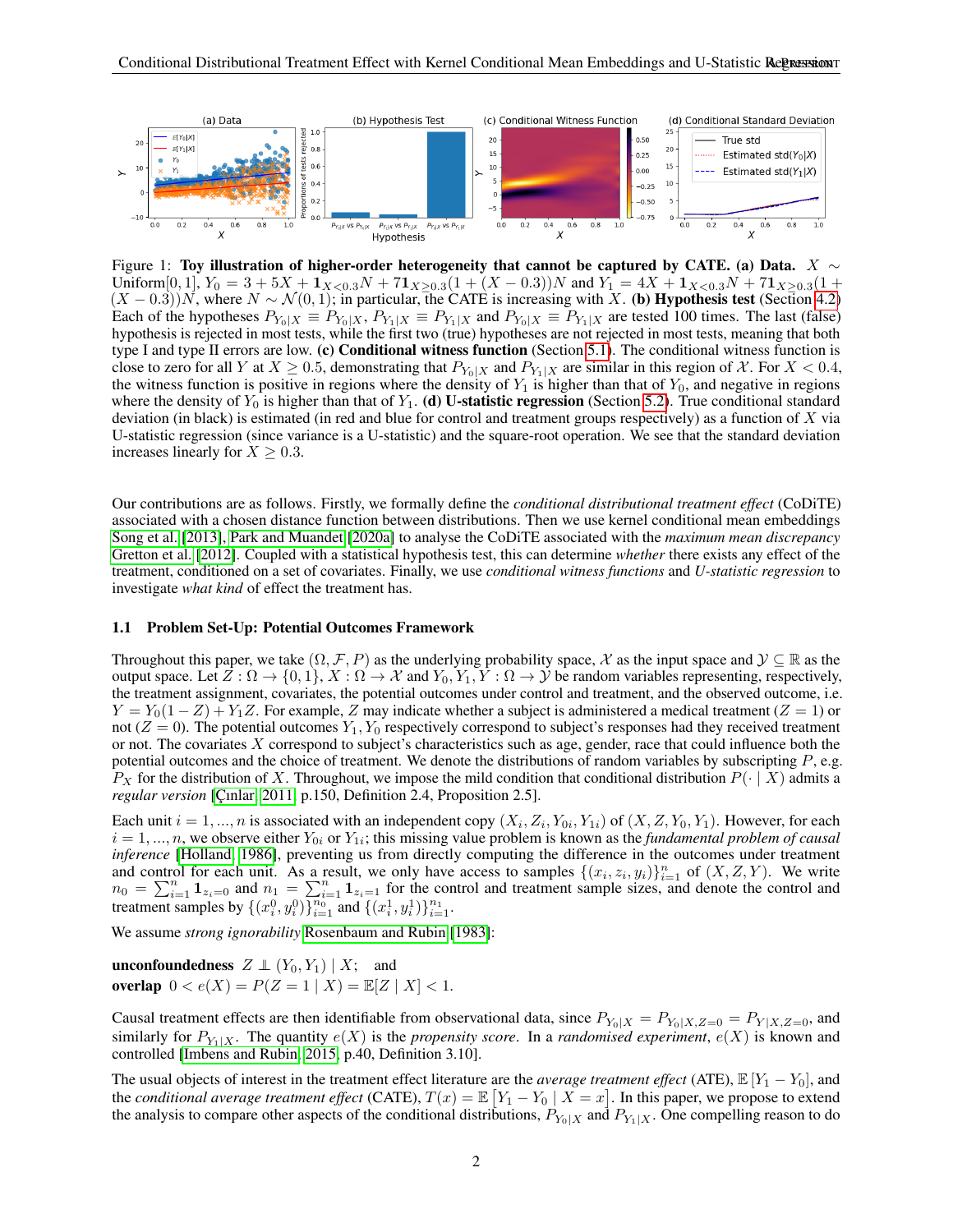this is that estimating CATE is inherently a problem of *comparing two means*, and as such, is only meaningful if the corresponding variances are given. Consider the toy example in Figure [1.](#page-1-1) The CATE is constructed to be increasing with  $X$ , but taking into account the variance, the treatment effect is clearly more pronounced for small values of  $X$ . For example, the probability of  $Y_1$  being greater than  $Y_0$  is much higher for smaller values of X.

Beyond the mean and variance, researchers may also be interested in other higher-moment treatment effect heterogeneity, such as Gini's mean difference or skewness, or indeed how the entire conditional densities of the control and treatment groups differ given the covariates, in an exploratory fashion. Panels (b), (c) and (d) in Figure [1](#page-1-1) demonstrate each of the steps we propose in this paper applied to this toy dataset: hypothesis testing of equality of conditional distributions, the conditional witness function and U-statistic regression (variance, in this instance), respectively.

## <span id="page-2-0"></span>1.2 Related Work & Summary of Contributions

In the past few years the machine learning community has focused much effort on models for estimating the CATE function. Some approaches include Gaussian processes [Alaa and van der Schaar](#page-9-2) [\[2017\]](#page-9-2), [Alaa and Schaar](#page-9-3) [\[2018\]](#page-9-3), Bayesian regression trees [Hill](#page-10-9) [\[2011\]](#page-10-9), [Hahn et al.](#page-10-10) [\[2020\]](#page-10-10), random forests [Wager and Athey](#page-12-2) [\[2018\]](#page-12-2), neural networks [Johansson et al.](#page-10-11) [\[2016\]](#page-10-11), [Shalit et al.](#page-12-3) [\[2017\]](#page-12-3), [Louizos et al.](#page-11-5) [\[2017\]](#page-11-5), [Atan et al.](#page-9-4) [\[2018\]](#page-9-4), [Shi et al.](#page-12-4) [\[2019\]](#page-12-4), GANs [Yoon et al.](#page-12-5) [\[2018\]](#page-12-5), boosting and adaptive regression splines [Powers et al.](#page-11-6) [\[2018\]](#page-11-6) and kernel mean embeddings [Singh et al.](#page-12-6) [\[2020\]](#page-12-6). Distributional extensions of the ATE have been considered by many authors. [Abadie](#page-9-5) [\[2002\]](#page-9-5) tested the hypotheses of equality and stochastic dominance of the marginal outcome distributions  $P_{Y_0}$  and  $P_{Y_1}$ , whereas [Kim et al.](#page-11-7) [\[2018\]](#page-11-7), [Muandet et al.](#page-11-8) [\[2018\]](#page-11-8), [Singh et al.](#page-12-6) [\[2020,](#page-12-6) Appendix E] focus on estimating  $P_{Y_0}$  and  $P_{Y_1}$ , or some distance between them. These works do not consider treatment effect heterogeneity.

The CoDiTE incorporates both distributional considerations of treatment effects *and* treatment effect heterogeneity. Interest has been growing, especially in the econometrics literature, for such analyses – indeed, [Bitler et al.](#page-9-0) [\[2017\]](#page-9-0) provided concrete evidence that in some settings, the CATE does not suffice. Existing works that analyse the CoDiTE can be split into three categories, depending on how distributions are characterised: (i) quantiles, (ii) cumulative distributional functions, and (iii) specific distributional parameters, such as the mean, variance, skewness etc. In category (i), quantile regression is a powerful tool [Koenker](#page-11-9) [\[2005\]](#page-11-9); however, in order to get a distributional picture via quantiles, one needs to estimate a large number of quantiles, and issues of crossing quantiles arise, whereby estimated quantiles are non-monotone. In category (ii), [Chernozhukov et al.](#page-10-12) [\[2013,](#page-10-12) [2020\]](#page-10-4) propose splitting  $Y$  into a grid and regressing for the cumulative distribution function at each point in the grid, but this also brings issues of non-monotonicity of the cumulative distribution function, similar to crossing quantiles. [Shen](#page-12-0) [\[2019\]](#page-12-0) estimates the cumulative distribution functions  $P(Y_0 \lt y^*)$  and  $P(Y_1 \lt y^*)$  for each  $y^* \in Y$  given each value of  $X = x$  by essentially applying the Nadaraya-Watson conditional U-statistic of [Stute](#page-12-7) [\[1991\]](#page-12-7) to the U-kernel  $h(y) = \mathbf{1}(y \leq y^*)$ . In category (iii), generalised additive models for location, scale and shape (GAMLSS) [Stasinopoulos et al.](#page-12-8) [\[2017\]](#page-12-8) have been applied for CoDiTE analysis [Hohberg et al.](#page-10-5) [\[2020\]](#page-9-1), Briseño Sanchez et al. [2020], but being a parametric model, despite its flexibility, the researcher has to choose a model beforehand to proceed, and issues of model misspecification are unavoidable.

Interest has also always existed for hypothesis tests in the context of treatment effect analysis, especially in econometrics [\[Imbens and Wooldridge, 2009,](#page-10-0) Sections 3.3 and 5.12]. [Abadie](#page-9-5) [\[2002\]](#page-9-5) tested the equality between the marginal distributions of  $Y_0$  and  $Y_1$ , while [Crump et al.](#page-10-13) [\[2008\]](#page-10-13) tested for the equality of  $\mathbb{E}[Y_1|X]$  and  $\mathbb{E}[Y_0|X]$ . [Lee and Whang](#page-11-10) [\[2009\]](#page-11-10), [Lee](#page-11-11) [\[2009\]](#page-11-11), [Chang et al.](#page-10-3) [\[2015\]](#page-10-3), [Shen](#page-12-0) [\[2019\]](#page-12-0) were interested, among others, in the hypothesis of the equality of  $P_{Y_1|X}$  and  $P_{Y_0|X}$ , which we consider in Section [4.2.](#page-4-0)

Summary of Contributions We characterise distributions in two ways – first as elements in a reproducing kernel Hilbert space via kernel conditional mean embeddings, which, to the best of our knowledge, is a novel attempt in the treatment effect literature, and secondly via specific distributional parameters, as in category (iii). The former characterisation gives us a novel way of testing for the equality of conditional distributions, as well as an exploratory tool for density comparison between the groups via conditional witness functions. For the latter characterisation, we provide, to the best of our knowledge, a novel U-statistic regression technique by generalising kernel ridge regression, which, in contrast to GAMLSS, is fully nonparametric. Neither characterisation requires the estimation of a large number of quantities, unlike characterisations via quantiles or cumulative distribution functions.

# 2 Preliminaries

In this section, we briefly review reproducing kernel Hilbert space embeddings and U-statistics. A more complete introduction can be found in Appendix [A.](#page-13-0)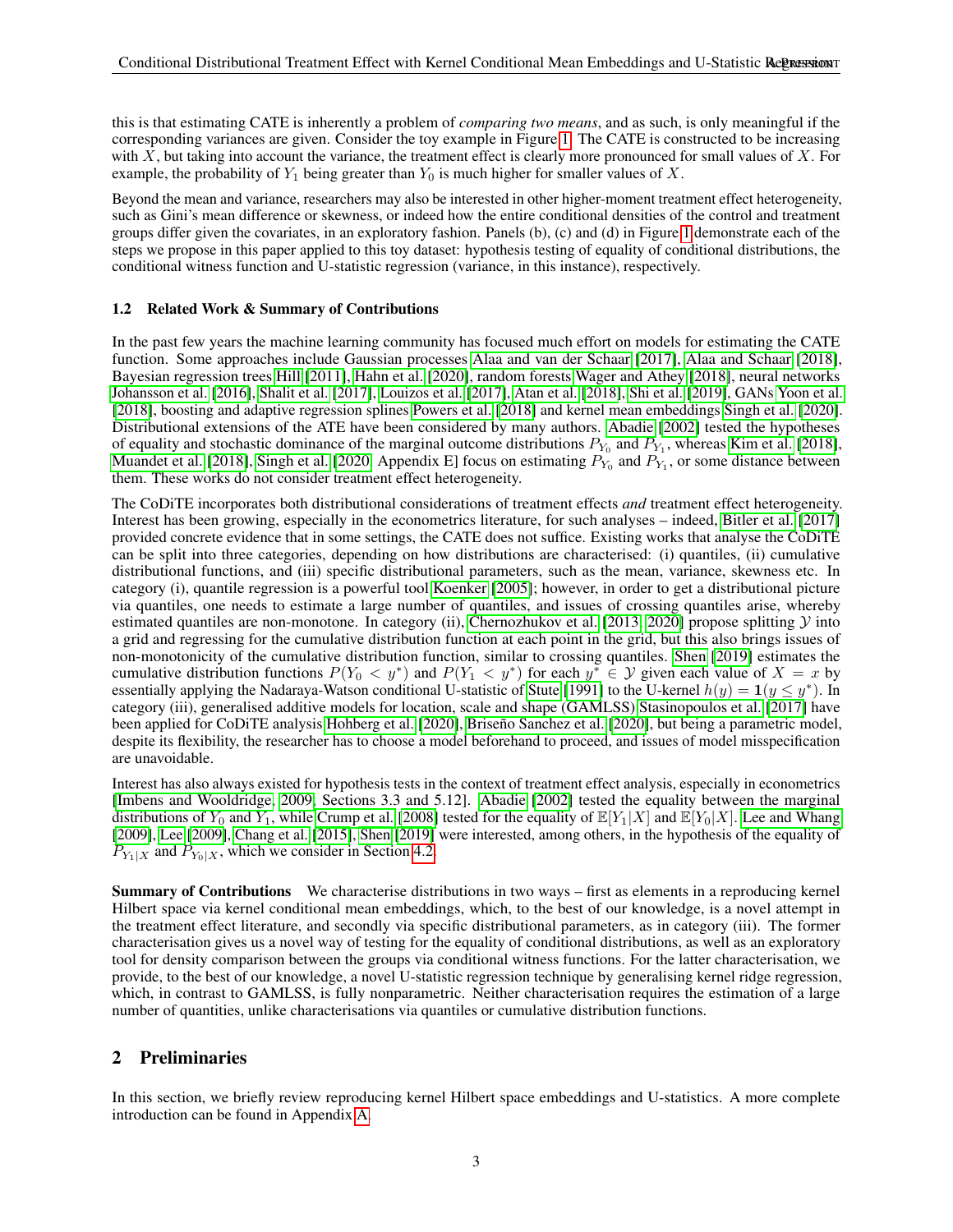### <span id="page-3-1"></span>2.1 Reproducing Kernel Hilbert Space Embeddings

Let  $l : \mathcal{Y} \times \mathcal{Y} \to \mathbb{R}$  be a (scalar) positive definite kernel on  $\mathcal{Y}$  with *reproducing kernel Hilbert space* (RKHS)  $\mathcal{H}$ [\[Berlinet and Thomas-Agnan, 2004,](#page-9-6) p.7, Definition 1]. Given a random variable Y on Y satisfying  $\mathbb{E}[\sqrt{l(Y,Y)}]<\infty$ , the *kernel mean embedding* of Y is defined as  $\mu_Y(\cdot) = \mathbb{E}[l(Y, \cdot)]$  [\[Smola et al., 2007,](#page-12-9) Eqn. (2a)]. Given two random variables Y and Y', the *maximum mean discrepancy* (MMD) between them is defined as  $\|\mu_Y - \mu_{Y'}\|_{\mathcal{H}}$  [\[Gretton](#page-10-6) [et al., 2012,](#page-10-6) Lemma 4], where  $\mu_Y - \mu_{Y'}$  is the (unnormalised) *witness function* [\(Gretton et al., 2012,](#page-10-6) Section 2.3; [Lloyd and Ghahramani, 2015,](#page-11-12) Eqn. (3.2)). If the embedding is injective from the space of probability measures on Y to H, then we say that l is *characteristic* [\[Fukumizu et al., 2008,](#page-10-14) Section 2.2], in which case the MMD is a proper metric. Given another random variable X on  $\mathcal{X}$ , the *conditional mean embedding* (CME) of Y given X is defined as  $\mu_{Y|X} = \mathbb{E}[l(Y, \cdot) | X]$  [\[Park and Muandet, 2020a,](#page-11-3) Definition [3](#page-3-0).1]<sup>3</sup>.

Denote by  $L^2(\mathcal{X}, P_X; \mathcal{H})$  the Hilbert space of (equivalence classes of) measurable functions  $F: \mathcal{X} \to \mathcal{H}$  such that  $||F(\cdot)||_{\mathcal{H}}^2$  is  $P_X$ -integrable, with inner product  $\langle F_1, F_2 \rangle_2 = \int_{\mathcal{X}} \langle F_1(x), F_2(x) \rangle_{\mathcal{H}} dP_X(x)$ . Given an *operator-valued kernel*  $\Gamma : \mathcal{X} \times \mathcal{X} \to \mathcal{L}(\mathcal{H})$ , where  $\mathcal{L}(\mathcal{H})$  is the Banach space of bounded linear operators  $\mathcal{H} \to \mathcal{H}$ , there exists an associated *vector-valued RKHS* of functions  $\mathcal{X} \to \mathcal{H}$  [\[Carmeli et al., 2006,](#page-10-15) Definition 2.1, Definition 2.2, Proposition 2.3].

## <span id="page-3-2"></span>2.2 U-Statistics

Let  $Y_1, ..., Y_r$  be independent copies of Y, and let  $h: \mathcal{Y}^r \to \mathbb{R}$  be a symmetric function, i.e. for any permutation  $\pi$ of  $(1, ..., r)$ ,  $h(y_1, ..., y_r) = h(y_{\pi(1)}, ..., y_{\pi(r)})$ , such that  $h(Y_1, ..., Y_r)$  is integrable. Given i.i.d. copies  $\{Y_i\}_{i=1}^n$  of Y, the *U-statistic* [\[Hoeffding, 1948,](#page-10-16) [Serfling, 1980,](#page-12-10) p. 172] for an unbiased estimation of  $\theta(P_Y) = \mathbb{E}[h(Y_1, ..., Y_r)]$ is  $\hat{\theta}(Y_1, ..., Y_n) = \frac{1}{\binom{n}{r}} \sum h(Y_{i_1}, ..., Y_{i_r})$  where  $\binom{n}{r}$  is the binomial coefficient and the summation is over the  $\binom{n}{r}$ combinations of r distinct elements  $\{i_1, ..., i_r\}$  from  $\{1, ..., n\}$ .

This has been extended to the conditional case [Stute](#page-12-7) [\[1991\]](#page-12-7). Given another random variable X on  $\mathcal X$  and independent copies  $X_1, ..., X_r$  of it, we can consider the estimation of  $\theta(P_{Y|X}) = \mathbb{E}[h(Y_1, ..., Y_r)|X_1, ..., X_r]$ . [Stute](#page-12-7) [\[1991\]](#page-12-7), [Derumigny](#page-10-17) [\[2019\]](#page-10-17) extend the [Nadaraya](#page-11-13)-Watson regressor Nadaraya [\[1964\]](#page-12-11), [Watson](#page-12-11) [1964] to estimate  $\theta(P_{Y|X})$ .

# 3 Conditional Distributional Treatment Effect

In this section, we generalise the notion of CATE to account for distributional differences between treatment and control groups, rather than just the mean difference.

Definition 3.1. Let D be some distance function between probability measures. We define the *conditional distributional treatment effect* (CoDiTE) associated with D as

$$
U_D(x) = D(P_{Y_0|X=x}, P_{Y_1|X=x}).
$$

Here, the choice of D depends on what characterisation of distributions is used (c.f. Section [1.2\)](#page-2-0). For example, if  $D(P_{Y_0|X=x}, P_{Y_1|X=x}) = \mathbb{E}[Y_1 | X=x] - \mathbb{E}[Y_0 | X=x]$ , we recover the CATE, i.e.  $U_D(x) = T(x)$ , thereby showing that the CoDiTE is a strict generalisation of the CATE. Different choices of  $D$  will require different estimators.

The usual performance metric of a CATE estimator Tˆ is the *precision of estimating heterogeneous effects* (PEHE) (first proposed in sample form by [Hill](#page-10-9) [\[2011,](#page-10-9) Section 4.3]; we report the population-level definition, found in, for example, [Alaa and Van Der Schaar](#page-9-7) [\[2019,](#page-9-7) Eqn. (5)]:

$$
\|\hat{T} - T\|_2^2 = \mathbb{E}[|\hat{T}(X) - T(X)|^2].
$$

We propose a performance metric of an estimator of the CoDiTE in an exactly analogous manner.

**Definition 3.2.** Given a distance function D, for an estimator  $\hat{U}_D$  of  $U_D$ , we define the *precision of estimating heterogeneous distributional effects* (PEHDE) as

$$
\psi_D(\hat{U}_D) = \|\hat{U}_D - U_D\|_2^2 = \mathbb{E}[\|\hat{U}_D(X) - U_D(X)\|^2].
$$

Again, if D measures the difference in expectations, then the associated PEHDE  $\psi_D$  reduces to the usual PEHE.

Henceforth, we explore different choices of the distance function  $D$ , as well as methods of estimating the corresponding CoDiTE  $U_D$ , to answer the following questions:

<span id="page-3-0"></span><sup>&</sup>lt;sup>3</sup>We use the conditional expectation interpretation of the CME. An interpretation of the CME as an operator from an RKHS on  $\mathcal{X}$ to  $H$  also exists [Song et al.](#page-12-12) [\[2009,](#page-12-12) [2013\]](#page-12-1), [Fukumizu et al.](#page-10-18) [\[2013\]](#page-10-18).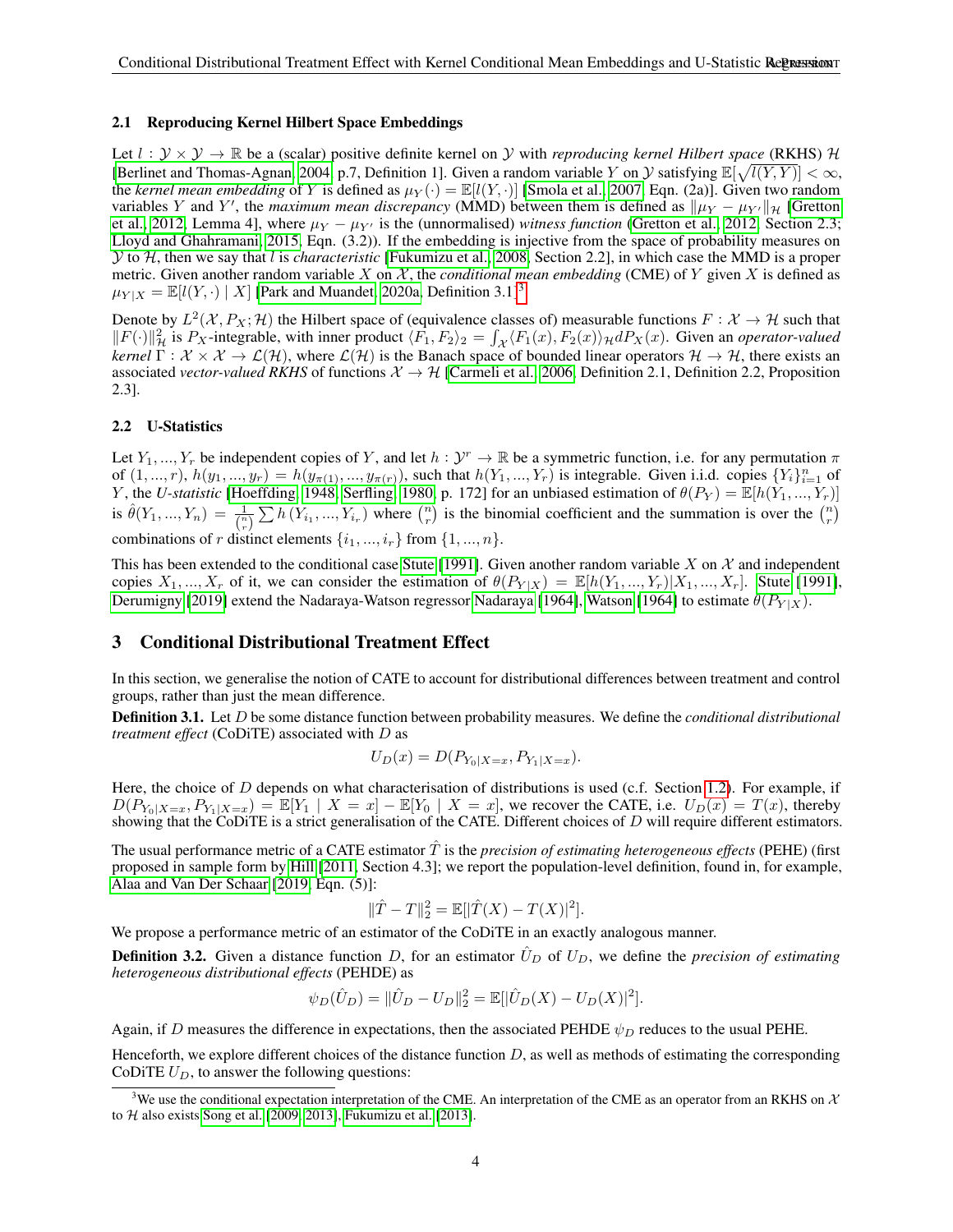Q1 Are  $P_{Y_0|X}$  and  $P_{Y_1|X}$  different? In other words, is there any distributional effect of the treatment? (Section [4\)](#page-4-1) Q2 If so, how does the distribution of the treatment group differ from that of the control group? (Section [5\)](#page-5-0)

#### <span id="page-4-1"></span>4 CoDiTE associated with MMD via CMEs

In this section, we answer Q1, i.e. we investigate whether the treatment has any effect at all. To this end we choose D to be the MMD with the associated kernel l being characteristic. Then writing  $\mu_{Y_0|X}$  and  $\mu_{Y_1|X}$  for the CMEs of  $Y_0$ and  $Y_1$  given X respectively (c.f. Section [2.1\)](#page-3-1), we have

$$
U_{\text{MMD}}(x) = \text{MMD}(P_{Y_0|X=x}, P_{Y_1|X=x})
$$
  
=  $\|\mu_{Y_1|X=x} - \mu_{Y_0|X=x}\|_{\mathcal{H}}.$  (1)

<span id="page-4-3"></span>Since l is characteristic,  $P_{Y_0|X=x}$  and  $P_{Y_1|X=x}$  are equal if and only if  $MMD(P_{Y_0|X=x}, P_{Y_1|X=x}) = 0$ . What makes the MMD a particularly convenient choice is that for each  $x \in \mathcal{X}$ ,  $P_{Y_0|X=x}$  and  $P_{Y_1|X=x}$  are represented by individual elements  $\mu_{Y_0|X=x}$  and  $\mu_{Y_1|X=x}$  in the RKHS H, which means that we can estimate the associated CoDiTE simply by performing regression with  $\mathcal X$  as the input space and  $\mathcal H$  as the output space, as will be shown in the next section.

#### <span id="page-4-6"></span>4.1 Estimation and Consistency

We now discuss how to obtain empirical estimates of  $U_{\text{MMD}}(x)$ . Recall that, by the unconfoundedness assumption, we can estimate  $\mu_{Y_0|X}$  and  $\mu_{Y_1|X}$  separately from control and treatment samples respectively. We perform operator-valued kernel regression [Micchelli and Pontil](#page-11-14) [\[2005\]](#page-11-14), [Kadri et al.](#page-10-19) [\[2016\]](#page-10-19) in separate vector-valued RKHSs  $G_0$  and  $G_1$ , endowed with kernels  $\Gamma_0(\cdot, \cdot) = k_0(\cdot, \cdot)$ Id and  $\Gamma_1(\cdot, \cdot) = k_1(\cdot, \cdot)$ Id, where  $k_0, k_1 : \mathcal{X} \times \mathcal{X} \to \mathbb{R}$  are scalar-valued kernel and Id :  $\mathcal{H} \to \mathcal{H}$  is the identity operator. Following [Park and Muandet](#page-11-3) [\[2020a,](#page-11-3) Eqn. (4)], the empirical estimates  $\hat{\mu}_{Y_0|X}$  and  $\hat{\mu}_{Y_1|X}$  of  $\mu_{Y_0|X}$  and  $\mu_{Y_1|X}$  are constructed, for each  $x \in \mathcal{X}$ , as

$$
\hat{\mu}_{Y_0|X=x} = \mathbf{k}_0^T(x)\mathbf{W}_0\mathbf{l}_0 \in \mathcal{G}_0
$$
  
and 
$$
\hat{\mu}_{Y_1|X=x} = \mathbf{k}_1^T(x)\mathbf{W}_1\mathbf{l}_1 \in \mathcal{G}_1, \text{ where}
$$
\n(2)

<span id="page-4-2"></span> $\mathbf{W}_0 = (\mathbf{K}_0 + n_0 \lambda_{n_0}^0 \mathbf{I}_{n_0})^{-1}, \mathbf{W}_1 = (\mathbf{K}_1 + n_1 \lambda_{n_1}^1 \mathbf{I}_{n_1})^{-1}, [\mathbf{K}_0]_{1 \le i,j \le n_0} = k_0(x_i^0, x_j^0), [\mathbf{K}_1]_{1 \le i,j \le n_1} = k_1(x_i^1, x_j^1),$  $\lambda_{n_0}^0, \lambda_{n_1}^1 > 0$  are regularisation parameters,  $\mathbf{I}_{n_0}$  and  $\mathbf{I}_{n_1}$  are identity matrices,  $\mathbf{k}_0(x) = (k_0(x_1^0, x), ..., k_0(x_{n_0}^0, x))^T$ ,  $\mathbf{k}_1(x) = (k_1(x_1^1, x), ..., k_1(x_{n_1}^1, x))^T$ ,  $\mathbf{l}_0 = (l(y_1^0, \cdot), ..., l(y_{n_0}^0, \cdot))^T$  and  $\mathbf{l}_1 = (l(y_1^1, \cdot), ..., l(y_{n_1}^1, \cdot))^T$ .

By plugging in the estimates [\(2\)](#page-4-2) in the expression [\(1\)](#page-4-3) for  $U_{\text{MMD}}$ , we can construct  $\hat{U}_{\text{MMD}}$  as

$$
\hat{U}_{\text{MMD}}(x) = \|\hat{\mu}_{Y_1|X=x} - \hat{\mu}_{Y_0|X=x}\|_{\mathcal{H}}.
$$

<span id="page-4-4"></span>The next lemma establishes a closed-form expression for  $U_{\text{MMD}}$  based on the control and treatment samples. **Lemma 4.1.** *For each*  $x \in \mathcal{X}$ *, we have* 

$$
\hat{U}_{\text{MMD}}^2(x) = \mathbf{k}_0^T(x)\mathbf{W}_0\mathbf{L}_0\mathbf{W}_0^T\mathbf{k}_0(x) - 2\mathbf{k}_0^T(x)\mathbf{W}_0\mathbf{L}\mathbf{W}_1^T\mathbf{k}_1(x) + \mathbf{k}_1^T(x)\mathbf{W}_1\mathbf{L}_1\mathbf{W}_1^T\mathbf{k}_1(x),
$$
  
where  $[\mathbf{L}_0]_{1 \le i,j \le n_0} = l(y_i^0, y_j^0)$ ,  $[\mathbf{L}]_{1 \le i \le n_0, 1 \le j \le n_1} = l(y_i^0, y_j^1)$  and  $[\mathbf{L}_1]_{1 \le i,j \le n_1} = l(y_i^1, y_j^1)$ .

<span id="page-4-5"></span>The proof of this, and all other results, are deferred to Appendix [C.](#page-16-0) The next theorem shows that, using *universal kernels*  $\Gamma_0$ ,  $\Gamma_1$  [\[Carmeli et al., 2010,](#page-10-20) Definition 4.1],  $\ddot{U}_{\text{MMD}}$  is universally consistent with respect to the PEHDE. **Theorem 4.2** (Universal consistency). *Suppose that*  $k_0$ ,  $k_1$  *and* l *are bounded, that*  $\Gamma_0$  *and*  $\Gamma_1$  *are universal, and that*  $\lambda_{n_0}^0$  and  $\lambda_{n_1}^1$  decay at slower rates than  $\mathcal{O}(n_0^{-1/2})$  and  $\mathcal{O}(n_1^{-1/2})$  respectively. Then as  $n_0, n_1 \to \infty$ ,

 $\psi_{\text{MMD}}(\hat{U}_{\text{MMD}}) = \mathbb{E}[|\hat{U}_{\text{MMD}}(X) - U_{\text{MMD}}(X)|^2] \overset{p}{\to} 0.$ 

#### <span id="page-4-0"></span>4.2 Statistical Hypothesis Testing

We are interested in whether or not the two conditional distributions  $P_{Y_0|X}$  and  $P_{Y_1|X}$ , corresponding to control and treatment, are equal. The hypotheses are then

 $H_0$ :  $P_{Y_0|X=x}(\cdot) = P_{Y_1|X=x}(\cdot)$   $P_X$ -almost everywhere. H<sub>1</sub>: There exists  $A \subseteq \mathcal{X}$  with positive measure such that  $P_{Y_0|X=x}(\cdot) \neq P_{Y_1|X=x}(\cdot)$  for all  $x \in A$ .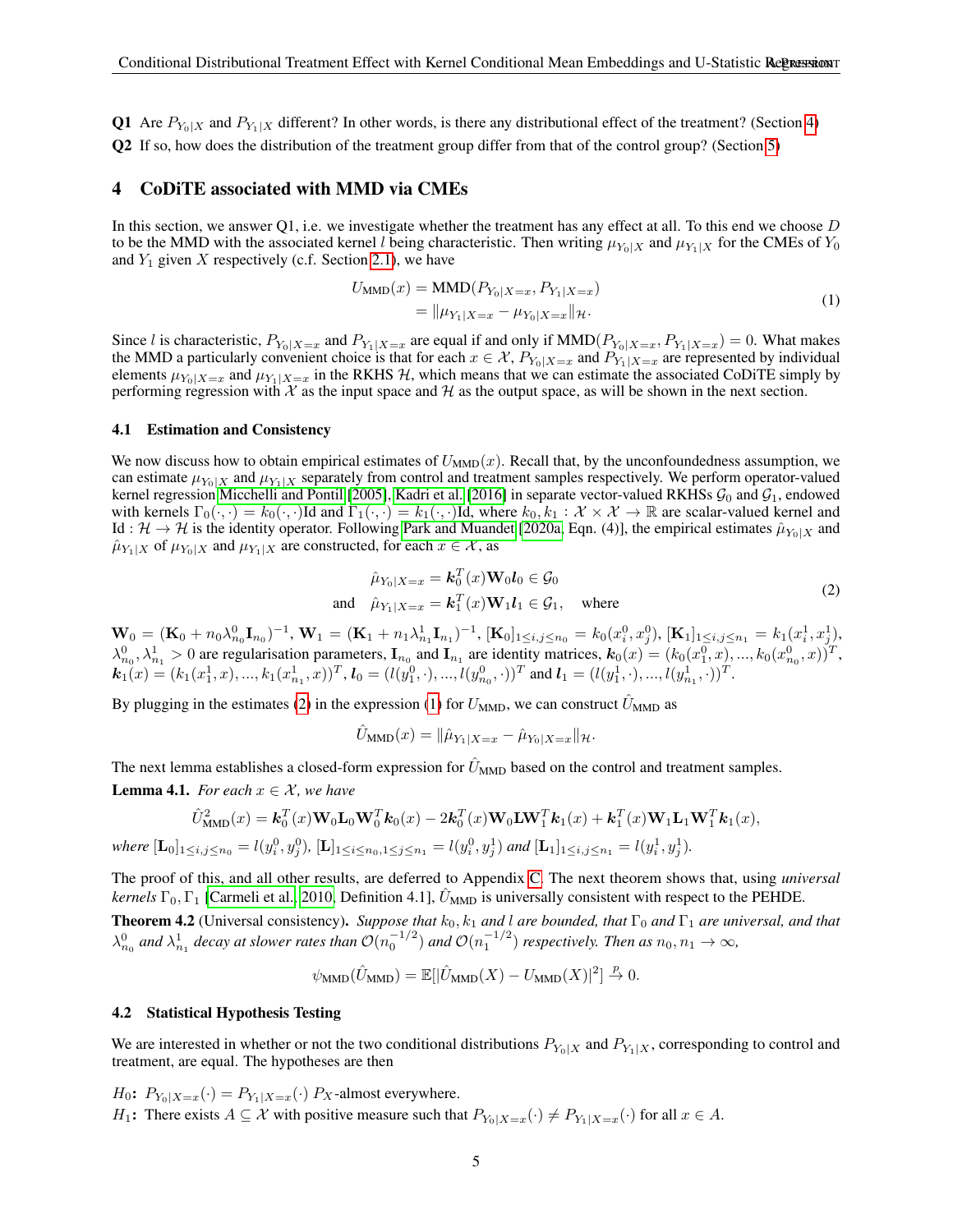Algorithm 1: Kernel conditional discrepancy (KCD) test of conditional distributional treatment effect

<span id="page-5-2"></span>**Input:** data  $\{(x_i, z_i, y_i)\}_{i=1}^n$ , significant level  $\alpha$ , kernels  $k_0, k_1, l$ , regularisation parameters  $\lambda_{n_0}^0, \lambda_{n_1}^1$ , no. of permutations m. Calculate  $\hat{t}$  using Lemma [4.4](#page-5-1) based on the input data. KLR of  $\{z_i\}_{i=1}^n$  against  $\{x_i\}_{i=1}^n$  to obtain  $\hat{e}(x_i)$ . for  $k = 1$  to m do For each  $i = 1, ..., n$ , sample  $\tilde{z}_i \sim \text{Bernoulli}(\hat{e}(x_i)).$ Calculate  $\hat{t}_k$  from the new dataset  $\{x_i, \tilde{z}_i, y_i\}_{i=1}^n$ . end for Calculate the *p*-value as  $p = \frac{1 + \sum_{i=1}^{m} \mathbf{1}\left\{\hat{t}_i > \hat{t}\right\}}{1 + m}$ . if  $p < \alpha$  then Reject  $H_0$ . end if

The null hypothesis  $H_0$  means that the treatment has no effect for any of the covariates, whereas the alternative hypothesis H<sup>1</sup> means that the treatment has an effect on *some* of the covariates, where the effect is distributional. For notational simplicity, we write  $P_{Y_0|X} \equiv P_{Y_1|X}$  if  $H_0$  holds.

We use the following criterion for  $P_{Y_0|X} \equiv P_{Y_1|X}$ , which we call the *kernel conditional discrepancy* (KCD):

$$
t = \mathbb{E}[\|\mu_{Y_1|X} - \mu_{Y_0|X}\|_{\mathcal{H}}^2].
$$

<span id="page-5-3"></span>The following lemma tells us that t can indeed be used as a criterion of  $P_{Y_0|X} \equiv P_{Y_1|X}$ . **Lemma 4.3.** *If l is a characteristic kernel,*  $P_{Y_0|X} \equiv P_{Y_1|X}$  *if and only if*  $t = 0$ *.* 

Next, we define a plug-in estimate  $\hat{t}$  of t, which we will use as the test statistic of our hypothesis test:

$$
\hat{t} = \frac{1}{n} \sum_{i=1}^{n} \left\| \hat{\mu}_{Y_1|X=x_i} - \hat{\mu}_{Y_0|X=x_i} \right\|_{\mathcal{H}}^2.
$$

Then we have a closed-form expression for  $\hat{t}$  as follows.

<span id="page-5-1"></span>Lemma 4.4. *We have*

$$
\hat{t} = \frac{1}{n} \text{Tr} \left( \tilde{\mathbf{K}}_0 \mathbf{W}_0 \mathbf{L}_0 \mathbf{W}_0^T \tilde{\mathbf{K}}_0^T \right) - \frac{2}{n} \text{Tr} \left( \tilde{\mathbf{K}}_0 \mathbf{W}_0 \mathbf{L} \mathbf{W}_1^T \tilde{\mathbf{K}}_1^T \right) + \frac{1}{n} \text{Tr} \left( \tilde{\mathbf{K}}_1 \mathbf{W}_1 \mathbf{L}_1 \mathbf{W}_1^T \tilde{\mathbf{K}}_1^T \right),
$$

where  $\mathbf{L}_0$ ,  $\mathbf{L}_1$  and  $\mathbf{L}$  are as defined in Lemma [4.1](#page-4-4) and  $[\tilde{\mathbf{K}}_0]_{1\leq i\leq n,1\leq j\leq n_0} = k_0(x_i,x_j^0)$  and  $[\tilde{\mathbf{K}}_1]_{1\leq i\leq n,1\leq j\leq n_1}$  $k_1(x_i, x_j^1)$ .

The consistency of  $\hat{t}$  in the limit of infinite data is shown in the following theorem.

**Theorem 4.5.** Under the same assumptions as in Theorem [4.2,](#page-4-5) we have  $\hat{t} \stackrel{p}{\to} t$  as  $n_0, n_1 \to \infty$ .

Unfortunately, it is extremely difficult to compute the (asymptotic) null distribution of  $\hat{t}$  analytically, and so we resort to resampling the treatment labels to simulate the null distribution. To ensure that our resampling scheme respects the control and treatment covariate distributions  $P_{X|Z=0}$  and  $P_{X|Z=1}$ , we follow the conditional resampling scheme of [Rosenbaum](#page-11-15) [\[1984\]](#page-11-15). We first estimate the propensity score  $e(x_i)$  for each datapoint  $x_i$  (e.g. using kernel logistic regression (KLR) [Zhu and Hastie](#page-12-13) [\[2005\]](#page-12-13), [Marteau-Ferey et al.](#page-11-16) [\[2019\]](#page-11-16)), and then resample each data label from this estimated propensity score. By repeating this resampling procedure and computing the test statistic on each resampled dataset, we can simulate from the null distribution of the test statistic. Finally, the test statistic computed from the original dataset is compared to this simulated null distribution, and the null hypothesis is rejected or not rejected accordingly. The exact procedure is summarised in Algorithm [1.](#page-5-2)

# <span id="page-5-0"></span>5 Understanding the CoDiTE

After determining *whether*  $P_{Y_0|X}$  and  $P_{Y_1|X}$  are different via MMD-associated CoDiTE and hypothesis testing, we now turn to Q2, i.e. we investigate *how* they are different.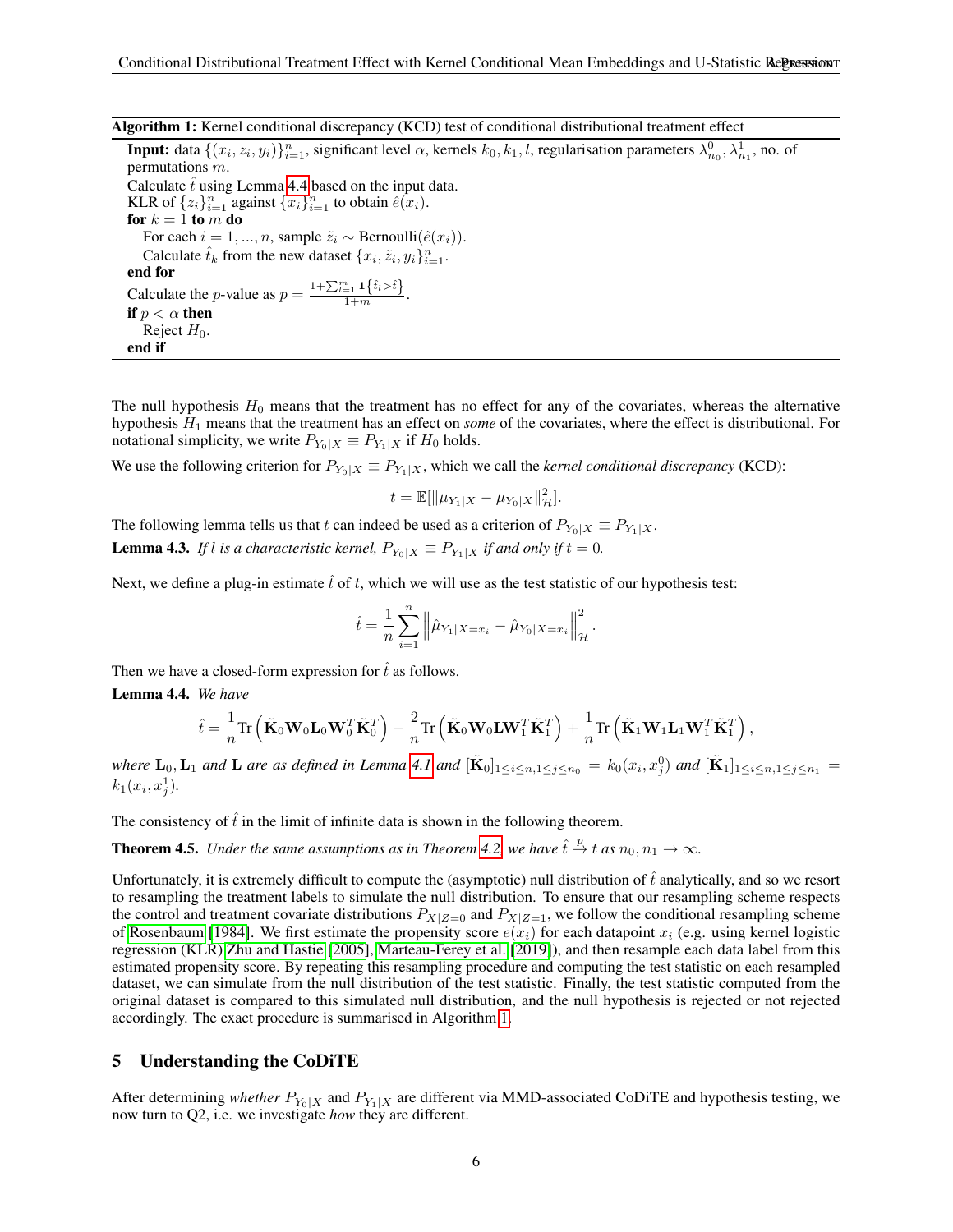<span id="page-6-3"></span>Table 1: Root mean square error in estimating the conditional standard deviation, with standard error from 100 simulations, for GAMLSS (implemented via the R package gamlss [Rigby and Stasinopoulos](#page-11-17) [\[2005\]](#page-11-17)) and our Ustatistic regression via generalised kernel ridge regression (U-regression KRR; implemented via the Falkon library on Python [Rudi et al.](#page-11-18) [\[2017\]](#page-11-18), [Meanti et al.](#page-11-19) [\[2020\]](#page-11-19)). Lower is better.

| <b>Method</b>           | <b>Setting SN</b> |                   | <b>Setting LN</b> |                  | <b>Setting HN</b> |                  |
|-------------------------|-------------------|-------------------|-------------------|------------------|-------------------|------------------|
|                         | Control           | Treatment         | Control           | Treatment        | Control           | <b>Treatment</b> |
| <b>GAMLSS</b>           | $0.17 \pm 0.031$  | $0.767 \pm 0.414$ | $3.3 \pm 0.55$    | $15.44 \pm 8.13$ | $2.27 \pm 0.44$   | $10.91 \pm 5.42$ |
| <b>U-regression KRR</b> | $0.13 \pm 0.059$  | $0.16 \pm 0.059$  | $1.1\pm0.31$      | $2.16 \pm 0.61$  | $0.7 \pm 0.25$    | $1.39 \pm 0.47$  |

#### <span id="page-6-0"></span>5.1 Conditional Witness Functions

For two real-valued random variables, the witness function between them is a useful tool for visualising where their densities differ, without explicitly estimating the densities [\(Gretton et al., 2012,](#page-10-6) Figure 1; [Lloyd and Ghahramani, 2015,](#page-11-12) Figure 1). We extend this to the conditional case with the (unnormalised) *conditional witness function*  $\mu_{Y_1|X} - \mu_{Y_0|X}$ .

Let us fix  $x \in \mathcal{X}$ . The witness function between  $P_{Y_1|X=x}$  and  $P_{Y_0|X=x}$  is  $\mu_{Y_1|X=x} - \mu_{Y_0|X=x} : \mathcal{Y} \to \mathbb{R}$ . For  $y \in \mathcal{Y}$  in regions where the density of  $P_{Y_1|X=x}$  is greater than that of  $P_{Y_0|X=x}$ , we have  $\mu_{Y_1|X=x}(y) - \mu_{Y_0|X=x}(y) > 0$ . For y in regions where the converse is true, we similarly have  $\mu_{Y_1|X=x}(y) - \mu_{Y_0|X=x}(y) < 0$ . The greater the difference in density, the greater the magnitude of the witness function. For each  $y \in \mathcal{Y}$ , the associated CoDiTE is

$$
U_{\text{witness},y}(x) = \mu_{Y_1|X=x}(y) - \mu_{Y_0|X=x}(y).
$$

The estimates in [\(2\)](#page-4-2) can be plugged in to obtain the estimate  $\hat{U}_{\text{witness},y} = \hat{\mu}_{Y_1|X=x}(y) - \hat{\mu}_{Y_0|X=x}(y)$ . Since convergence in the RKHS norm implies pointwise convergence [\[Berlinet and Thomas-Agnan, 2004,](#page-9-6) p.10, Corollary 1], Theorem [4.2](#page-4-5) implies the consistency of  $\hat{U}_{\text{witness},y}$  with respect to the corresponding PEHDE. Clearly, if X is more than 1-dimensional, heat maps as in Figure [1\(](#page-1-1)c) cannot be plotted; however, fixing a particular  $x \in \mathcal{X}$ ,  $\hat{\mu}_{Y_1|X=x} - \hat{\mu}_{Y_0|X=x}$  can be plotted against y, since  $Y \subseteq \mathbb{R}$ . Such plots will be informative of where the density of  $P_{Y_1|X=x}$  is greater than that of  $P_{Y_0|X=x}$ and vice versa.

#### <span id="page-6-1"></span>5.2 CoDiTE associated with Specific Distributional Quantities via U-statistic Regression

Next, we consider CoDiTE on specific distributional quantities, such as the mean, variance or skewness, or some function thereof. For example, Briseño Sanchez et al. [\[2020,](#page-9-1) Eqn. (2)] were interested, in addition to the CATE, in the treatment effect on the standard deviation  $U_D(x) = std(Y_1|X = x) - std(Y_0|X = x)$ . Our motivating example in Figure [1](#page-1-1) could inspire a "standardised" version of the CATE<sup>[4](#page-6-2)</sup>:

$$
U_D(x) = \frac{\mathbb{E}[Y_1|X=x] - \mathbb{E}[Y_0|X=x]}{\sqrt{\text{Var}(Y_1|X=x) + \text{Var}(Y_0|X=x)}}.
$$
\n(3)

Many of these quantities can be represented as the expectation of a U-kernel, i.e.  $\mathbb{E}[h(Y_1, ..., Y_r)]$  (c.f. Section [2.2\)](#page-3-2). For example,  $h(y) = y$  gives the mean,  $h(y_1, y_2) = \frac{1}{2}(y_1 - y_2)^2$  gives the variance and  $h(y_1, y_2) = |y_1 - y_2|$  gives Gini's mean difference. We consider their conditional counterparts, i.e.  $\theta(P_{Y_0|X}) = \mathbb{E}[h(Y_{01},...,Y_{0r})|X_1,...,X_r]$ and  $\theta(P_{Y_1|X}) = \mathbb{E}[h(Y_{11},..., Y_{1r})|X_1,...,X_r]$  (c.f. Section [2.2\)](#page-3-2). By Cinlar [\[2011,](#page-10-7) p.146, Theorem 1.17], there exist functions  $F_0, F_1 : \mathcal{X}^r \to \mathbb{R}$  such that  $F_0(X_1, ..., X_r) = \theta(P_{Y_0|X})$  and  $F_1(X_1, ..., X_r) = \theta(P_{Y_1|X})$ .

Estimation of  $F_0$  and  $F_1$  can be done via U-statistic regression, by generalising kernel ridge regression as follows. As in Section [4.1,](#page-4-6) let  $k_0 : \mathcal{X} \times \mathcal{X} \to \mathbb{R}$  be a kernel on  $\mathcal{X}$  with RKHS  $\mathcal{H}_0$ . Then if we define  $\bar{k}_0^r : \mathcal{X}^r \times \mathcal{X}^r \to \mathbb{R}$  as

$$
k_0^r((x_1, ..., x_r), (x'_1, ..., x'_r)) = k_0(x_1, x'_1)...k_0(x_r, x'_r),
$$

[Berlinet and Thomas-Agnan](#page-9-6) [\[2004,](#page-9-6) p.31, Theorem 13] tells us that  $k_0^r$  is a reproducing kernel on  $\mathcal{X}^r$  with RKHS  $\mathcal{H}_0^r = \mathcal{H}_0 \otimes ... \otimes \mathcal{H}_0$ , the *r*-times tensor product of  $\mathcal{H}_0$ , whose elements are functions  $\mathcal{X}^r \to \mathbb{R}$ . We estimate  $F_0$  in  $\mathcal{H}_0^r$ . Given any  $F \in \mathcal{H}_0^r$ , the natural least-squares risk is

$$
\mathcal{E}(F) = \mathbb{E}[(F(X_1, ..., X_r) - h(Y_1, ..., Y_r))^2].
$$

<span id="page-6-2"></span><sup>&</sup>lt;sup>4</sup>In practice, if the CoDiTE involves ratios of estimated quantities, we do not recommend plugging in the estimates directly into the ratio, since, if the denominator is small, then a small error in the estimation of the denominator will result in a large error in the overall CoDiTE estimation. Instead, we recommend that the practitioner estimate the numerator and the denominator separately and interpret the results directly from the raw estimates.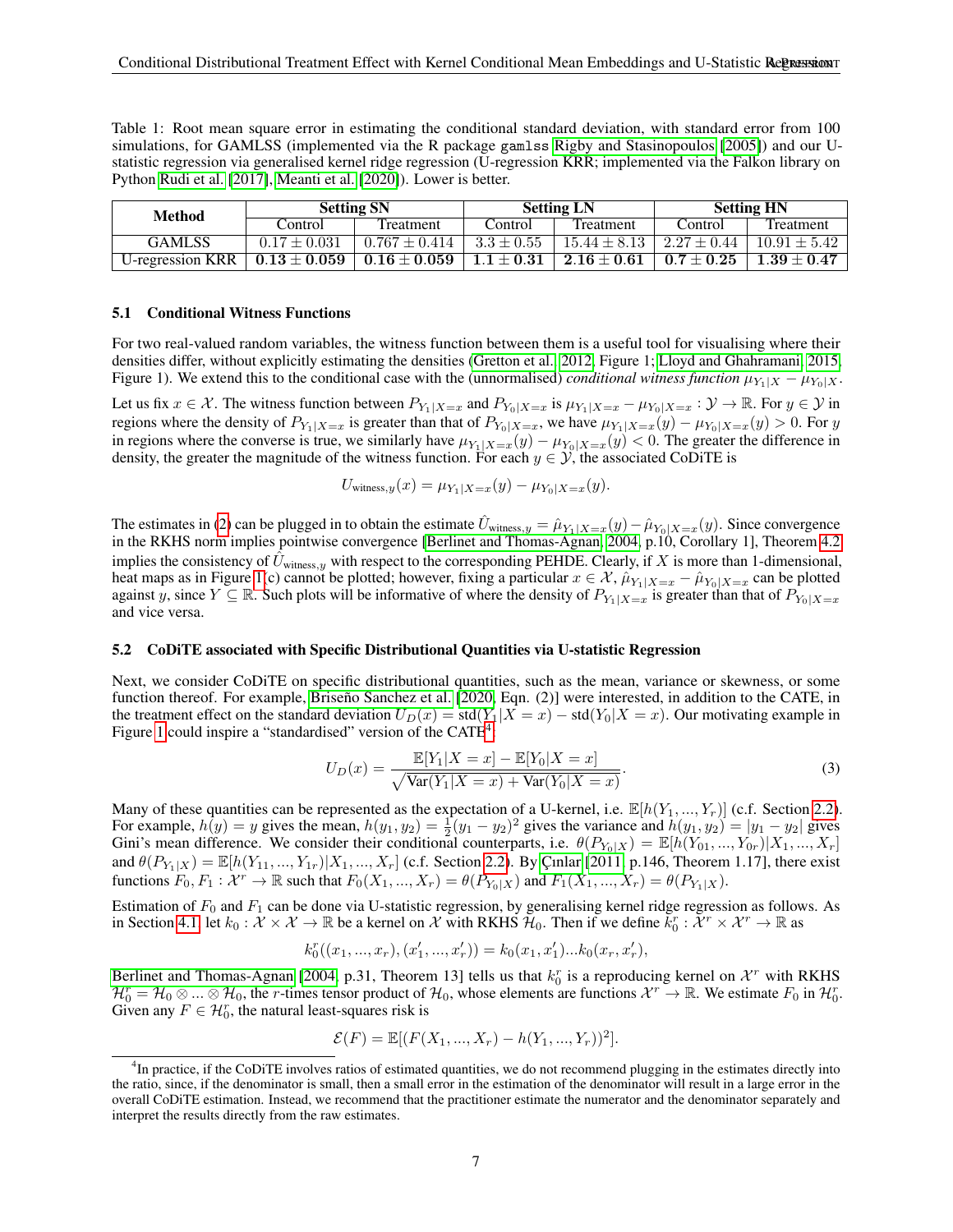

<span id="page-7-1"></span>Figure 2: Hypothesis testing and witness functions on the IHDP dataset. (a) Hypothesis test is conducted on 100 simulations for each setting, with the bar chart showing proportion of tests rejected for each setting. In setting "LN", where the variance overwhelms the CATE, the test does not reject the hypothesis  $P_{Y_0|X} \equiv P_{Y_1|X}$ , whereas in the other two settings, the hypothesis is rejected. (b) At both  $X = a$  and  $X = b$ , the density of the control group is larger than that of the treatment group around  $Y = 0$ , and the reverse is true around  $Y = 4$ , showing the marked effect of the treatment. (c) At both  $X = a$  and  $X = b$ , the density of the control and treatment groups are roughly equal for all Y. (d) At  $X = a$ , where the variance engulfs the CATE, the density of the control and treatment groups are roughly equal for all Y, whereas at  $X = b$ , the witness function clearly shows where the density of one group dominates the other. The juxtaposition of witness functions at different points in the covariate space is an exploratory tool to compare the relative strength of the treatment effect.

Recalling the control sample  $\{(x_i^0, y_i^0)\}_{i=1}^{n_0}$ , we solve the following regularised least-squares problem:

<span id="page-7-0"></span>
$$
\hat{F}_0 = \underset{F \in \mathcal{H}_0^r}{\arg \min} \left\{ \hat{\mathcal{E}}(F) + \lambda_{n_0}^0 \left\| F \right\|_{\mathcal{H}_0^r}^2 \right\} \tag{4}
$$

where the empirical least-squares risk  $\hat{\mathcal{E}}$  is defined as

$$
\hat{\mathcal{E}}(F) = \frac{1}{\binom{n_0}{r}} \sum \left( F(x_{i_1}^0, ..., x_{i_r}^0) - h(y_{i_1}^0, ..., y_{i_r}^0) \right)^2,
$$

with the summation over the  $\binom{n_0}{r}$  combinations of r distinct elements  $\{i_1, ..., i_r\}$  from  $\{1, ..., n_0\}$ . Note that  $\hat{\mathcal{E}}(F)$  is itself a U-statistic for the estimation of  $\mathcal{E}(F)$ . The following is a representer theorem for the problem in [\(4\)](#page-7-0).

**Theorem 5.1.** The solution  $\hat{F}_0$  to the problem in [\(4\)](#page-7-0) is

$$
\hat{F}_0(x_1, ..., x_r) = \sum_{i_1, ..., i_r}^{n_0} k_0(x_{i_1}^0, x_1) ... k_0(x_{i_r}^0, x_r) c_{i_1, ..., i_r}^0
$$

where the coefficients  $c_{i_1,\dots,i_r}^0 \in \mathbb{R}$  are the unique solution of the  $n^r$  linear equations,

$$
\sum_{j_1,\dots,j_r=1}^{n_0} \left( k_0 \left( x_{i_1}^0, x_{j_1}^0 \right) \dots k_0 \left( x_{i_r}^0, x_{j_r}^0 \right) + \binom{n_0}{r} \lambda_{n_0}^0 \delta_{i_1 j_1} \dots \delta_{i_r j_r} \right) c_{j_1,\dots,j_r}^0 = h \left( y_{i_1}^0, \dots, y_{i_r}^0 \right).
$$

Note that if  $r = 1$  and  $h(y) = y$ , we recover the usual kernel ridge regression. The following result shows that this estimation procedure is universally consistent.

**Theorem 5.2.** Suppose  $k_0^r$  is a bounded and universal kernel, that  $h(Y_1, ..., Y_r)$  is almost surely bounded and that  $\lambda_{n_0}^0$ decays at a slower rate than  $\mathcal{O}(n_0^{-1/2})$ . Then as  $n_0\to\infty$ ,

$$
\mathbb{E}\left[\left(\hat{F}_0\left(X_1, ..., X_r\right) - F_0\left(X_1, ..., X_r\right)\right)^2\right] \xrightarrow{p} 0.
$$

A consistent estimate  $\hat{F}_1$  of  $F_1$  is obtained by exactly the same procedure, using the treatment sample  $\{(x_i^1, y_i^1)\}_{i=1}^{n_1}$ .

# 6 Experiments

#### 6.1 Semi-synthetic IHDP Data

We demonstrate the use of our methods on the Infant Health and Development Program (IHDP) dataset [\[Hill, 2011,](#page-10-9) Section 4]. The covariates are taken from a randomised control trial, from which a non-random portion is removed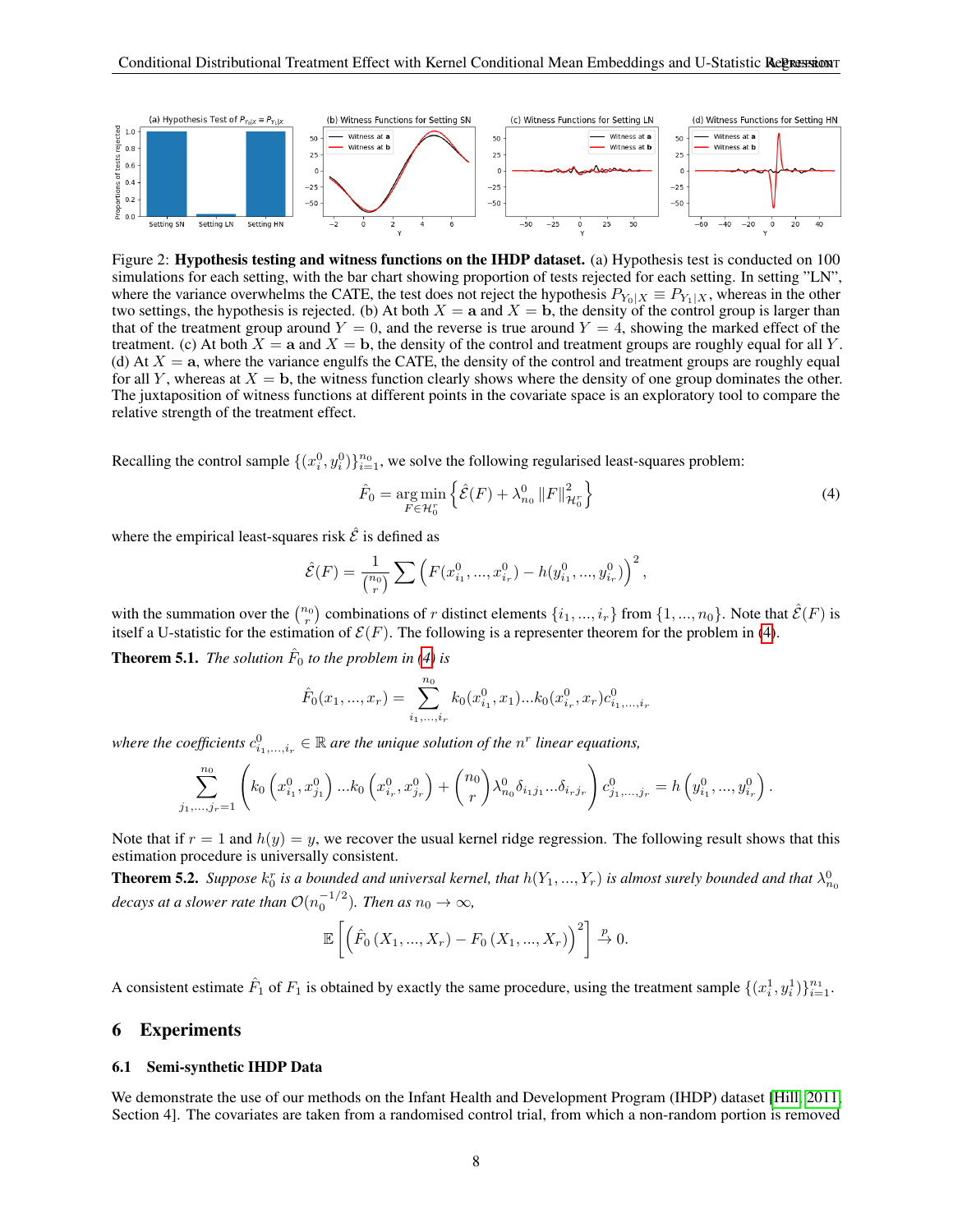

<span id="page-8-0"></span>Figure 3: Witness functions for Black, unmarried participant up to the age of 25, unemployed in both 1974 and 1975. Each curve (witness function) corresponds to an individual in this subset.

to imitate an observational study. The reason for its popularity in the CATE literature is that, for each datapoint, the outcome is simulated for both treatment and control, enabling cross-validation and evaluation, which is usually not possible in observational studies due to the missing counterfactuals. Existing works first define the noiseless response surfaces for the control and treatment groups, and generate realisations of the potential outcomes by applying Gaussian noise with constant variance across the whole dataset.

This last assumption of constant variance is somewhat unrealistic, but of little importance in evaluating CATE estimators. In our experiments, we modify the data generating process in three different ways, all of which have the same parallel linear mean response surfaces, with the CATE of 4 ("response surface A" in [Hill](#page-10-9) [\[2011\]](#page-10-9)). In setting "SN" ("small noise"), the standard deviation of the noise is constant at 1, so that the CATE of 4 translates to a meaningful treatment effect. In setting "LN" ("large noise"), the standard deviation of the noise is constant at 20, meaning that the mean difference in the response surfaces is negligible in comparison. In this case, our test does not reject the hypothesis that the two conditional distributions are the same, and there is no case for further investigation (see middle bar in Figure [2\(](#page-7-1)a)). In setting "HN" ("heterogeneous noise"), the standard deviation is heterogeneous across the dataset, so that the standard deviation is 1 for some data points while others have standard deviation of 20. The exact data generating process is detailed in Appendix [B.](#page-16-1)

In setting "HN", let us consider points  $a, b \in \mathcal{X}$  with sd( $Y|X = a$ ) = 20 and sd( $Y|X = b$ ) = 1. Then even though the CATE at a and b are equal at 4, we have  $std(Y_1 - Y_0|X = a) \gg std(Y_1 - Y_0|X = b)$ , such that there is a pronounced treatment effect at b, while the variance engulfs the treatment effect at a. The comparative magnitudes of the witness functions conditioned on a and b confirm this heterogeneity (see Figure [2\(](#page-7-1)d)). In Table [1,](#page-6-3) the quality of estimation of the standard deviation via our U-statistic regression is compared with GAMLSS [\[Stasinopoulos et al.,](#page-12-8) [2017\]](#page-12-8) estimation for each setting.

An immediate benefit is a better understanding of the treatment. Even a perfect CATE estimator cannot capture such heterogeneity in distributional treatment effect (variance, in this case). As argued in Section [1.1,](#page-1-0) any method that involves comparing mean values (of which CATE is one) should also take into account the variance for it to be meaningful. This will give a clearer picture of the subpopulations on which there is a marked treatment effect, and those on which it is weaker, than relying on the CATE alone. Such knowledge should in turn influence policy decisions, in terms of which subpopulations should be targeted. We note that recently [Jesson et al.](#page-10-21) [\[2020\]](#page-10-21) considered CATE uncertainty in IHDP in the context of a different task: making or deferring treatment recommendations while using Bayesian neural networks, focusing on cases where overlap fails or under covariate shift; however, distributional considerations can be important even when overlap is satisfied and no covariate shift takes place.

#### 6.2 Real Outcomes: LaLonde Data

In this section, we apply the proposed methods to LaLonde's well-known National Supported Work (NSW) dataset [\[LaLonde, 1986,](#page-11-20) [Dehejia and Wahba, 1999\]](#page-10-22) which has been used widely to evaluate estimators of treatment effects. The outcome of interest Y is the real earnings in 1978, with treatment  $Z$  being the job training. We refer the interested readers to [Dehejia and Wahba](#page-10-22) [\[1999,](#page-10-22) Sec. 2.1] for a detailed description of the dataset. As income distributions are known to be skewed to the right, it may be interesting to investigate not only the CATE, but the entire distributions.

The test rejects the hypothesis  $P_{Y_0|X} \equiv P_{Y_1|X}$  with p-value of 0.013. As a demonstration of the kind of exploratory analysis that can be conducted using the conditional witness functions, we focus our attention on a subset of the data on which the overlap condition is satisfied – Black, unmarried participants up to the age of 25, who were unemployed in both 1974 and 1975. Figure [3](#page-8-0) shows the witness function for each individual in this subset, with the colour of the curve delineating whether the corresponding individual has a high school diploma.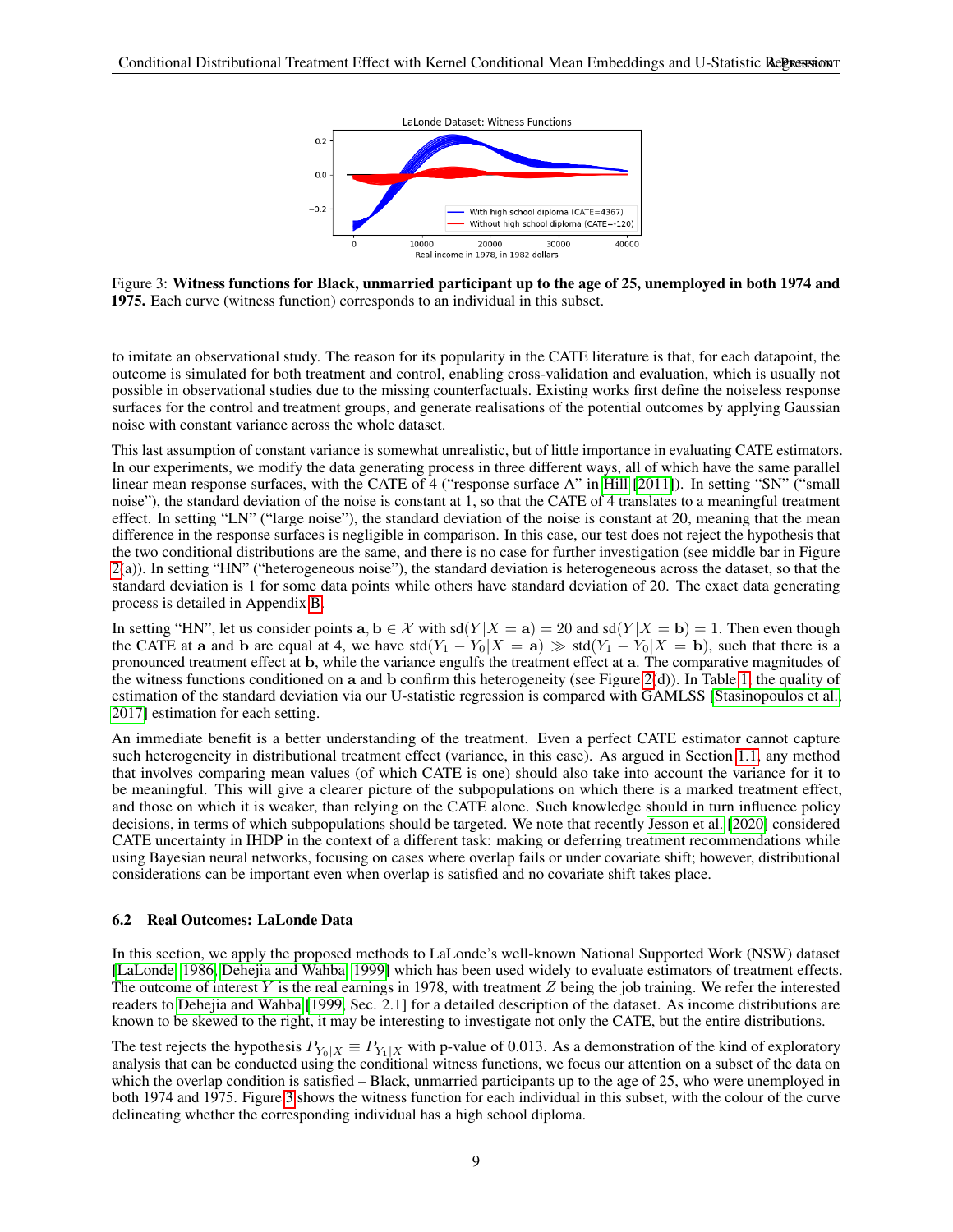We can see clearly that for those without a high school diploma, the treatment effect is not so pronounced, whereas there is a marked treatment effect for those with it. Negative values of the witness function for small income values mean that we are more likely to get small income values from the control group than the treatment group, whereas larger income values are more likely to come from the treatment group, as indicated by the positive values of the witness functions. In particular, the tail of the blue curves to the right implies a skewness of the density of the treated group relative to the control group, and the treatment group continues to have larger density than the control group for high income values ( $> 25000$ ), albeit to a lesser extent. Such comparison of densities in different regions of  $\mathcal{Y}$  is not possible with the CATE, which is a simple difference of the means between the control and treated groups.

# 7 Discussion & Conclusion

In this paper, we discussed the analysis of the conditional distributional treatment effect (CoDiTE). We first propose a new kernel-based hypothesis test via kernel conditional mean embeddings to see whether there exists any CoDiTE. Then we proceeded to investigate the nature of the treatment effect via conditional witness functions, revealing where and how much the conditional densities differ, and U-statistic regression, which is informative about the differences in specific conditional distributional quantities.

We foresee that much of the work that has been done by the machine learning community on treatment effect analysis, although cast mostly in the context of CATE, applies for the CoDiTE. Examples include *meta learners* [Kunzel et al.](#page-11-0) ¨ [\[2019\]](#page-11-0), model validation [Alaa and Van Der Schaar](#page-9-7) [\[2019\]](#page-9-7), subgroup analysis [Su et al.](#page-12-14) [\[2009\]](#page-12-14), [Lee et al.](#page-11-21) [\[2020\]](#page-11-21) and covariate balancing [Gretton et al.](#page-10-23) [\[2009\]](#page-10-23), [Kallus](#page-11-22) [\[2018\]](#page-11-22). over A major obstacle in any covariate-conditional analysis of treatment effect is this: when the covariate space is high-dimensional, the accuracy and reliability of the estimates deteriorate significantly due to the curse of dimensionality, and we heavily rely on changes to be smooth across the covariate space. This limitation is present not only in methods presented in this paper, but any CATE or CoDiTE analysis. While out of scope for the present paper, it is of interest to investigate how to mitigate this problem.

Last but not least, we argue that the conditional distributional treatment effect can play an important role in making fair and explainable decisions as it provides a more complete picture of the treatment effect. On the one hand, policymakers can use tools that we develop to identify the groups of individuals for which the outcome distributions differ most through the effect modifiers. On the other hand, the presence of effect modification that is associated with sensitive attributes such as race, ethnicity, and gender creates challenges for decision makers. If they knew that there is effect modification by race, for example, certain groups of individuals may be treated unfairly. In practice, our tools can potentially be used to detect the discrepancy between outcome distributions conditioned on these sensitive attributes, which is also an interesting avenue for future work.

# **References**

- <span id="page-9-5"></span>A. Abadie. Bootstrap Tests for Distributional Treatment Effects in Instrumental Variable Models. *Journal of the American statistical Association*, 97(457):284–292, 2002.
- <span id="page-9-3"></span>A. Alaa and M. Schaar. Limits of Estimating Heterogeneous Treatment Effects: Guidelines for Practical Algorithm Design. In *International Conference on Machine Learning*, pages 129–138, 2018.
- <span id="page-9-7"></span>A. Alaa and M. Van Der Schaar. Validating Causal Inference Models via Influence Functions. In *International Conference on Machine Learning*, pages 191–201, 2019.
- <span id="page-9-2"></span>A. M. Alaa and M. van der Schaar. Bayesian Inference of Individualized Treatment Effects using Multi-Task Gaussian Processes. In *Advances in Neural Information Processing Systems*, pages 3424–3432, 2017.
- <span id="page-9-8"></span>N. Aronszajn. Theory of Reproducing Kernels. *Transactions of the American mathematical society*, 68(3):337–404, 1950.
- <span id="page-9-4"></span>O. Atan, J. Jordon, and M. van der Schaar. Deep-Treat: Learning Optimal Personalized Treatments from Observational Data using Neural Networks. In *AAAI*, pages 2071–2078, 2018.
- <span id="page-9-6"></span>A. Berlinet and C. Thomas-Agnan. *Reproducing Kernel Hilbert Spaces in Probability and Statistics*. Kluwer Academic Publishers, 2004.
- <span id="page-9-0"></span>M. P. Bitler, J. B. Gelbach, and H. W. Hoynes. Can Variation in Subgroups' Average Treatment Effects Explain Treatment Effect Heterogeneity? Evidence from a Social Experiment. *Review of Economics and Statistics*, 99(4): 683–697, 2017.
- <span id="page-9-1"></span>G. Briseño Sanchez, M. Hohberg, A. Groll, and T. Kneib. Flexible Instrumental Variable Distributional Regression. *Journal of the Royal Statistical Society: Series A (Statistics in Society)*, 183(4):1553–1574, 2020.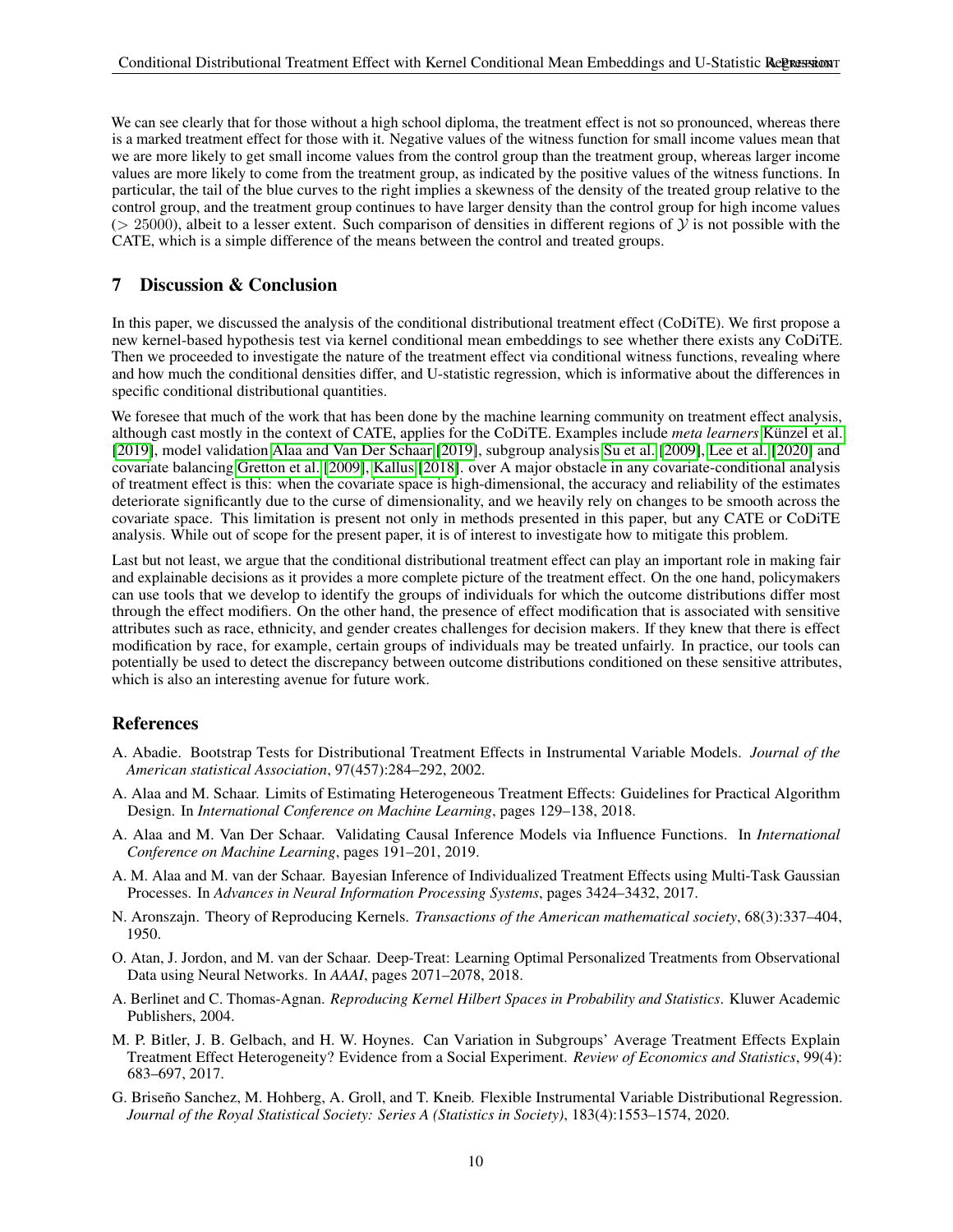- <span id="page-10-15"></span>C. Carmeli, E. De Vito, and A. Toigo. Vector Valued Reproducing Kernel Hilbert Spaces of Integrable Functions and Mercer Theorem. *Analysis and Applications*, 4(04):377–408, 2006.
- <span id="page-10-20"></span>C. Carmeli, E. De Vito, A. Toigo, and V. Umanita. Vector valued reproducing kernel hilbert spaces and universality. ´ *Analysis and Applications*, 8(01):19–61, 2010.
- <span id="page-10-3"></span>M. Chang, S. Lee, and Y.-J. Whang. Nonparametric Tests of Conditional Treatment Effects with an Application to Single-Sex Schooling on Academic Achievements. *The Econometrics Journal*, 18(3):307–346, 2015.
- <span id="page-10-12"></span>V. Chernozhukov, I. Fernández-Val, and B. Melly. Inference on Counterfactual Distributions. *Econometrica*, 81(6): 2205–2268, 2013.
- <span id="page-10-4"></span>V. Chernozhukov, I. Fernandez-Val, and M. Weidner. Network and Panel Quantile Effects via Distribution Regression. *Journal of Econometrics*, 2020.
- <span id="page-10-7"></span>E. Cinlar. *Probability and Stochastics*, volume 261. Springer Science & Business Media, 2011.
- <span id="page-10-13"></span>R. K. Crump, V. J. Hotz, G. W. Imbens, and O. A. Mitnik. Nonparametric Tests for Treatment Effect Heterogeneity. *The Review of Economics and Statistics*, 90(3):389–405, 2008.
- <span id="page-10-25"></span>F. Cucker and S. Smale. On the Mathematical Foundations of Learning. *Bulletin of the American mathematical society*, 39(1):1–49, 2002.
- <span id="page-10-22"></span>R. H. Dehejia and S. Wahba. Causal effects in nonexperimental studies: Reevaluating the evaluation of training programs. *Journal of the American Statistical Association*, 94(448):1053–1062, 1999.
- <span id="page-10-17"></span>A. Derumigny. Estimation of a Regular Conditional Functional by Conditional U-Statistics Regression. *arXiv preprint arXiv:1903.10914*, 2019.
- <span id="page-10-24"></span>N. Dinculeanu. *Vector Integration and Stochastic Integration in Banach Spaces*, volume 48. John Wiley & Sons, 2000.
- <span id="page-10-1"></span>J. C. Foster, J. M. Taylor, and S. J. Ruberg. Subgroup Identification from Randomized Clinical Trial Data. *Statistics in medicine*, 30(24):2867–2880, 2011.
- <span id="page-10-14"></span>K. Fukumizu, A. Gretton, X. Sun, and B. Schölkopf. Kernel Measures of Conditional Dependence. In *Advances in neural information processing systems*, pages 489–496, 2008.
- <span id="page-10-18"></span>K. Fukumizu, L. Song, and A. Gretton. Kernel Bayes' Rule: Bayesian Inference with Positive Definite Kernels. *The Journal of Machine Learning Research*, 14(1):3753–3783, 2013.
- <span id="page-10-23"></span>A. Gretton, A. Smola, J. Huang, M. Schmittfull, K. Borgwardt, and B. Scholkopf. Covariate Shift by Kernel Mean ¨ Matching. *Dataset shift in machine learning*, 3(4):5, 2009.
- <span id="page-10-6"></span>A. Gretton, K. M. Borgwardt, M. J. Rasch, B. Schölkopf, and A. Smola. A Kernel Two-Sample Test. *Journal of Machine Learning Research*, 13(Mar):723–773, 2012.
- <span id="page-10-10"></span>P. R. Hahn, J. S. Murray, and C. M. Carvalho. Bayeisan Regression Tree Models for Causal Inference: Regularisation, Confounding, and Heterogeneous Effects (with Discussion). *Bayesian Analysis*, 15(3):965–1056, 09 2020.
- <span id="page-10-9"></span>J. L. Hill. Bayesian Nonparametric Modeling for Causal Inference. *Journal of Computational and Graphical Statistics*, 20(1):217–240, 2011.
- <span id="page-10-16"></span>W. Hoeffding. A Class of Statistics with Asymptotically Normal Distribution. *The Annals of Mathematical Statistics*, pages 293–325, 1948.
- <span id="page-10-5"></span>M. Hohberg, P. Putz, and T. Kneib. Treatment Effects Beyond the Mean Using Distributional Regression: Methods and ¨ Guidance. *Plos one*, 15(2):e0226514, 2020.
- <span id="page-10-8"></span>P. W. Holland. Statistics and Causal Inference. *Journal of the American statistical Association*, 81(396):945–960, 1986.
- <span id="page-10-2"></span>G. W. Imbens and D. B. Rubin. *Causal Inference in Statistics, Social, and Biomedical sciences*. Cambridge University Press, 2015.
- <span id="page-10-0"></span>G. W. Imbens and J. M. Wooldridge. Recent Developments in the Econometrics of Program Evaluation. *Journal of economic literature*, 47(1):5–86, 2009.
- <span id="page-10-21"></span>A. Jesson, S. Mindermann, U. Shalit, and Y. Gal. Identifying Causal-Effect Inference Failure with Uncertainty-Aware Models. *Advances in Neural Information Processing Systems*, 33, 2020.
- <span id="page-10-11"></span>F. Johansson, U. Shalit, and D. Sontag. Learning Representations for Counterfactual Inference. In *International conference on machine learning*, pages 3020–3029, 2016.
- <span id="page-10-19"></span>H. Kadri, E. Duflos, P. Preux, S. Canu, A. Rakotomamonjy, and J. Audiffren. Operator-Valued Kernels for Learning from Functional Response Data. *The Journal of Machine Learning Research*, 17(1):613–666, 2016.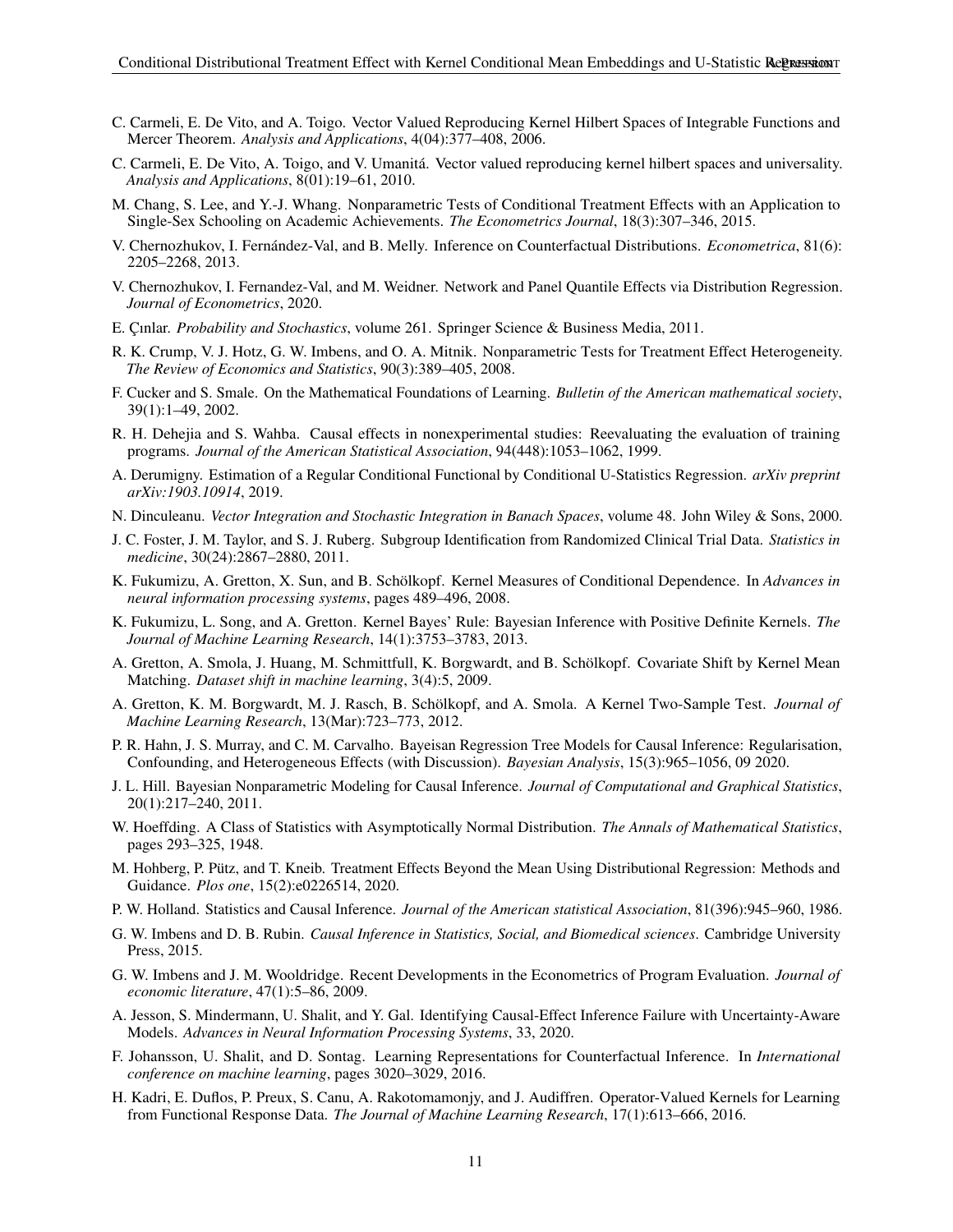- <span id="page-11-22"></span>N. Kallus. Optimal A Priori Balance in the Design of Controlled Experiments. *Journal of the Royal Statistical Society Series B*, 80(1):85–112, 2018.
- <span id="page-11-7"></span>K. Kim, J. Kim, and E. H. Kennedy. Causal Effects Based on Distributional Distances. *arXiv preprint arXiv:1806.02935*, 2018.
- <span id="page-11-26"></span>A. Klenke. *Probability Theory: A Comprehensive Course*. Springer Science & Business Media, 2013.
- <span id="page-11-9"></span>R. Koenker. *Quantile Regression*. Cambridge University Press, 2005.
- <span id="page-11-0"></span>S. R. Künzel, J. S. Sekhon, P. J. Bickel, and B. Yu. Metalearners for Estimating Heterogeneous Treatment Effects using Machine Learning. *Proceedings of the national academy of sciences*, 116(10):4156–4165, 2019.
- <span id="page-11-20"></span>R. J. LaLonde. Evaluating the econometric evaluations of training programs with experimental data. *The American Economic Review*, 76(4):604–620, 1986.
- <span id="page-11-21"></span>H.-S. Lee, Y. Zhang, W. Zame, C. Shen, J.-W. Lee, and M. van der Schaar. Robust Recursive Partitioning for Heterogeneous Treatment Effects with Uncertainty Quantification. *Advances in Neural Information Processing Systems*, 33, 2020.
- <span id="page-11-11"></span>M.-J. Lee. Non-parametric Tests for Distributional Treatment Effect for Randomly Censored Responses. *Journal of the Royal Statistical Society: Series B (Statistical Methodology)*, 71(1):243–264, 2009.
- <span id="page-11-10"></span>S. S. Lee and Y.-J. Whang. Nonparametric Tests of Conditional Treatment Effects. Technical report, Cowles Foundation for Research in Economics, Yale University, 2009.
- <span id="page-11-12"></span>J. R. Lloyd and Z. Ghahramani. Statistical Model Criticism using Kernel Two Sample Tests. *Advances in Neural Information Processing Systems*, 28:829–837, 2015.
- <span id="page-11-5"></span>C. Louizos, U. Shalit, J. M. Mooij, D. Sontag, R. Zemel, and M. Welling. Causal Effect Inference with Deep Latent-Variable Models. In *Advances in Neural Information Processing Systems*, pages 6446–6456, 2017.
- <span id="page-11-16"></span>U. Marteau-Ferey, F. Bach, and A. Rudi. Globally Convergent Newton Methods for Ill-Conditioned Generalized Self-Concordant Losses. In *Advances in Neural Information Processing Systems*, 2019.
- <span id="page-11-19"></span>G. Meanti, L. Carratino, L. Rosasco, and A. Rudi. Kernel Methods Through the Roof: Handling Billions of Points Efficiently. *Advances in Neural Information Processing Systems*, 33, 2020.
- <span id="page-11-14"></span>C. A. Micchelli and M. Pontil. On Learning Vector-Valued Functions. *Neural computation*, 17(1):177–204, 2005.
- <span id="page-11-23"></span>K. Muandet, K. Fukumizu, B. Sriperumbudur, B. Schölkopf, et al. Kernel Mean Embedding of Distributions: A Review and Beyond. *Foundations and Trends® in Machine Learning*, 10(1-2):1–141, 2017.
- <span id="page-11-8"></span>K. Muandet, M. Kanagawa, S. Saengkyongam, and S. Marukatat. Counterfactual Mean Embedding. *arXiv preprint arXiv:1805.08845*, 2018.
- <span id="page-11-13"></span>E. A. Nadaraya. On Estimating Regression. *Theory of Probability & Its Applications*, 9(1):141–142, 1964.
- <span id="page-11-3"></span>J. Park and K. Muandet. A Measure-Theoretic Approach to Kernel Conditional Mean Embeddings. In *Advances in Neural Information Processing Systems*, 2020a.
- <span id="page-11-25"></span>J. Park and K. Muandet. Regularised Least-Squares Regression with Infinite-Dimensional Output Space. *arXiv preprint arXiv:2010.10973*, 2020b.
- <span id="page-11-6"></span>S. Powers, J. Qian, K. Jung, A. Schuler, N. H. Shah, T. Hastie, and R. Tibshirani. Some Methods for Heterogeneous Treatment Effect Estimation in High Dimensions. *Statistics in medicine*, 37(11):1767–1787, 2018.
- <span id="page-11-17"></span>R. A. Rigby and D. M. Stasinopoulos. Generalized Additive Models for Location, Scale and Shape,(with discussion). *Applied Statistics*, 54:507–554, 2005.
- <span id="page-11-15"></span>P. R. Rosenbaum. Conditional Permutation Tests and the Propensity Score in Observational Studies. *Journal of the American Statistical Association*, 79(387):565–574, 1984.
- <span id="page-11-1"></span>P. R. Rosenbaum. *Observational Studies*. Springer Science & Business Media, 2002.
- <span id="page-11-4"></span>P. R. Rosenbaum and D. B. Rubin. The Central Role of the Propensity Score in Observational Studies for Causal Effects. *Biometrika*, 70(1):41–55, 1983.
- <span id="page-11-2"></span>D. B. Rubin. Causal Inference using Potential Outcomes: Design, Modeling, Decisions. *Journal of the American Statistical Association*, 100(469):322–331, 2005.
- <span id="page-11-18"></span>A. Rudi, L. Carratino, and L. Rosasco. Falkon: An Optimal Large Scale Kernel Method. In *Advances in Neural Information Processing Systems*, pages 3888–3898, 2017.
- <span id="page-11-24"></span>B. Scholkopf and A. J. Smola. *Learning with Kernels: Support Vector Machines, Regularization, Optimization, and Beyond*. MIT press, 2001.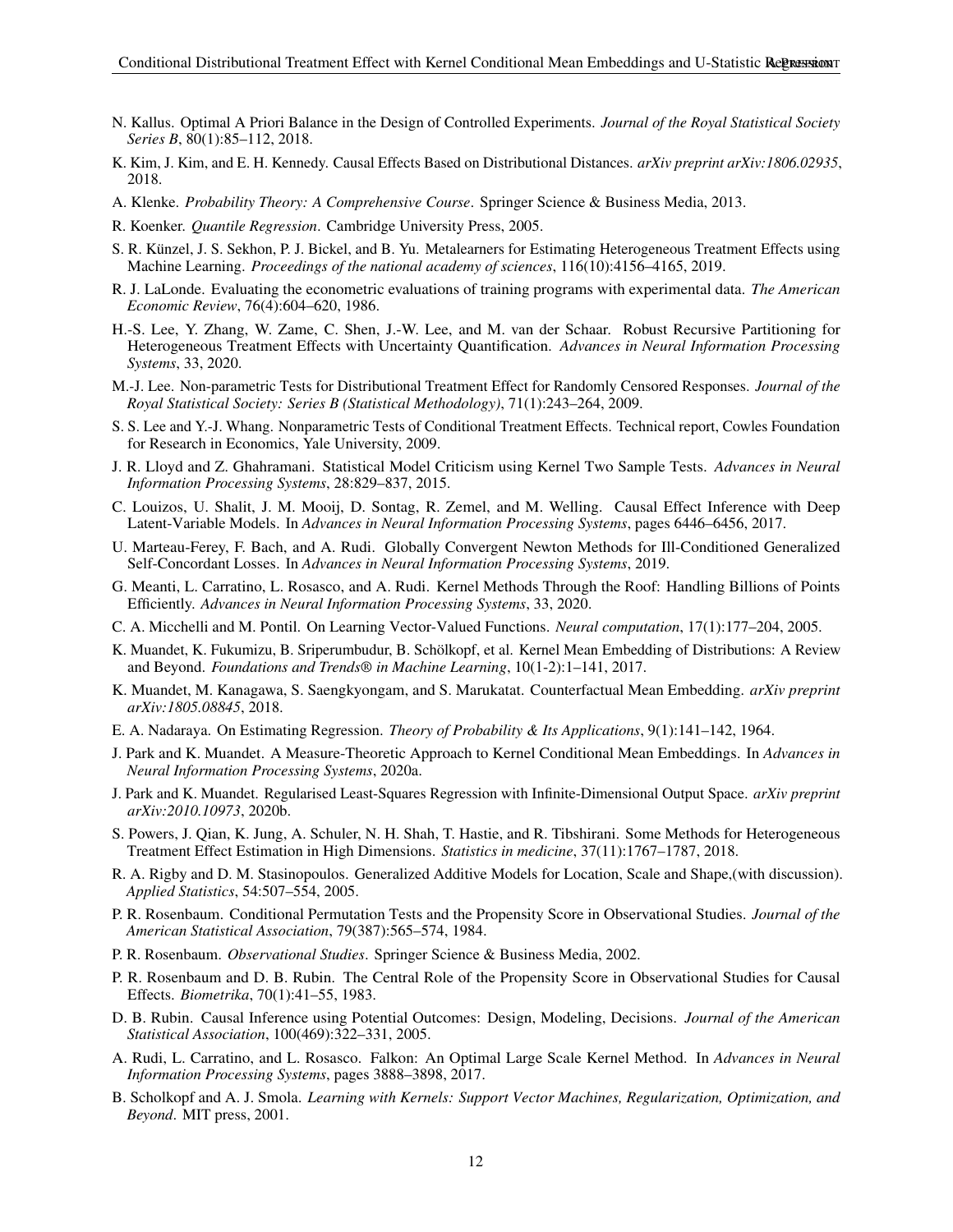- <span id="page-12-15"></span>S. Schwabik and G. Ye. *Topics in Banach Space Integration*, volume 10. World Scientific, 2005.
- <span id="page-12-10"></span>R. J. Serfling. *Approximation Theorems of Mathematical Statistics*. John Wiley & Sons, 1980.
- <span id="page-12-3"></span>U. Shalit, F. D. Johansson, and D. Sontag. Estimating Individual Treatment Effect: Generalization Bounds and Algorithms. In *International Conference on Machine Learning*, pages 3076–3085. PMLR, 2017.
- <span id="page-12-0"></span>S. Shen. Estimation and Inference of Distributional Partial Effects: Theory and Application. *Journal of Business & Economic Statistics*, 37(1):54–66, 2019.
- <span id="page-12-4"></span>C. Shi, D. Blei, and V. Veitch. Adapting Neural Networks for the Estimation of Treatment Effects. In *Advances in Neural Information Processing Systems*, pages 2507–2517, 2019.
- <span id="page-12-18"></span>C.-J. Simon-Gabriel and B. Scholkopf. Kernel Distribution Embeddings: Universal Kernels, Characteristic Kernels and ¨ Kernel Metrics on Distributions. *The Journal of Machine Learning Research*, 19(1):1708–1736, 2018.
- <span id="page-12-6"></span>R. Singh, L. Xu, and A. Gretton. Kernel Methods for Policy Evaluation: Treatment Effects, Mediation Analysis, and Off-Policy Planning. *arXiv preprint arXiv:2010.04855*, 2020.
- <span id="page-12-9"></span>A. Smola, A. Gretton, L. Song, and B. Schölkopf. A Hilbert Space Embedding for Distributions. In *International Conference on Algorithmic Learning Theory*, pages 13–31. Springer, 2007.
- <span id="page-12-12"></span>L. Song, J. Huang, A. Smola, and K. Fukumizu. Hilbert Space Embeddings of Conditional Distributions with Applications to Dynamical Systems. In *Proceedings of the 26th Annual International Conference on Machine Learning*, pages 961–968, 2009.
- <span id="page-12-1"></span>L. Song, K. Fukumizu, and A. Gretton. Kernel Embeddings of Conditional Distributions: A Unified Kernel Framework for Nonparametric Inference in Graphical Models. *IEEE Signal Processing Magazine*, 30(4):98–111, 2013.
- <span id="page-12-16"></span>B. K. Sriperumbudur, A. Gretton, K. Fukumizu, B. Schölkopf, and G. R. Lanckriet. Hilbert Space Embeddings and Metrics on Probability Measures. *Journal of Machine Learning Research*, 11(Apr):1517–1561, 2010.
- <span id="page-12-17"></span>B. K. Sriperumbudur, K. Fukumizu, and G. R. Lanckriet. Universality, Characteristic Kernels and RKHS Embedding of Measures. *Journal of Machine Learning Research*, 12(Jul):2389–2410, 2011.
- <span id="page-12-8"></span>M. D. Stasinopoulos, R. A. Rigby, G. Z. Heller, V. Voudouris, and F. De Bastiani. *Flexible Regression and Smoothing: Using GAMLSS in R*. CRC Press, 2017.
- <span id="page-12-7"></span>W. Stute. Conditional U-Statistics. *The Annals of Probability*, 19(2):812–825, 1991.
- <span id="page-12-14"></span>X. Su, C.-L. Tsai, H. Wang, D. M. Nickerson, and B. Li. Subgroup Analysis via Recursive Partitioning. *Journal of Machine Learning Research*, 10(2), 2009.
- <span id="page-12-2"></span>S. Wager and S. Athey. Estimation and Inference of Heterogeneous Treatment Effects using Random Forests. *Journal of the American Statistical Association*, 113(523):1228–1242, 2018.
- <span id="page-12-11"></span>G. S. Watson. Smooth Regression Analysis. *Sankhyā: The Indian Journal of Statistics, Series A*, pages 359–372, 1964.
- <span id="page-12-5"></span>J. Yoon, J. Jordon, and M. van der Schaar. GANITE: Estimation of Individualized Treatment Effects using Generative Adversarial Nets. In *International Conference on Learning Representations*, 2018.
- <span id="page-12-13"></span>J. Zhu and T. Hastie. Kernel Logistic Regression and the Import Vector Machine. *Journal of Computational and Graphical Statistics*, 14(1):185–205, 2005.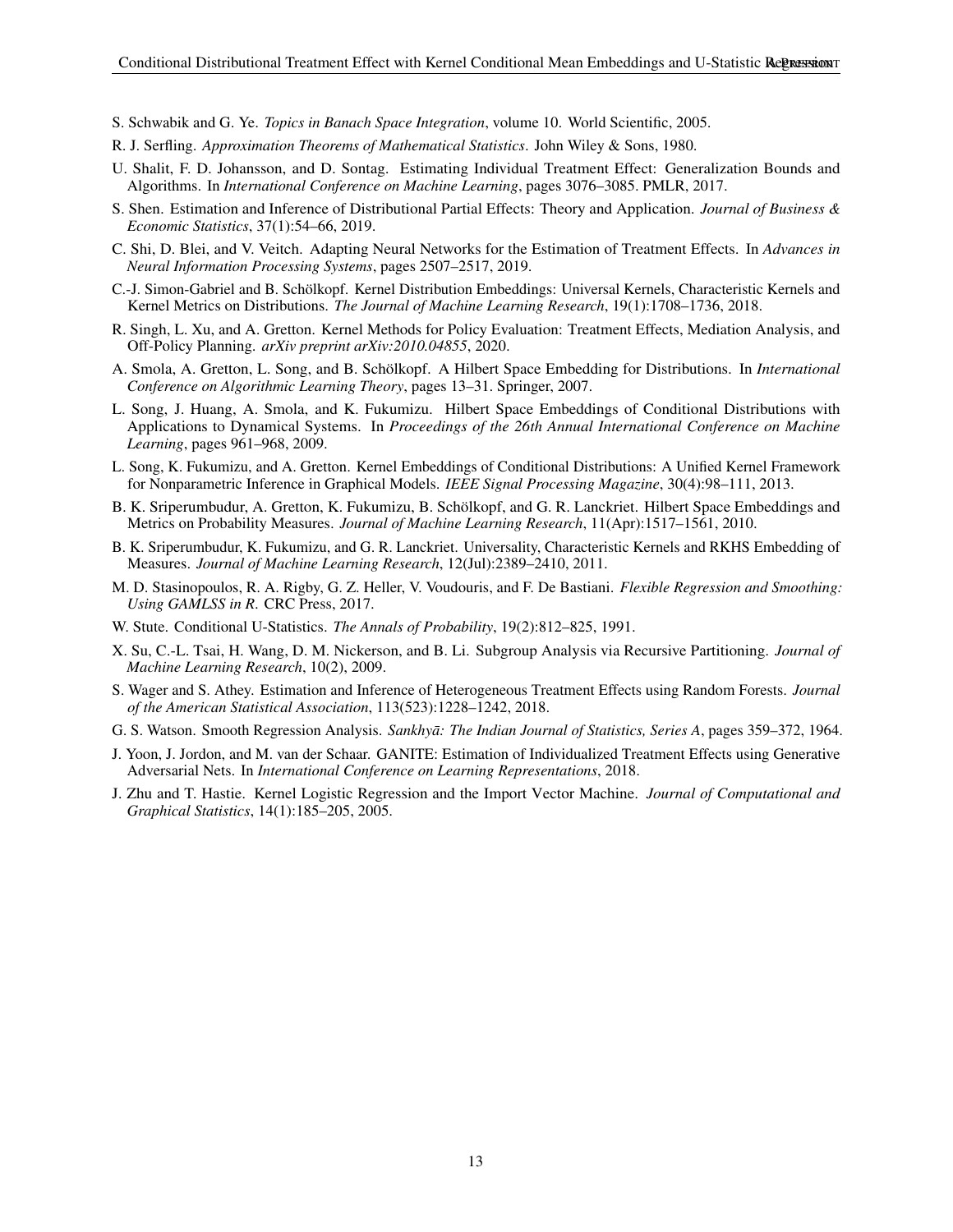# <span id="page-13-0"></span>A Background Material

In this section, we give a more detailed review of the background on reproducing kernel Hilbert space embeddings and U-statistics. Interested readers can refer to [Berlinet and Thomas-Agnan](#page-9-6) [\[2004\]](#page-9-6), [Muandet et al.](#page-11-23) [\[2017\]](#page-11-23) for the former, and [Serfling](#page-12-10) [\[1980,](#page-12-10) Chapter 5] for the latter.

#### A.1 Reproducing Kernel Hilbert Space Embeddings

Let  $H$  be a vector space of real-valued functions on  $Y$ , endowed with the structure of a Hilbert space via an inner product  $\langle \cdot, \cdot \rangle_{\mathcal{H}}$ . Let  $\|\cdot\|_{\mathcal{H}}$  be the associated norm, i.e.  $\|f\|_{\mathcal{H}} = \langle f, f \rangle_{\mathcal{H}}^{\frac{1}{2}}$  for  $f \in \mathcal{H}$ .

**Definition A.1** [\(Berlinet and Thomas-Agnan](#page-9-6) [\[2004,](#page-9-6) p.7, Definition 1]). A function  $l : \mathcal{Y} \times \mathcal{Y} \rightarrow \mathbb{R}$  is a *reproducing kernel* of the Hilbert space  $H$  if and only if

- (i) for all  $y \in \mathcal{Y}$ ,  $l(y, \cdot) \in \mathcal{H}$ ;
- (ii) for all  $y \in Y$  and for all  $f \in \mathcal{H}$ ,  $\langle f, l(y, \cdot) \rangle_{\mathcal{H}} = f(y)$  (the *reproducing property*).

A Hilbert space of functions  $\mathcal{Y} \to \mathbb{R}$  which possesses a reproducing kernel is called the *reproducing kernel Hilbert space* (RKHS).

For any  $y \in \mathcal{Y}$ , denote by  $e_y : \mathcal{H} \to \mathbb{R}$  the evaluation functional at y, i.e.  $e_y(f) = f(y)$  for  $f \in \mathcal{H}$ . Riesz representation theorem can be used to prove the following lemma.

**Lemma A.2** [\(Berlinet and Thomas-Agnan](#page-9-6) [\[2004,](#page-9-6) p.9, Theorem 1]). A Hilbert space of functions  $\mathcal{Y} \to \mathbb{R}$  has a *reproducing kernel if and only if all evaluation functionals*  $e_y, y \in \mathcal{Y}$  *are continuous on*  $\mathcal{H}$ *.* 

Next, we characterise reproducing kernels.

**Definition A.3** [\(Berlinet and Thomas-Agnan](#page-9-6) [\[2004,](#page-9-6) p.10, Definition 2]). A function  $l : \mathcal{Y} \times \mathcal{Y} \to \mathbb{R}$  is called a *positive definite function* if, for all  $n \geq 1$ , any  $a_1, ..., a_n \in \mathbb{R}$  and any  $y_1, ..., y_n \in \mathcal{Y}$ ,

$$
\sum_{i,j=1}^{n} a_i a_j l(y_i, y_j) \ge 0.
$$

A reproducing kernel is a positive definite function, since, by the reproducing property,

$$
\sum_{i,j=1}^{n} a_i a_j l(y_i, y_j) = \left\| \sum_{i=1}^{n} a_i l(y_i, \cdot) \right\|_{\mathcal{H}}^2 \ge 0
$$

(see [Berlinet and Thomas-Agnan](#page-9-6) [\[2004,](#page-9-6) p.13, Lemma 2]). The Moore-Aronszajn Theorem [\[Aronszajn, 1950\]](#page-9-8) shows that the set of positive definite functions and the set of reproducing kernels on  $\mathcal{Y} \times \mathcal{Y}$  are identical.

**Theorem A.4** [\(Berlinet and Thomas-Agnan](#page-9-6) [\[2004,](#page-9-6) p.19, Theorem 3]). Let l be a positive definite function on  $\mathcal{Y} \times \mathcal{Y}$ . *Then there exists a unique Hilbert space of functions*  $\mathcal{Y} \to \mathbb{R}$  *with* l *as its reproducing kernel. The subspace*  $\tilde{\mathcal{H}}$  of  $\mathcal{H}$ *spanned by*  $\{l(y, \cdot): y \in Y\}$  *is dense in* H, and H *is the set of functions*  $Y \to \mathbb{R}$  *which are pointwise limits of Cauchy sequences in* H˜ *with the inner product*

$$
\langle f, g \rangle_{\tilde{\mathcal{H}}} = \sum_{i=1}^{n} \sum_{j=1}^{m} \alpha_i \beta_j l(y_i, y_j)
$$

*where*  $f = \sum_{i=1}^{n} \alpha_i l(y_i, \cdot)$  *and*  $g = \sum_{j=1}^{m} \beta_j l(y_j, \cdot)$ *.* 

Examples of commonly used kernels in Euclidean spaces include the linear kernel  $l(y, y') = y \cdot y'$ , the monomial kernel  $l(y, y') = (y \cdot y')^p$ , the polynomial kernel  $l(y, y') = (y \cdot y' + 1)^p$ , the Gaussian kernel  $l(y, y') = e^{-\frac{1}{\sigma^2}||y - y'||_2^2}$  and the Laplacian kernel  $l(y, y') = e^{-\frac{1}{\sigma^2}||y - y'||_1}$ .

Kernel methods in machine learning turns linear methods into non-linear ones using the so-called "kernel trick", whereby individual datapoints  $y \in Y$  are "embedded" into an RKHS H with reproducing kernel l via the mapping  $y \mapsto l(y, \cdot)$ . The RKHS is high- (and often infinite-)dimensional, and performing a linear method (e.g. linear regression, support vector machine, principal component analysis, etc.) in H with datapoints  $l(y_i, \cdot), i = 1, ..., n$ , instead of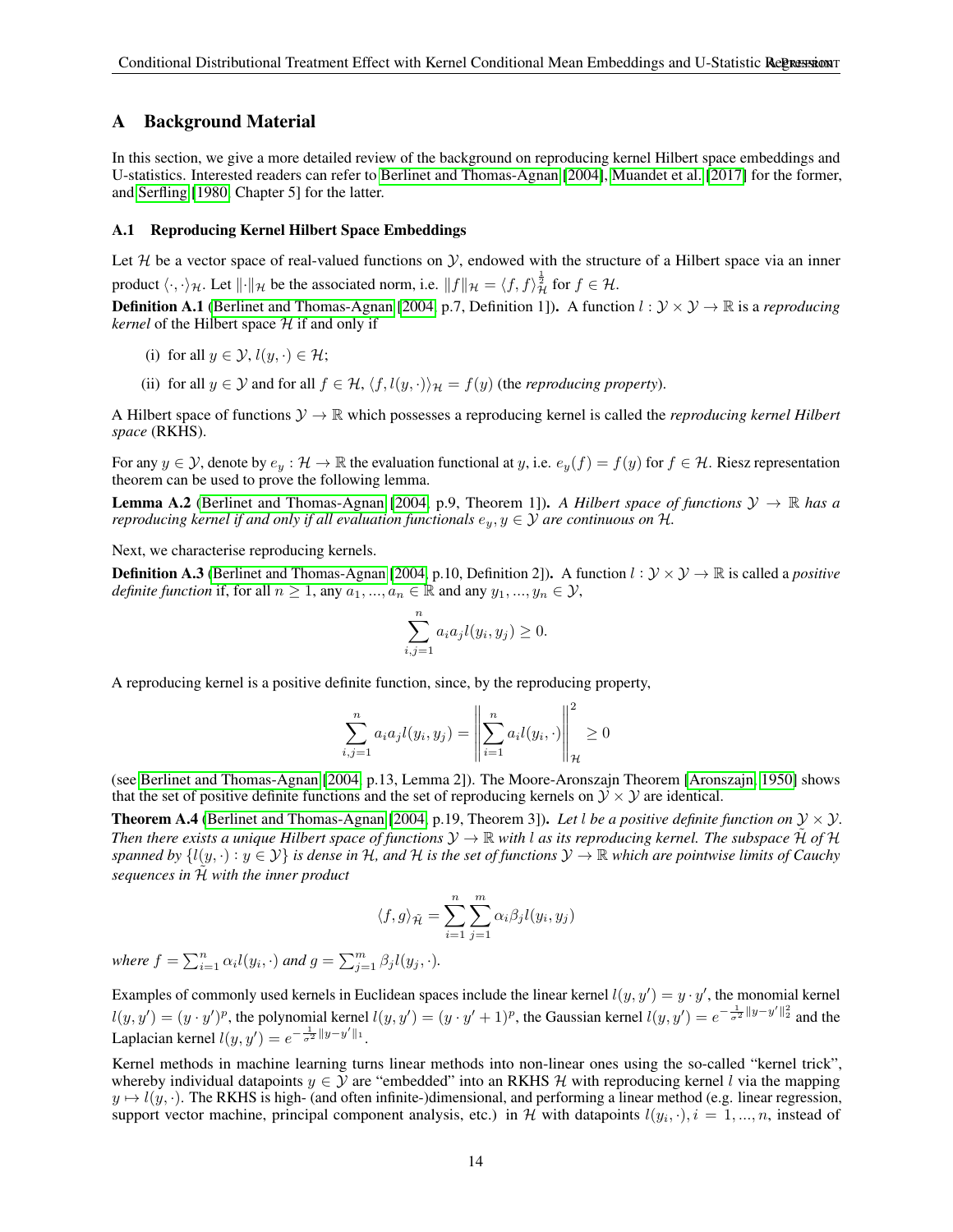the original space  $Y$  with datapoints  $y_i$ ,  $i = 1, ..., n$ , results in a nonlinear method in the original space. Please see [Scholkopf and Smola](#page-11-24) [\[2001\]](#page-11-24) for more details.

Recently, this idea of RKHS embeddings has been extended to embed entire (conditional) distributions, rather than individual datapoints, via the expectation. Suppose Y is a random variable taking values in  $\mathcal{Y}$ , with distribution  $P_Y$ . Assuming the integrability condition  $\int_{\mathcal{Y}} \sqrt{l(y, y)} dP_Y(y) < \infty$ , we define the *kernel mean embedding*  $\mu_{P_Y} \in \mathcal{H}$  of the measure  $P_Y$ , or the random variable  $\check{Y}$ , as

$$
\mu_{P_Y}(\cdot) = \mathbb{E}\left[l(Y,\cdot)\right] = \int_{\mathcal{Y}} l(y,\cdot)dP_Y(y) = \int_{\Omega} l(Y(\omega),\cdot)dP(\omega).
$$

Note that the integrand  $l(Y, \cdot)$  is an element in a Hilbert space (and therefore a Banach space), so the integral is not the usual Lebesgue integral on R. There are a number of ways in which one can define integration on a Banach space [\[Schwabik and Ye, 2005\]](#page-12-15). Among those, the Bochner integral [\[Dinculeanu, 2000,](#page-10-24) p.15, Definition 35] is the simplest and most intuitive one, and suffices for our purposes. Riesz representation theorem is again used to prove the following mean embedding version of the reproducing property.

**Lemma A.5** [\(Smola et al.](#page-12-9) [\[2007\]](#page-12-9)). *For each*  $f \in \mathcal{Y}$ ,

$$
\mathbb{E}\left[f(Y)\right] = \int_{\mathcal{Y}} f(y) dP_Y(y) = \langle f, \mu_{P_Y} \rangle_{\mathcal{H}}.
$$

Using the kernel mean embedding, we can define a distance function, called the *maximum mean discrepancy* [\[Gretton](#page-10-6) [et al., 2012\]](#page-10-6), between two random variables Y and Y' on Y, or equivalently, two probability measures  $P_Y$  and  $P_{Y'}$ , as

$$
MMD(Y, Y') = ||\mu_{P_Y} - \mu_{P_{Y'}}||_{\mathcal{H}}.
$$

The name maximum mean discrepancy comes from the following lemma.

Lemma A.6 [\(Gretton et al.](#page-10-6) [\[2012,](#page-10-6) Lemma 4]). *We have*

$$
\text{MMD}(Y, Y') = \sup_{f \in \mathcal{H}, ||f||_{\mathcal{H}} \leq 1} \left\{ \mathbb{E}\left[f(Y)\right] - \mathbb{E}\left[f(Y')\right] \right\}.
$$

In this alternative definition of the MMD, the function in the unit ball of H that maximises  $\mathbb{E}[f(Y)] - \mathbb{E}[f(Y')]$  is called the *witness function* [\[Gretton et al., 2012,](#page-10-6) Section 2.3]. It can easily be seen that the witness function is in fact

$$
\frac{\mu_{P_Y}-\mu_{P_{Y'}}}{\left\|\mu_{P_Y}-\mu_{P_{Y'}}\right\|_{\mathcal{H}}}.
$$

[Lloyd and Ghahramani](#page-11-12) [\[2015\]](#page-11-12) uses the unnormalised witness function  $\mu_{P_Y} - \mu_{P_{Y'}}$  for model criticism.

The MMD is not a proper metric, since Y and Y' may be distinct and still give  $MMD(Y, Y') = 0$ , depending on the kernel l that is used. The notion of *characteristic kernels* is therefore essential, since it tells us whether the associated RKHS is rich enough to enable us to distinguish distinct distributions based on their embeddings.

**Definition A.7** [\(Fukumizu et al.](#page-10-14) [\[2008,](#page-10-14) Section 2.2]). Denote by  $P$  the set of all probability measures on  $Y$ . A positive definite kernel *l* is *characteristic* if the kernel mean embedding map  $P \to H : P_Y \mapsto \mu_{P_Y}$  is injective.

For example, of the aforementioned kernels, the Gaussian and Laplacian kernels are characteristic, whereas the linear, monomial and polynomial kernels are not. The MMD associated with a characteristic kernel is then a proper metric between probability measures on Y. See [Sriperumbudur et al.](#page-12-16) [\[2010,](#page-12-16) [2011\]](#page-12-17), Simon-Gabriel and Schölkopf [\[2018\]](#page-12-18) for various characterisations of characteristic kernels.

Now we discuss conditional embedding of distributions into RKHSs. Suppose X is a random variable on a space  $\mathcal{X}$ .

Definition A.8 [\(Park and Muandet](#page-11-3) [\[2020a,](#page-11-3) Definition 3.1]). The *conditional mean embedding* of the random variable Y, or equivalently, the distribution  $P_Y$ , is the Bochner conditional expectation (as defined in [Dinculeanu](#page-10-24) [\[2000,](#page-10-24) p.45, Definition 38])

$$
\mu_{P_{Y|X}} = \mathbb{E}[l(Y,\cdot) | X].
$$

Notice that this is a straightforward extension of the kernel mean embedding  $\mu_{P_Y} = \mathbb{E}[l(Y, \cdot)]$  to the conditional case.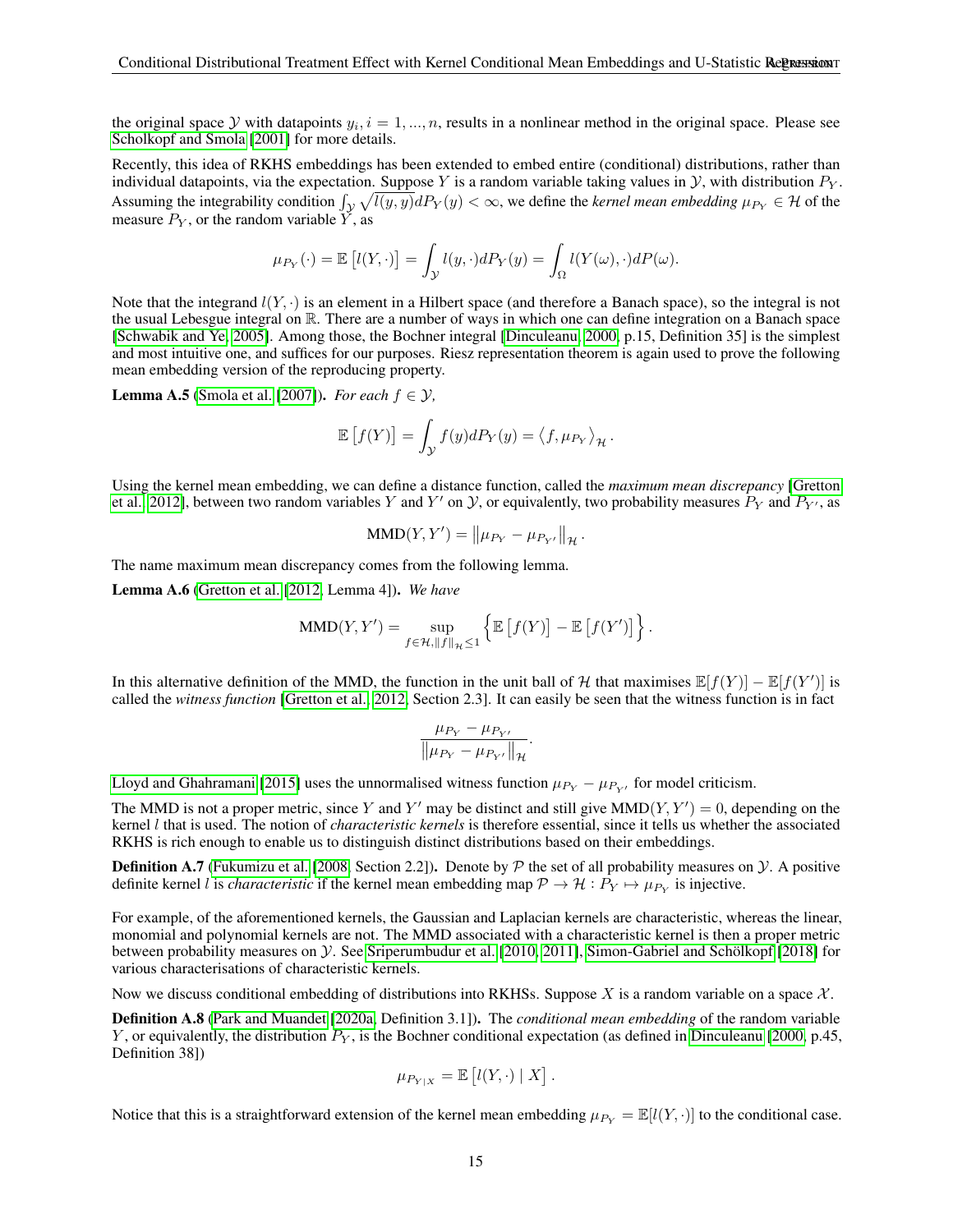#### A.2 U-Statistics

Suppose  $Y_1, Y_2, ..., Y_r$  are independent copies of the random variable Y, i.e. they are independent and all have distribution  $P_Y$ . Let  $h: Y^r \to \mathbb{R}$  be a symmetric function (called a *kernel* in the U-statistics literature; confusion must be avoided with the reproducing kernel used throughout this paper), i.e. for any permutation  $\pi$  of  $\{1, ..., r\}$ , we have  $h(y_1, ..., y_r) = h(y_{\pi(1)}, ..., y_{\pi(r)})$ . Suppose we would like to estimate a function of the form

$$
\theta(P_Y) = \mathbb{E}\left[h(Y_1, ..., Y_r)\right] = \int_{\mathcal{Y}} ... \int_{\mathcal{Y}} h(y_1, ..., y_r) dP_Y(y_1) ... dP_Y(y_r).
$$

The corresponding *U-statistic* for an unbiased estimation of  $\theta(P_Y)$  based on a sample  $Y_1, ..., Y_n$  of size  $n \geq r$  is given by

$$
\hat{\theta}(P_Y) = \frac{1}{\binom{n}{r}} \sum h(Y_{i_1}, ..., Y_{i_r}),
$$

where  $\binom{n}{r}$  is the binomial coefficient and the summation is over the  $\binom{n}{r}$  combinations of r distinct elements  $\{i_1, ..., i_r\}$ from  $\{1, ..., n\}$ . Clearly, since the expectation of each summand yields  $\theta(P_Y)$ , we have  $\mathbb{E}[\hat{\theta}(P_Y)] = \theta(P_Y)$ , so U-statistics are unbiased estimators.

Some examples of h and the corresponding estimator include the sample mean  $h(y) = y$ , the sample variance  $h(y_1, y_2) = \frac{1}{2}(y_1 - y_2)^2$ , the sample cumulative distribution up to  $y^* h(y) = \mathbf{1}(y \le y^*)$ , the  $k^{\text{th}}$  sample raw moment  $h(y) = y^k$  and Gini's mean difference  $h(y_1, y_2) = |y_1 - y_2|$ .

To the best of our knowledge, [Stute](#page-12-7) [\[1991\]](#page-12-7) was the first to consider a conditional counterpart of U-statistics. Let  $X_1, ..., X_r$  be independent copies of the random variable X. We are now interested in the estimation of the following quantity:

$$
\theta\left(P_{Y|X}\right) = \mathbb{E}\left[h(Y_1, ..., Y_r) | X_1, ..., X_r\right].
$$

By Ç[ınlar](#page-10-7) [\[2011,](#page-10-7) p.146, Theorem 1.17],  $\theta(P_{Y|X})$  can be considered as a function  $\mathcal{X}^r \to \mathbb{R}$ , such that for each r-tuple  ${x_1, ..., x_r}$ , we have

$$
\theta\left(P_{Y|X}\right)(x_1,...,x_r) = \mathbb{E}\left[h(Y_1,...,Y_r) \mid X_1 = x_1,...,X_r = x_r\right].
$$

The simplest case is when  $r = 1$  and  $h(y) = y$ . In this case, the estimand reduces to  $f(X) = \mathbb{E}[Y|X]$ , which is the usual regression problem for which a plethora of methods exist. Suppose we have a sample  $\{(X_i, Y_i)\}_{i=1}^n$ . One such regression method is the Nadaraya-Watson kernel smoother:

$$
\hat{f}(x) = \frac{\sum_{i=1}^{n} Y_i K\left(\frac{x - X_i}{a}\right)}{\sum_{i=1}^{n} K\left(\frac{x - X_i}{a}\right)},
$$

where K is the so-called "smoothing kernel" and a is the bandwidth. This was extended by [Stute](#page-12-7) [\[1991\]](#page-12-7) to  $r \ge 1$  and more general h:

$$
\hat{\theta}\left(P_{Y|X}\right)(x_1,...,x_r) = \frac{\sum h(Y_{i_1},...,Y_{i_r})\prod_{j=1}^r K\left(\frac{x_j - X_{i_j}}{a}\right)}{\sum \prod_{j=1}^r K\left(\frac{x_j - X_{i_j}}{a}\right)},
$$

where the sums are over the  $\binom{n}{r}$  combinations of r distinct elements  $\{i_1, ..., i_r\}$  from  $\{1, ..., n\}$  as before. [Derumigny](#page-10-17) [\[2019\]](#page-10-17) considers a parametric model of the form

$$
\Lambda\left(\theta\left(P_{Y|X}\right)(x_1,...,x_r)\right)=\psi(x_1,...,x_r)^T\beta^*,
$$

where  $\Lambda$  is a strictly increasing and continuously differentiable "link function" such that the range of  $\Lambda \circ \theta$  is exactly  $\mathbb{R}$ ,  $\beta^* \in \mathbb{R}^s$  is the true parameter and  $\psi(\cdot) = (\psi_1(\cdot), ..., \psi_s(\cdot))^T \in \mathbb{R}^s$  is some basis, such as polynomials, exponentials, indicator functions etc. However, the estimation of  $\beta^*$  still makes use of the Nadaraya-Watson kernel smoothers considered above.

Of course, Nadaraya-Watson kernel smoothers are far from being the only method of regression that can be extended to estimate conditional U-statistics, and in the main body of the paper (Section [5.2\)](#page-6-1), we consider extending kernel ridge regression for this purpose.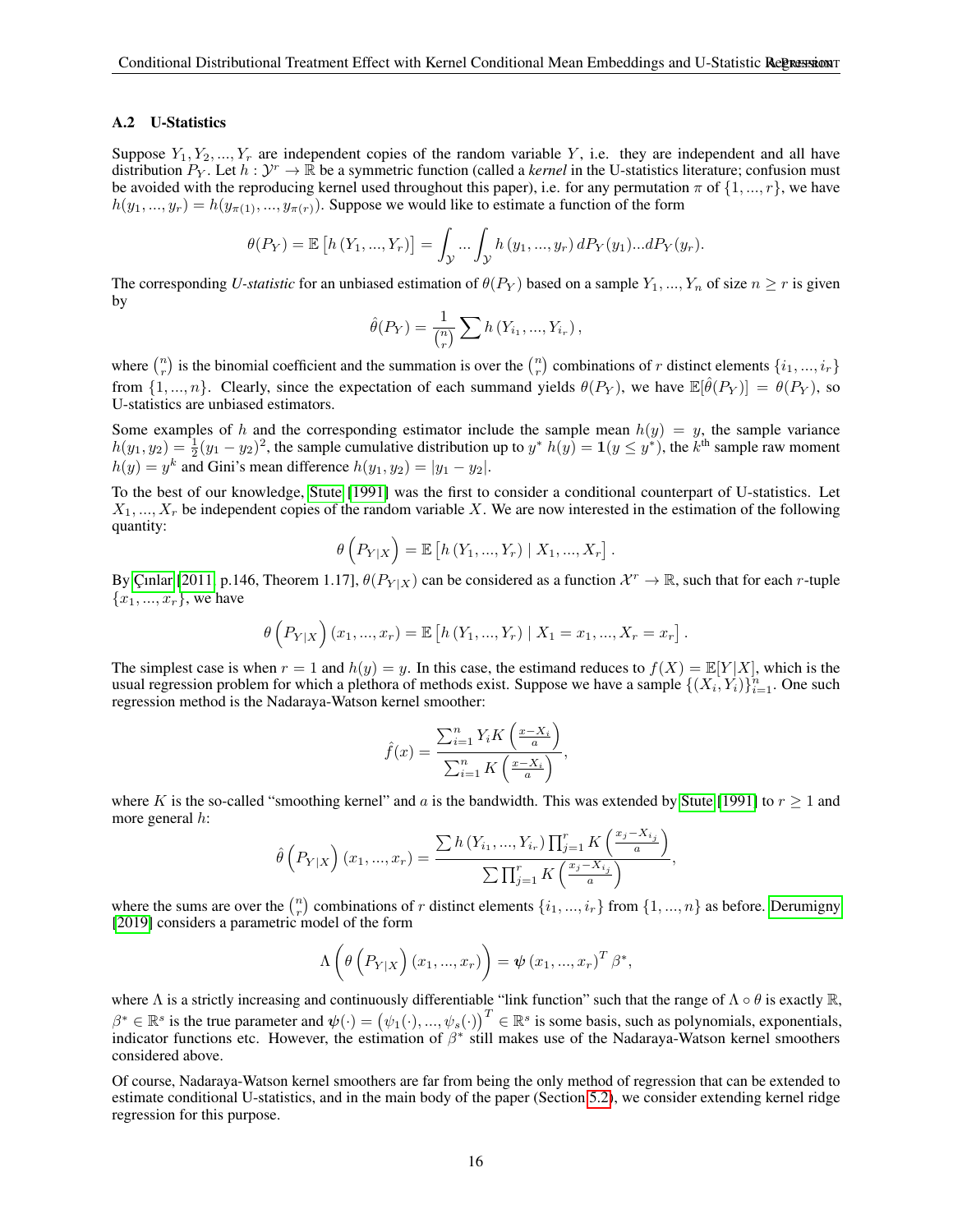# <span id="page-16-1"></span>B More Details on IHDP Dataset

In this section, we give more details on the data generating process of the semi-synthetic IHDP (Infant Health and Development Program) dataset that was first used in the treatment effect literature by [Hill](#page-10-9) [\[2011\]](#page-10-9).

The data consists of 25 covariates: birth weight, head circumference, weeks born preterm, birth order, first born, neonatal health index, sex, twin status, whether or not the mother smoked during pregnancy, whether or not the mother drank alcohol during pregnancy, whether or not the mother took drugs during pregnancy, the mother's age, marital status, education attainment, whether or not the mother worked during pregnancy, whether she received prenatal care, and 7 dummy variables for the 8 sites in which the family resided at the start of the intervention.

These covariates are originally taken from a randomised experiment, and included information about the ethnicity of the mothers. [Hill](#page-10-9) [\[2011\]](#page-10-9) removed all children with nonwhite mothers from the treatment group, which is clearly a non-random (biased) portion of the data, thereby imitating an observational study. This leaves 608 children in the control group and 139 in the treatment group. The overlap condition is now only satisfied for the treatment group.

In creating the parallel linear response surfaces, which are used in all three of the settings "SN", "LN" and "HN", we let  $\mathbb{E}[Y_0|X] = \beta X$  and  $\mathbb{E}[Y_1|X] = \beta X + 4$ , where the 25-dimensional coefficient vector  $\beta$  is generated in the same way as in [Alaa and Schaar](#page-9-3) [\[2018\]](#page-9-3): for the 6 continuous variables (birth weight, head circumference, weeks born preterm, birth order, neonatal health index, mother's age), the corresponding coefficients is sampled from  $\{0, 0.1, 0.2, 0.3, 0.4\}$  with probabilities {0.5, 0.125, 0.125, 0.125, 0.125} respectively, whereas for the other 19 binary variables, the corresponding coefficients are sampled from  $\{0, 0.1, 0.2, 0.3, 0.4\}$  with probabilities  $\{0.6, 0.1, 0.1, 0.1, 0.1\}$  respectively.

Finally, we generate realisations of the potential outcomes by adding noise to the mean response surfaces. We let  $Y_0 = \beta X + \epsilon(X)$  and  $Y_1 = \beta X + 4 + \epsilon(X)$ , where  $\epsilon(X) = \epsilon_{SN}$  in setting "SN",  $\epsilon(X) = \epsilon_{LN}$  in setting "LN" and  $\epsilon(X) = X_6 \epsilon_{SN} + (1 - X_6) \epsilon_{LN}$  in setting "HN", with  $\epsilon_{SN} \sim \mathcal{N}(0, 1^2)$  and  $\epsilon_{LN} \sim \mathcal{N}(0, 20^2)$ . The covariate  $X_6$ corresponds to the sex of the child, and was chosen because there are roughly the same number of each sex in both the control and the treatment groups.

# <span id="page-16-0"></span>C Proofs

**Lemma 4.1.** For each  $x \in \mathcal{X}$ , we have

$$
\hat{U}_{\text{MMD}}^2(x) = \mathbf{k}_0^T(x) \mathbf{W}_0 \mathbf{L}_0 \mathbf{W}_0^T \mathbf{k}_0(x) - 2 \mathbf{k}_0^T(x) \mathbf{W}_0 \mathbf{L} \mathbf{W}_1^T \mathbf{k}_1(x) + \mathbf{k}_1^T(x) \mathbf{W}_1 \mathbf{L}_1 \mathbf{W}_1^T \mathbf{k}_1(x),
$$
\nwhere  $[\mathbf{L}_0]_{1 \le i, j \le n_0} = l(y_i^0, y_j^0)$ ,  $[\mathbf{L}]_{1 \le i \le n_0, 1 \le j \le n_1} = l(y_i^0, y_j^1)$  and  $[\mathbf{L}_1]_{1 \le i, j \le n_1} = l(y_i^1, y_j^1)$ .

*Proof.* We use the reproducing property of H and [\(2\)](#page-4-2) to see that, for any  $x \in \mathcal{X}$ ,

$$
\hat{U}_{\text{MMD}}^{2}(x) = \left\| \hat{\mu}_{Y_{1}|X=x} - \hat{\mu}_{Y_{0}|X=x} \right\|_{\mathcal{H}}^{2}
$$
\n
$$
= \left\| \mathbf{k}_{0}^{T}(x)\mathbf{W}_{0}l_{0} - \mathbf{k}_{1}^{T}(x)\mathbf{W}_{1}l_{1} \right\|_{\mathcal{H}}^{2}
$$
\n
$$
= \left\langle \sum_{i,j=1}^{n_{0}} k_{0}(x, x_{i}^{0})\mathbf{W}_{0,ij}l(y_{j}^{0}, \cdot), \sum_{p,q=1}^{n_{0}} k_{0}(x, x_{p}^{0})\mathbf{W}_{0,pq}l(y_{q}^{0}, \cdot) \right\rangle_{\mathcal{H}}
$$
\n
$$
- 2\left\langle \sum_{i,j=1}^{n_{0}} k_{0}(x, x_{i}^{0})\mathbf{W}_{0,ij}l(y_{j}^{0}, \cdot), \sum_{p,q=1}^{n_{1}} k_{1}(x, x_{p}^{1})\mathbf{W}_{1,pq}l(y_{q}^{1}, \cdot) \right\rangle_{\mathcal{H}}
$$
\n
$$
+ \left\langle \sum_{i,j=1}^{n_{1}} k_{1}(x, x_{i}^{1})\mathbf{W}_{1,ij}l(y_{j}^{1}, \cdot), \sum_{p,q=1}^{n_{1}} k_{1}(x, x_{p}^{1})\mathbf{W}_{1,pq}l(y_{q}^{1}, \cdot) \right\rangle_{\mathcal{H}}
$$
\n
$$
= \sum_{i,j,p,q=1}^{n_{0}} k_{0}(x, x_{i}^{0})\mathbf{W}_{0,ij}l(y_{j}^{0}, y_{q}^{0})\mathbf{W}_{0,qp}^{T}k_{0}(x_{p}^{0}, x)
$$
\n
$$
- 2\sum_{i,j=1}^{n_{0}} \sum_{p,q=1}^{n_{1}} k_{0}(x, x_{i}^{0})\mathbf{W}_{0,ij}l(y_{j}^{0}, y_{q}^{1})\mathbf{W}_{1,qp}^{T}k_{1}(x_{p}^{1}, x)
$$
\n
$$
+ \sum_{i,j,p,q=1}^{n_{1}} k_{1}(x, x_{i}^{1})\mathbf{W}_{1,ij}l(y_{j}^{1}, y_{q}^{1})\mathbf{W}_{1,qp}^{T
$$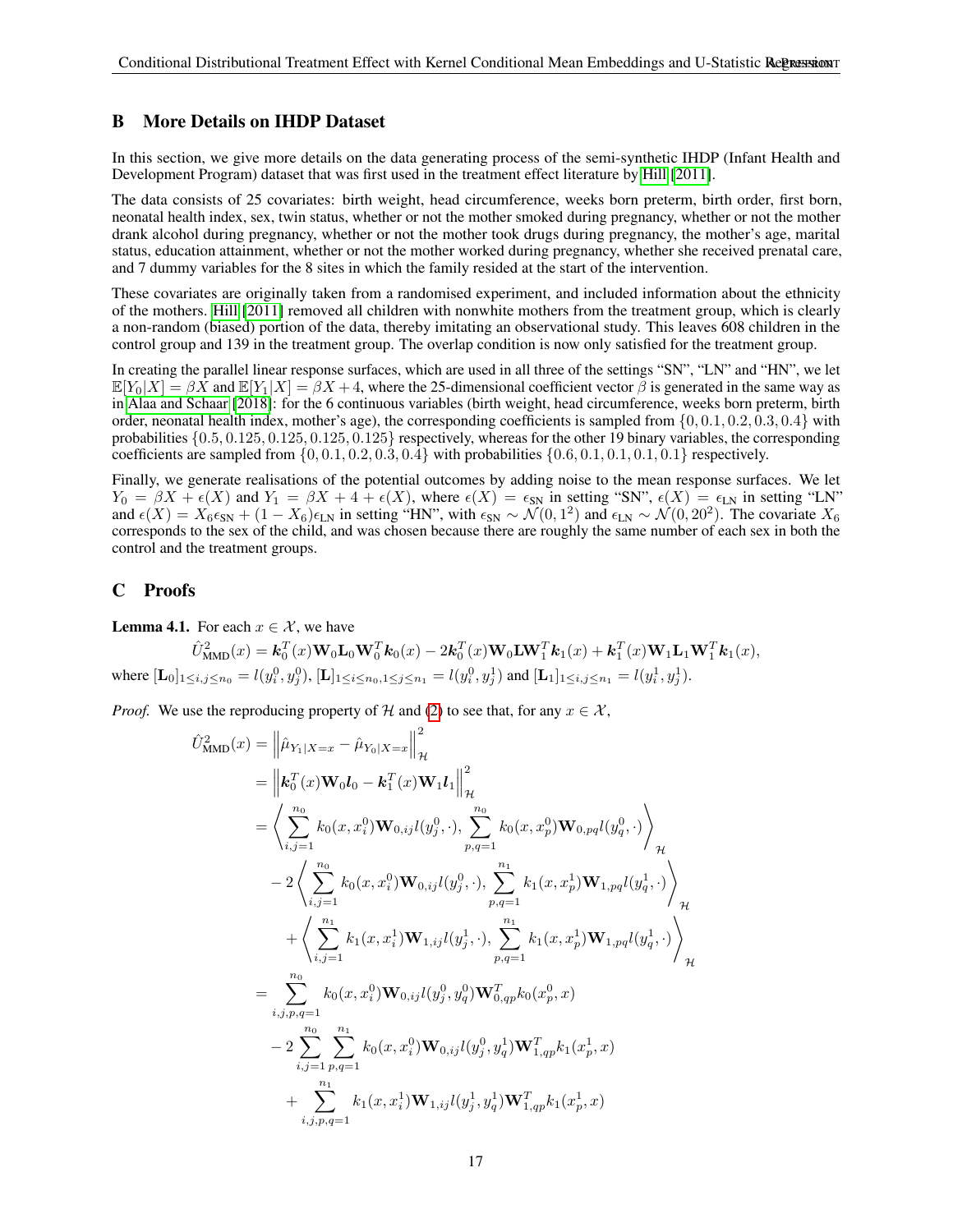$$
= \mathbf{k}_0^T(x)\mathbf{W}_0\mathbf{L}_0\mathbf{W}_0^T\mathbf{k}_0(x) - 2\mathbf{k}_0^T(x)\mathbf{W}_0\mathbf{L}\mathbf{W}_1^T\mathbf{k}_1(x) + \mathbf{k}_1^T(x)\mathbf{W}_1\mathbf{L}_1\mathbf{W}_1^T\mathbf{k}_1(x).
$$

**Theorem 4.2.** Suppose that  $k_0, k_1$  and l are bounded, that  $\Gamma_0$  and  $\Gamma_1$  are universal, and that  $\lambda_{n_0}^0$  and  $\lambda_{n_1}^1$  decay at slower rates than  $\mathcal{O}(n_0^{-1/2})$  and  $\mathcal{O}(n_1^{-1/2})$  respectively. Then as  $n_0, n_1 \to \infty$ ,

$$
\psi_{\text{MMD}}(\hat{U}_{\text{MMD}}) = \mathbb{E}[|\hat{U}_{\text{MMD}}(X) - U_{\text{MMD}}(X)|^2] \stackrel{p}{\to} 0.
$$

*Proof.* See that

$$
\psi_{\text{MMD}}(\hat{U}_{\text{MMD}}) = \mathbb{E}\left[\left\|\hat{U}_{\text{MMD}}(X) - U_{\text{MMD}}(X)\right\|^2\right]
$$
\n
$$
= \mathbb{E}\left[\left\|\hat{\mu}_{Y_1|X} - \hat{\mu}_{Y_0|X}\right\|_{\mathcal{H}} - \left\|\mu_{Y_1|X} - \mu_{Y_0|X}\right\|_{\mathcal{H}}\right]^2\right]
$$
\n
$$
\leq \mathbb{E}\left[\left\|\hat{\mu}_{Y_1|X} - \mu_{Y_1|X} - \hat{\mu}_{Y_0|X} + \mu_{Y_0|X}\right\|_{\mathcal{H}}^2\right] \qquad \text{by the reverse triangle inequality}
$$
\n
$$
\leq \mathbb{E}\left[\left(\left\|\hat{\mu}_{Y_1|X} - \mu_{Y_1|X}\right\|_{\mathcal{H}} + \left\|\hat{\mu}_{Y_0|X} - \mu_{Y_0|X}\right\|_{\mathcal{H}}\right)^2\right] \qquad \text{by the triangle inequality}
$$
\n
$$
= \mathbb{E}\left[\left\|\hat{\mu}_{Y_1|X} - \mu_{Y_1|X}\right\|_{\mathcal{H}}^2 + \left\|\hat{\mu}_{Y_0|X} - \mu_{Y_0|X}\right\|_{\mathcal{H}}^2\right]
$$
\n
$$
+ 2\mathbb{E}\left[\left\|\hat{\mu}_{Y_1|X} - \mu_{Y_1|X}\right\|_{\mathcal{H}}^2\right] + \mathbb{E}\left[\left\|\hat{\mu}_{Y_0|X} - \mu_{Y_0|X}\right\|_{\mathcal{H}}^2\right]
$$
\n
$$
\leq \mathbb{E}\left[\left\|\hat{\mu}_{Y_1|X} - \mu_{Y_1|X}\right\|_{\mathcal{H}}^2\right] + \mathbb{E}\left[\left\|\hat{\mu}_{Y_0|X} - \mu_{Y_0|X}\right\|_{\mathcal{H}}^2\right]
$$
\n
$$
2\sqrt{\mathbb{E}\left[\left\|\hat{\mu}_{Y_1|X} - \mu_{Y_1|X}\right\|_{\mathcal{H}}^2\right] \mathbb{E}\left[\left\|\hat{\mu}_{Y_0|X} - \mu_{Y_0|X}\right\|_{\mathcal{H}}^2\
$$

Hence, it suffices to know that

$$
\mathbb{E}\left[\left\|\hat{\mu}_{Y_1|X}-\mu_{Y_1|X}\right\|_{\mathcal{H}}^2\right] \xrightarrow{p} 0 \quad \text{and} \quad \mathbb{E}\left[\left\|\hat{\mu}_{Y_0|X}-\mu_{Y_0|X}\right\|_{\mathcal{H}}^2\right] \xrightarrow{p} 0.
$$

But this follows immediately from [\[Park and Muandet, 2020b,](#page-11-25) Lemma 2.1, Theorem 2.3], so the proof is complete.  $\Box$ **Lemma.** [4.3.](#page-5-3) If l is a characteristic kernel,  $P_{Y_0|X} \equiv P_{Y_1|X}$  if and only if  $t = 0$ .

*Proof.* We can assume without loss of generality that  $P_{Y_0|X}$  and  $P_{Y_1|X}$  are obtained from a regular version of  $P(\cdot | X)$ . Then by [\[Park and Muandet, 2020a,](#page-11-3) Theorem 2.9], there exist  $C_0, C_1 \in \mathcal{F}$  with  $P(C_0) = P(C_1) = 1$  such that for all  $\omega \in C_0$ ,  $\mu_{Y_0|X}(\omega) = \int_{\mathcal{Y}} l(y, \cdot) dP_{Y_0|X}(\omega)(y)$  and for all  $\omega' \in C_1$ ,  $\mu_{Y_1|X}(\omega') = \int_{\mathcal{Y}} l(y, \cdot) dP_{Y_1|X}(\omega')(y)$ .

Suppose for contradiction that there exists some measurable  $A \subseteq \mathcal{X}$  with  $P_X(A) > 0$  such that for all  $x \in A$ ,  $\mu_{Y_0|X=x}$   $\neq \int_{\mathcal{Y}} l(y, \cdot) dP_{Y_0|X=x}(y)$ . Then  $P(X^{-1}(A)) = P_X(A) > 0$ , and hence  $P(X^{-1}(A) \cap C_0) > 0$ . For all  $\omega \in X^{-1}(A) \cap C_0$ , we have  $X(\omega) \in A$ , and hence

$$
\mu_{Y_0|X}(\omega) \neq \int_{\mathcal{Y}} l(y,\cdot) dP_{Y_0|X=X(\omega)}(y) = \int_{\mathcal{Y}} l(y,\cdot) P_{Y_0|X}(\omega)(dy) = \mu_{Y_0|X}(\omega).
$$

This is a contradiction, hence there does not exist a measurable  $A \subseteq \mathcal{X}$  with  $P_X(A) > 0$  such that for all  $x \in A$ ,  $\mu_{Y_0|X=x} \neq \int_{\mathcal{Y}} l(y, \cdot) dP_{Y_0|X=x}(y)$ . Therefore, there must exist some measurable  $A_0 \subseteq \mathcal{X}$  with  $P_X(A_0) = 1$  such that for all  $x \in A_0$ ,  $\mu_{Y_0|X=x} = \int_{\mathcal{Y}} l(y, \cdot) dP_{Y_0|X=x}(y)$ . Similarly, there must exist some measurable  $A_1 \subseteq \mathcal{X}$  with  $P_X(A_1) = 1$  such that for all  $x \in A_1$ ,  $\mu_{Y_1|X=x} = \int_{\mathcal{Y}} l(y, \cdot) dP_{Y_1|X=x}(y)$ .

( ⇒ ) Suppose that  $P_{Y_0|X} \equiv P_{Y_1|X}$ . This means that there exists a measurable  $A \subseteq \mathcal{X}$  with  $P_X(A) = 1$  such that for all  $x \in A$ , the measures  $P_{Y_0|X=x}(\cdot)$  and  $P_{Y_1|X=x}(\cdot)$  are the same. Then for all  $x \in A \cap A_0 \cap A_1$ ,

$$
\mu_{Y_0|X=x} = \int_{\mathcal{Y}} l(y, \cdot) dP_{Y_0|X=x}(y) \quad \text{since } x \in A_0
$$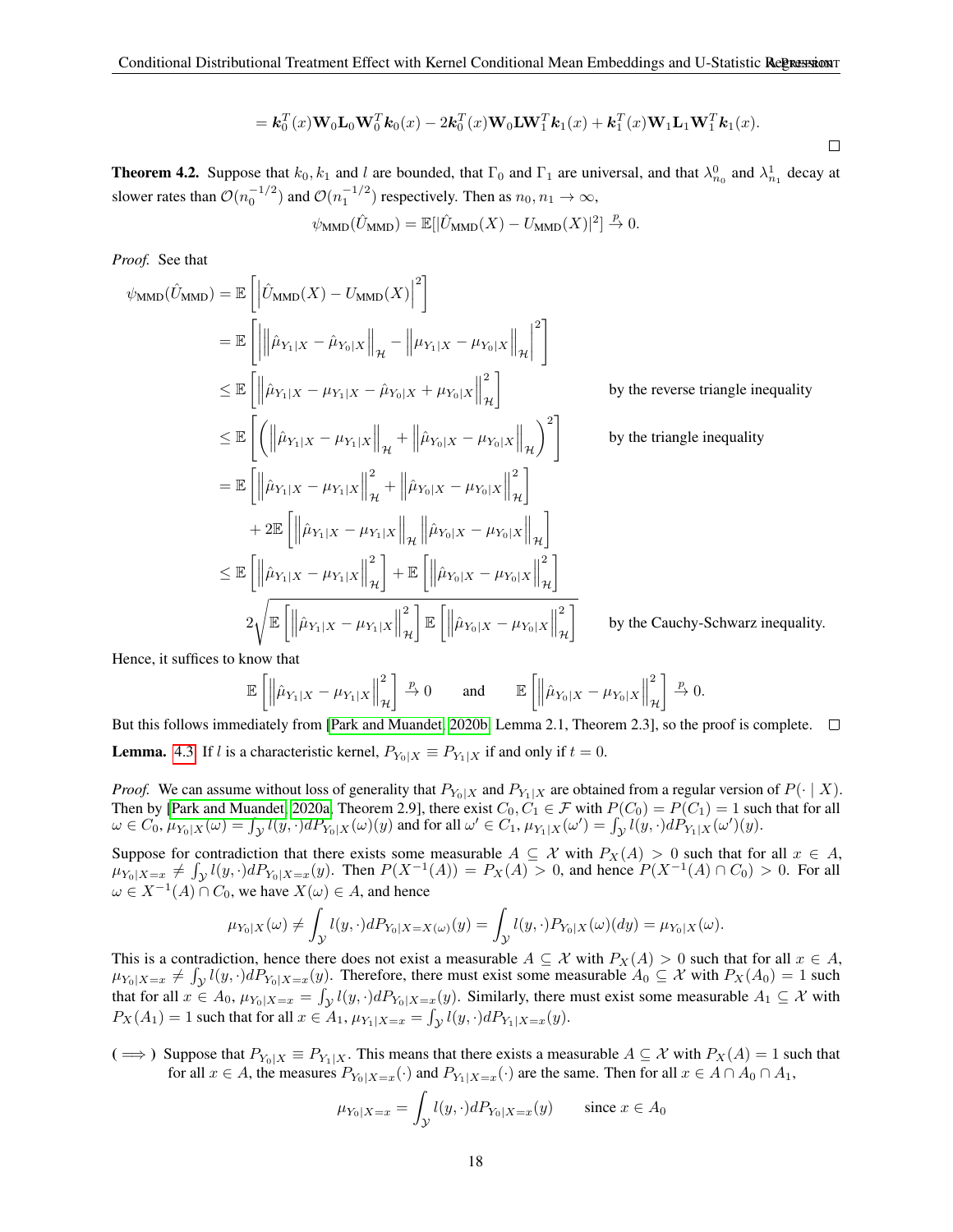$$
= \int_{\mathcal{Y}} l(y, \cdot) dP_{Y_1|X=x}(y) \quad \text{since } x \in A
$$

$$
= \mu_{Y_1|X=x} \quad \text{since } x \in A_1.
$$

Now, we have  $P_X(A) = P_X(A_0) = P_X(A_1) = 1$ , so  $P_X(A \cap A_0 \cap A_1) = 1$ . Since  $\mu_{Y_0|X=x} = \mu_{Y_1|X=x}$ for all  $x \in A \cap A_0 \cap A_1$ , we have  $\mu_{Y_0|X=} = \mu_{Y_1|X=} P_X$ -almost everywhere. Hence,

$$
t = \mathbb{E}\left[\left\|\mu_{Y_1|X} - \mu_{Y_0|X}\right\|_{\mathcal{H}}^2\right] = 0
$$

(  $\Leftarrow$  ) Now suppose that  $t = 0$ , i.e.  $\mu_{Y_0|X=} = \mu_{Y_1|X=} P_X$ -almost everywhere, say on a measurable set  $A \subseteq \mathcal{X}$  with  $P_X(A) = 1$ . Suppose  $x \in A \cap A_0 \cap A_1$ . Then

$$
\int_{\mathcal{Y}} l(y, \cdot) dP_{Y_0|X=x}(y) = \mu_{Y_0|X=x} \qquad \text{since } x \in A_0
$$
\n
$$
= \mu_{Y_1|X=x} \qquad \text{since } x \in A
$$
\n
$$
= \int_{\mathcal{Y}} l(y, \cdot) dP_{Y_1|X=x}(y) \qquad \text{since } x \in A_1.
$$

Since  $k_y$  is characteristic, this means that  $P_{Y_0|X=x}$  and  $P_{Y_1|X=x}$  are the same measure. As before, we have  $P_X(A \cap A_0 \cap A_1) = 1$ , hence  $P_{Y_0|X} \equiv P_{Y_1|X}$ .

 $\Box$ 

Lemma 4.4. We have

$$
\hat{t} = \frac{1}{n}\text{Tr}\left(\tilde{\mathbf{K}}_0\mathbf{W}_0\mathbf{L}_0\mathbf{W}_0^T\tilde{\mathbf{K}}_0^T\right) - \frac{2}{n}\text{Tr}\left(\tilde{\mathbf{K}}_0\mathbf{W}_0\mathbf{L}\mathbf{W}_1^T\tilde{\mathbf{K}}_1^T\right) + \frac{1}{n}\text{Tr}\left(\tilde{\mathbf{K}}_1\mathbf{W}_1\mathbf{L}_1\mathbf{W}_1^T\tilde{\mathbf{K}}_1^T\right),\,
$$

where  $\mathbf{L}_0$ ,  $\mathbf{L}_1$  and  $\mathbf{L}$  are as defined in Lemma [4.1](#page-4-4) and  $[\tilde{\mathbf{K}}_0]_{1 \le i \le n, 1 \le j \le n_0} = k_0(x_i, x_j^0)$  and  $[\tilde{\mathbf{K}}_1]_{1 \le i \le n, 1 \le j \le n_1}$  $k_1(x_i, x_j^1)$ .

*Proof.* See that, using the reproducing property in  $H$  again,

$$
\hat{t} = \frac{1}{n} \sum_{i=1}^{n} \left\| \hat{\mu}_{Y_{1}|X=x_{i}} - \hat{\mu}_{Y_{0}|X=x_{i}} \right\|_{\mathcal{H}}^{2}
$$
\n
$$
= \frac{1}{n} \sum_{i=1}^{n} \left\{ \left\| \hat{\mu}_{Y_{1}|X=x_{i}} \right\|_{\mathcal{H}}^{2} - 2 \left\langle \hat{\mu}_{Y_{1}|X=x_{i}}, \hat{\mu}_{Y_{0}|X=x_{i}} \right\rangle_{\mathcal{H}} + \left\| \hat{\mu}_{Y_{0}|X=x_{i}} \right\|_{\mathcal{H}}^{2} \right\}
$$
\n
$$
= \frac{1}{n} \sum_{i=1}^{n} \left\{ \left\| \mathbf{k}_{0}^{T}(x_{i}) \mathbf{W}_{0} \mathbf{l}_{0} \right\|_{\mathcal{H}}^{2} - 2 \left\langle \mathbf{k}_{0}^{T}(x_{i}) \mathbf{W}_{0} \mathbf{l}_{0}, \mathbf{k}_{1}^{T}(x_{i}) \mathbf{W}_{1} \mathbf{l}_{1} \right\rangle_{\mathcal{H}} + \left\| \mathbf{k}_{1}^{T}(x_{i}) \mathbf{W}_{1} \mathbf{l}_{1} \right\|_{\mathcal{H}}^{2} \right\}
$$
\n
$$
= \frac{1}{n} \sum_{i=1}^{n} \left\langle \sum_{p,q=1}^{n_{0}} k_{0}(x_{p}^{0}, x_{i}) \mathbf{W}_{0,pq} l(y_{q}^{0}, \cdot), \sum_{r,s=1}^{n_{0}} k_{0}(x_{r}^{0}, x_{i}) \mathbf{W}_{0,rs} l(y_{s}^{0}, \cdot) \right\rangle_{\mathcal{H}}^{2}
$$
\n
$$
- \frac{2}{n} \sum_{i=1}^{n} \left\langle \sum_{p,q=1}^{n_{0}} k_{0}(x_{p}^{0}, x_{i}) \mathbf{W}_{0,pq} l(y_{q}^{0}, \cdot), \sum_{r,s=1}^{n_{1}} k_{1}(x_{r}^{1}, x_{i}) \mathbf{W}_{1,rs} l(y_{s}^{1}, \cdot) \right\rangle_{\mathcal{H}}^{2}
$$
\n
$$
+ \frac{1}{n} \sum_{i=1}^{n} \left\langle \sum_{p,q=1}^{n_{0}} k_{1}(x_{p}
$$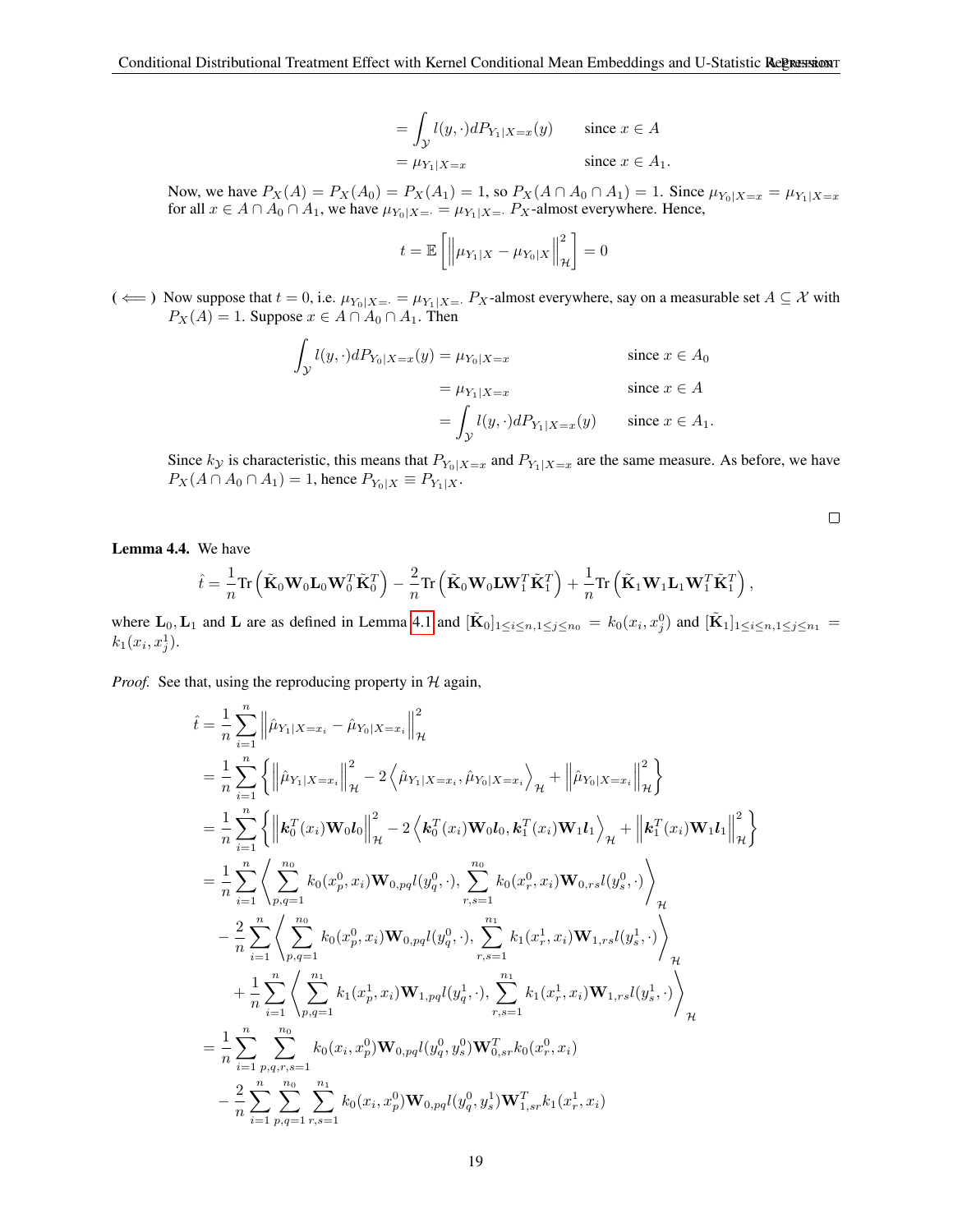$$
+\frac{1}{n}\sum_{i=1}^{n}\sum_{p,q,r,s=1}^{n_1}k_1(x_i,x_p^1)\mathbf{W}_{1,pq}l(y_q^1,y_s^1)\mathbf{W}_{1,sr}^Tk_1(x_r^1,x_i)
$$
  
=
$$
\frac{1}{n}\left\{\text{Tr}\left(\tilde{\mathbf{K}}_0\mathbf{W}_0\mathbf{L}_0\mathbf{W}_0^T\tilde{\mathbf{K}}_0^T\right) - 2\text{Tr}\left(\tilde{\mathbf{K}}_0\mathbf{W}_0\mathbf{L}\mathbf{W}_1^T\tilde{\mathbf{K}}_1^T\right) + \text{Tr}\left(\tilde{\mathbf{K}}_1\mathbf{W}_1\mathbf{L}_1\mathbf{W}_1^T\tilde{\mathbf{K}}_1^T\right)\right\}
$$

 $\Box$ 

**Theorem 4.5.** Under the same assumptions as in Theorem [4.2,](#page-4-5) we have  $\hat{t} \stackrel{p}{\to} t$  as  $n_0, n_1 \to \infty$ .

*Proof.* We decompose  $|\hat{t} - t|$  as follows using the triangle inequality:

 $\mid$ 

$$
\left|\hat{t} - t\right| = \left|\frac{1}{n}\sum_{i=1}^{n} \left\|\hat{\mu}_{Y_{1}|X=x_{i}} - \hat{\mu}_{Y_{0}|X=x_{i}}\right\|_{\mathcal{H}}^{2} - \mathbb{E}\left[\left\|\mu_{Y_{1}|X} - \mu_{Y_{0}|X}\right\|_{\mathcal{H}}^{2}\right] \right|
$$
  

$$
\leq \left|\frac{1}{n}\sum_{i=1}^{n} \left\|\hat{\mu}_{Y_{1}|X=x_{i}} - \hat{\mu}_{Y_{0}|X=x_{i}}\right\|_{\mathcal{H}}^{2} - \mathbb{E}\left[\left\|\hat{\mu}_{Y_{1}|X} - \hat{\mu}_{Y_{0}|X}\right\|_{\mathcal{H}}^{2}\right] \right|
$$
  

$$
+ \left|\mathbb{E}\left[\left\|\hat{\mu}_{Y_{1}|X} - \hat{\mu}_{Y_{0}|X}\right\|_{\mathcal{H}}^{2}\right] - \mathbb{E}\left[\left\|\mu_{Y_{1}|X} - \mu_{Y_{0}|X}\right\|_{\mathcal{H}}^{2}\right]\right|
$$

We show that the two terms converge in probability to 0. For the first term, take any  $\epsilon, \delta > 0$  and define the real-valued random variables  $\zeta$  and  $\zeta_i$ ,  $i = 1, ..., n$  by

$$
\zeta := \left\| \hat{\mu}_{Y_1|X} - \hat{\mu}_{Y_0|X} \right\|_{\mathcal{H}}^2, \qquad \zeta_i = \left\| \hat{\mu}_{Y_1|X_i} - \hat{\mu}_{Y_0|X_i} \right\|_{\mathcal{H}}^2.
$$

Here, we have  $\|\hat{\mu}_{Y_1|X=}\|_{\mathcal{G}_1} \leq \sqrt{\frac{B}{\lambda_{n_1}^1}}$  and  $\|\hat{\mu}_{Y_0|X=}\|_{\mathcal{G}_0} \leq \sqrt{\frac{B}{\lambda_{n_0}^0}}$ , since otherwise  $0 \in \mathcal{G}_1$  and  $0 \in \mathcal{G}_0$  have smaller values of the regularised least-squares objectives. Using this, the triangle inequality, we have the following almost sure bound:

$$
\begin{aligned} |\zeta|=\left\|\hat{\mu}_{Y_1|X}-\hat{\mu}_{Y_0|X}\right\|_{\mathcal{H}}^2 &\leq \left(\left\|\hat{\mu}_{Y_1|X}\right\|_{\mathcal{H}}+\left\|\hat{\mu}_{Y_0|X}\right\|_{\mathcal{H}}\right)^2 \leq B\left(\left\|\hat{\mu}_{Y_1|X=\cdot}\right\|_{\mathcal{G}_1}+\left\|\hat{\mu}_{Y_0|X=\cdot}\right\|_{\mathcal{G}_0}\right)^2\\ &\leq \left(\frac{B}{\sqrt{\lambda_{n_1}^1}}+\frac{B}{\sqrt{\lambda_{n_0}^0}}\right)^2, \end{aligned}
$$

and subsequently, by the triangle inequality again,

$$
|\zeta - \mathbb{E}[\zeta]| \le 2\left(\frac{B}{\sqrt{\lambda_{n_1}^1}} + \frac{B}{\sqrt{\lambda_{n_0}^0}}\right)^2
$$
 almost surely.

Define  $\sigma^2 = \text{Var}(\zeta)$ . We have an obvious bound for  $\sigma^2$  as follows:

$$
\sigma^2 \le 4 \left( \frac{B}{\sqrt{\lambda_{n_1}^1}} + \frac{B}{\sqrt{\lambda_{n_0}^0}} \right)^4.
$$

Then by Bernstein's inequality [\[Cucker and Smale, 2002,](#page-10-25) p.7, Proposition 2], we have the following bound:

$$
P\left(\left|\frac{1}{n}\sum_{i=1}^{n}\zeta_{i}-\mathbb{E}\left[\zeta\right]\right|>\epsilon\right)=P\left(\left|\frac{1}{n}\sum_{i=1}^{n}\left\|\hat{\mu}_{Y_{1}|X_{i}}-\hat{\mu}_{Y_{0}|X_{i}}\right\|_{\mathcal{H}}^{2}-\mathbb{E}\left[\left\|\hat{\mu}_{Y_{1}|X}-\hat{\mu}_{Y_{0}|X}\right\|_{\mathcal{H}}^{2}\right]\right|>\epsilon\right)
$$

$$
\leq 2\exp\left\{-\frac{n\epsilon^{2}}{2\left(4\left(\frac{B}{\sqrt{\lambda_{n_{1}}^{1}}+\frac{B}{\sqrt{\lambda_{n_{0}}^{0}}}\right)^{4}+\frac{2}{3}\left(\frac{B}{\sqrt{\lambda_{n_{1}}^{1}}+\frac{B}{\sqrt{\lambda_{n_{0}}^{0}}}\right)^{2}\epsilon\right)}\right\}.
$$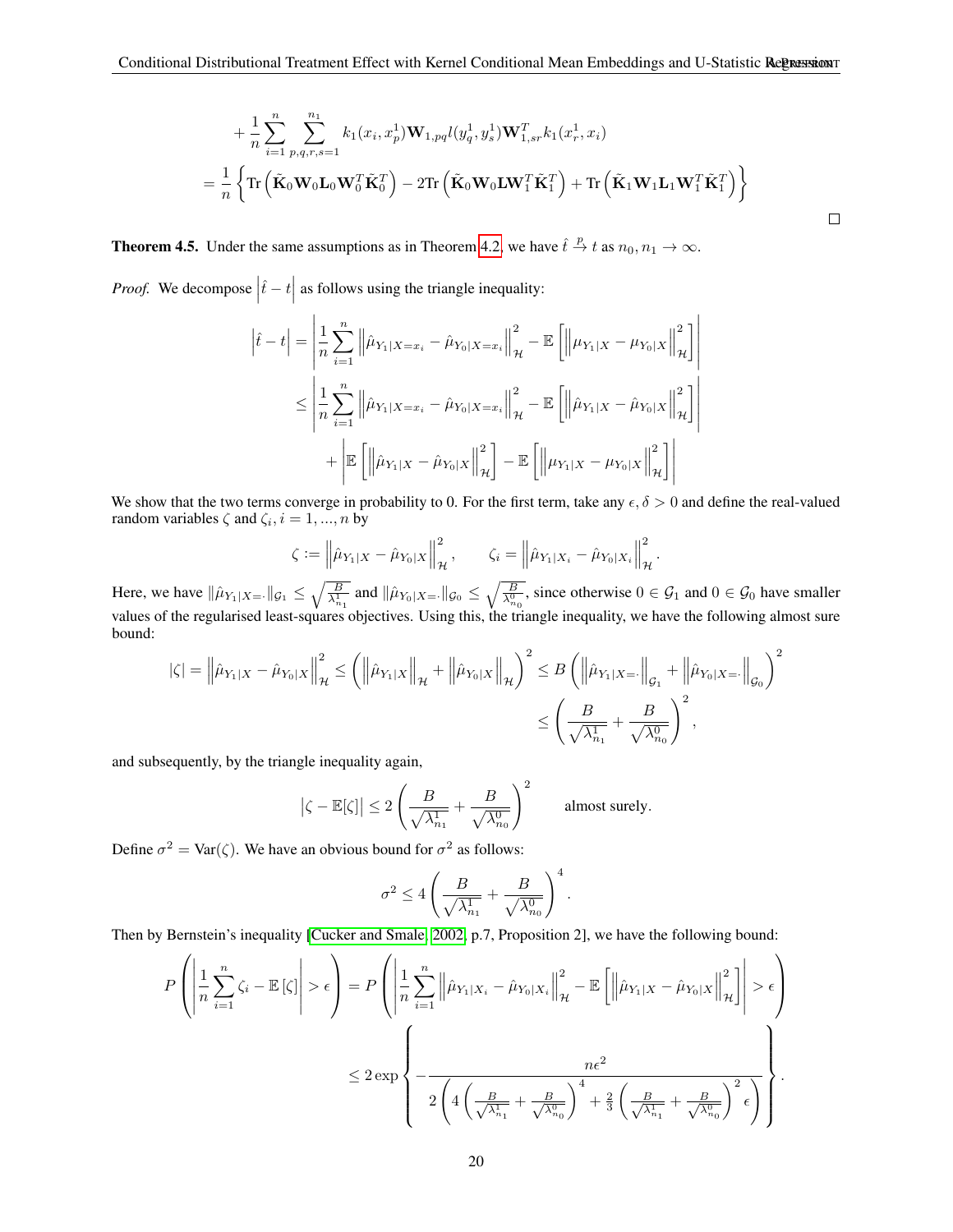Now, since  $\lambda_{n_1}^1$  and  $\lambda_{n_0}^0$  converge to 0 at a slower rate than  $\mathcal{O}(n_1^{-1/2})$  and  $\mathcal{O}(n_0^{-1/2})$ , we can ensure that N is large enough such that for all  $n_1, n_0 \ge N$ , the right-hand side is at most  $\delta$ . This means that we have

$$
\left| \frac{1}{n} \sum_{i=1}^{n} \left\| \hat{\mu}_{Y_1|X_i} - \hat{\mu}_{Y_0|X_i} \right\|_{\mathcal{H}}^2 - \mathbb{E} \left[ \left\| \hat{\mu}_{Y_1|X} - \hat{\mu}_{Y_0|X} \right\|_{\mathcal{H}}^2 \right] \right| \xrightarrow{p} 0.
$$

For the second term, see that

$$
\begin{split}\n&\left\|\mathbb{E}\left[\left\|\hat{\mu}_{Y_{1}|X}-\hat{\mu}_{Y_{0}|X}\right\|_{\mathcal{H}}^{2}\right]-\mathbb{E}\left[\left\|\mu_{Y_{1}|X}-\mu_{Y_{0}|X}\right\|_{\mathcal{H}}^{2}\right]\right] \\
&=\left|\mathbb{E}\left[\left(\left\|\hat{\mu}_{Y_{1}|X}-\hat{\mu}_{Y_{0}|X}\right\|_{\mathcal{H}}-\left\|\mu_{Y_{1}|X}-\mu_{Y_{0}|X}\right\|_{\mathcal{H}}\right)\left(\left\|\hat{\mu}_{Y_{1}|X}-\hat{\mu}_{Y_{0}|X}\right\|_{\mathcal{H}}+\left\|\mu_{Y_{1}|X}-\mu_{Y_{0}|X}\right\|_{\mathcal{H}}\right)\right]\right| \\
&\leq\mathbb{E}\left[\left\|\left\|\hat{\mu}_{Y_{1}|X}-\hat{\mu}_{Y_{0}|X}\right\|_{\mathcal{H}}-\left\|\mu_{Y_{1}|X}-\mu_{Y_{0}|X}\right\|_{\mathcal{H}}\right|\left(\left\|\hat{\mu}_{Y_{1}|X}-\hat{\mu}_{Y_{0}|X}\right\|_{\mathcal{H}}+\left\|\mu_{Y_{1}|X}-\mu_{Y_{0}|X}\right\|_{\mathcal{H}}\right)\right]\n\end{split}
$$
\n
$$
\leq\mathbb{E}\left[\left\|\hat{\mu}_{Y_{1}|X}-\mu_{Y_{1}|X}-\hat{\mu}_{Y_{0}|X}+\mu_{Y_{0}|X}\right\|_{\mathcal{H}}\left(\left\|\hat{\mu}_{Y_{1}|X}-\hat{\mu}_{Y_{0}|X}\right\|_{\mathcal{H}}+\left\|\mu_{Y_{1}|X}-\mu_{Y_{0}|X}\right\|_{\mathcal{H}}\right)\right]\n\leq\mathbb{E}\left[\left(\left\|\hat{\mu}_{Y_{1}|X}-\mu_{Y_{1}|X}\right\|_{\mathcal{H}}+\left\|\hat{\mu}_{Y_{0}|X}-\mu_{Y_{0}|X}\right\|_{\mathcal{H}}\right)\left(\left\|\hat{\mu}_{Y_{1}|X}-\hat{\mu}_{Y_{0}|X}\right\|_{\mathcal{H}}+\left\|\mu_{Y_{1}|X}-\mu_{Y_{0}|X}\right\|_{\mathcal{H}}\right)\right]\n\leq\n\sqrt{\mathbb{E}\left[\left(\left\|\hat{\mu}_{Y_{1}|X}-\mu_{Y_{1}|X}\right\
$$

Here, we look at the first and second factors separately. The first factor converges to 0 in probability:

$$
\mathbb{E}\left[\left(\left\|\hat{\mu}_{Y_{1}|X}-\mu_{Y_{1}|X}\right\|_{\mathcal{H}}+\left\|\hat{\mu}_{Y_{0}|X}-\mu_{Y_{0}|X}\right\|_{\mathcal{H}}\right)^{2}\right] \n= \mathbb{E}\left[\left\|\hat{\mu}_{Y_{1}|X}-\mu_{Y_{1}|X}\right\|_{\mathcal{H}}^{2}+\left\|\hat{\mu}_{Y_{0}|X}-\mu_{Y_{0}|X}\right\|_{\mathcal{H}}^{2}+2\left\|\hat{\mu}_{Y_{1}|X}-\mu_{Y_{1}|X}\right\|_{\mathcal{H}}\left\|\hat{\mu}_{Y_{0}|X}-\mu_{Y_{0}|X}\right\|_{\mathcal{H}}\right] \n\leq \mathbb{E}\left[\left\|\hat{\mu}_{Y_{1}|X}-\mu_{Y_{1}|X}\right\|_{\mathcal{H}}^{2}+\left\|\hat{\mu}_{Y_{0}|X}-\mu_{Y_{0}|X}\right\|_{\mathcal{H}}^{2}\right]+2\sqrt{\mathbb{E}\left[\left\|\hat{\mu}_{Y_{1}|X}-\mu_{Y_{1}|X}\right\|_{\mathcal{H}}^{2}\right]\mathbb{E}\left[\left\|\hat{\mu}_{Y_{0}|X}-\mu_{Y_{0}|X}\right\|_{\mathcal{H}}^{2}\right]},
$$

here, as in the proof of Theorem [4.2,](#page-4-5) we have

$$
\mathbb{E}\left[\left\|\hat{\mu}_{Y_1|X}-\mu_{Y_1|X}\right\|_{\mathcal{H}}^2\right] \xrightarrow{p} 0 \quad \text{and} \quad \mathbb{E}\left[\left\|\hat{\mu}_{Y_0|X}-\mu_{Y_0|X}\right\|_{\mathcal{H}}^2\right] \xrightarrow{p} 0.
$$

 $\Box$ 

The second factor is clearly bounded, so we have that the whole expression converges in probability to 0. **Theorem 5.1.** The solution  $\hat{F}_0$  to the problem in [\(4\)](#page-7-0) is

$$
\hat{F}_0(x_1, ..., x_r) = \sum_{i_1, ..., i_r=1}^{n_0} k_0(x_{i_1}^0, x_1) ... k_0(x_{i_r}^0, x_r) c_{i_1, ..., i_r}
$$

where the coefficients  $c_{i_1,\dots,i_r} \in \mathbb{R}$  are the unique solution of the  $n^r$  linear equations

$$
\sum_{j_1,\dots,j_r=1}^{n_0} \left( k_0 \left( x_{i_1}^0, x_{j_1}^0 \right) \dots k_0 \left( x_{i_r}^0, x_{j_r}^0 \right) + \binom{n_0}{r} \lambda_{n_0}^0 \delta_{i_1 j_1} \dots \delta_{i_r j_r} \right) c_{j_1,\dots,j_r} = h \left( y_{i_1}^0, \dots, y_{i_r}^0 \right).
$$

*Proof.* Recall from [\(4\)](#page-7-0) that

$$
\hat{F}_0 = \underset{F \in \mathcal{H}_0^r}{\arg \min} \left\{ \frac{1}{\binom{n_0}{r}} \sum \left( F\left(x_{i_1}^0, ..., x_{i_r}^0\right) - h\left(y_{i_1}^0, ..., y_{i_r}^0\right) \right)^2 + \lambda_{n_0}^0 \|F\|_{\mathcal{H}_0^r}^2 \right\},
$$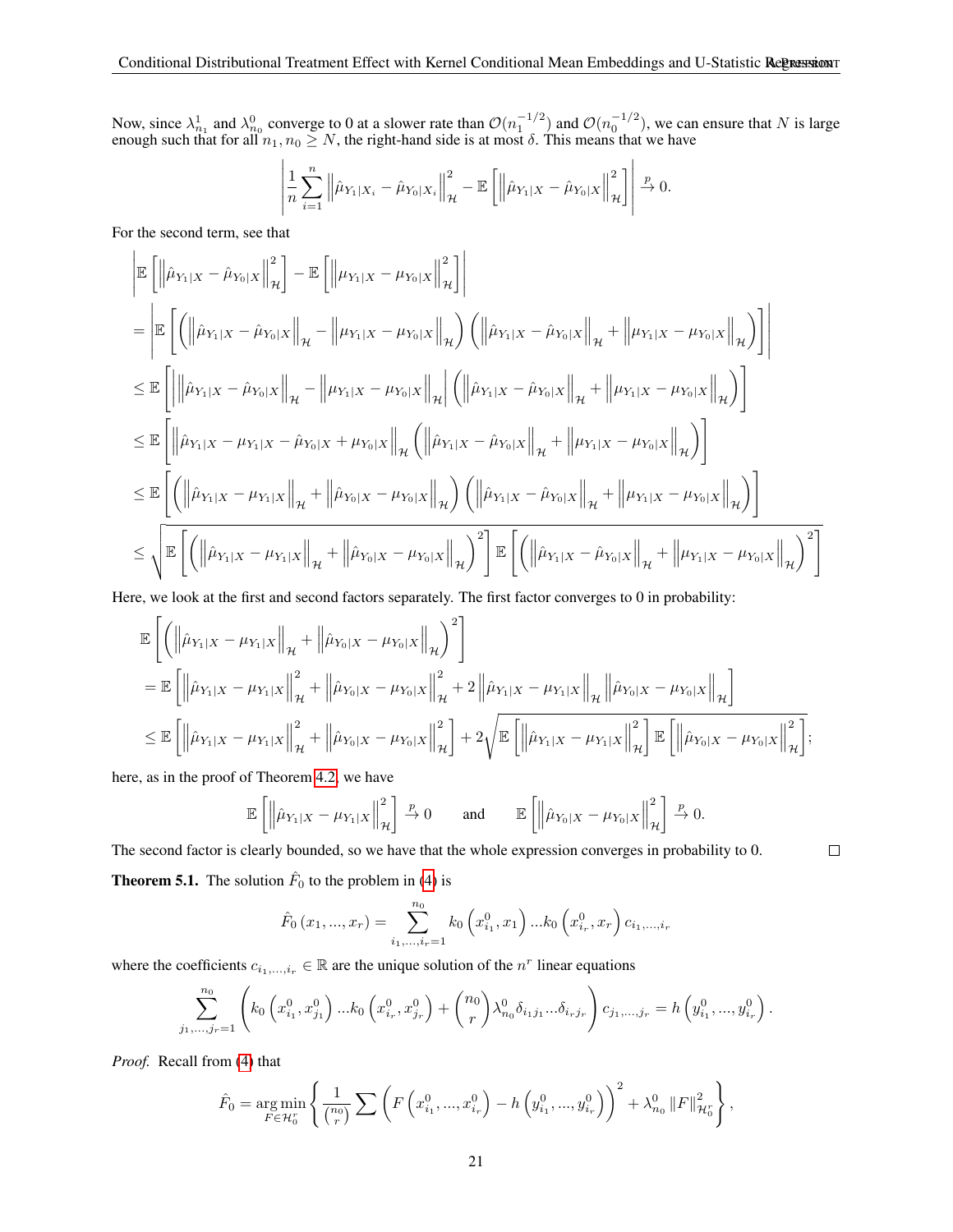where the summation is over the  $\binom{n_0}{r}$  combinations of r distinct elements  $\{i_1, ..., i_r\}$  from  $1, ..., n_0$ . Write

$$
\hat{F}'_0(x_1, ..., x_r) = \sum_{i_1, ..., i_r=1}^{n_0} k_0(x_{i_1}^0, x_1) ... k_0(x_{i_r}^0, x_r) c_{i_1, ..., i_r}
$$

where the coefficients  $c_{i_1,\dots,i_r} \in \mathbb{R}$  are the unique solution of the  $n^r$  linear equations

$$
\sum_{j_1,\dots,j_r=1}^{n_0} \left( k_0 \left( x_{i_1}^0, x_{j_1}^0 \right) \dots k_0 \left( x_{i_r}^0, x_{j_r}^0 \right) + \binom{n_0}{r} \lambda_{n_0}^0 \delta_{i_1 j_1} \dots \delta_{i_r j_r} \right) c_{j_1,\dots,j_r} = h \left( y_{i_1}^0, \dots, y_{i_r}^0 \right).
$$

Also, for any  $F \in \mathcal{H}_0^r$ , write  $\hat{\mathcal{E}}_{reg}(F)$  for the empirical regularised least-squares risk of F:

$$
\hat{\mathcal{E}}_{\text{reg}}(F) = \frac{1}{\binom{n_0}{r}} \sum \left( F\left(x_{i_1}^0, ..., x_{i_r}^0\right) - h\left(y_{i_1}^0, ..., y_{i_r}^0\right) \right)^2 + \lambda_{n_0}^0 \|F\|_{\mathcal{H}_0^r}^2,
$$

so that  $\hat{F}_0 = \arg \min_{F \in \mathcal{H}_0^r} \hat{\mathcal{E}}_{\text{reg}}(F)$ . We will show that  $\hat{F}'_0 = \hat{F}_0$ . For any  $F \in \mathcal{H}_0^r$ , write  $G = F - \hat{F}'_0$ . Then

$$
\hat{\mathcal{E}}_{\text{reg}}(F) = \frac{1}{\binom{n_0}{r}} \sum \left( F\left(x_{i_1}^0, ..., x_{i_r}^0\right) - h\left(y_{i_1}^0, ..., y_{i_r}^0\right) \right)^2 + \lambda_{n_0}^0 \|F\|_{\mathcal{H}_0^r}^2
$$
\n
$$
= \frac{1}{\binom{n_0}{r}} \sum \left( F\left(x_{i_1}^0, ..., x_{i_r}^0\right) - \hat{F}_0'\left(x_{i_1}^0, ..., x_{i_r}^0\right) + \hat{F}_0'\left(x_{i_1}^0, ..., x_{i_r}^0\right) - h\left(y_{i_1}^0, ..., y_{i_r}^0\right) \right)^2 + \lambda_{n_0}^0 \|F\|_{\mathcal{H}_0^r}^2
$$
\n
$$
= \hat{\mathcal{E}}_{\text{reg}}\left(\hat{F}_0'\right) + \frac{1}{\binom{n_0}{r}} \sum G\left(x_{i_1}^0, ..., x_{i_r}^0\right)^2 + \frac{2}{\binom{n_0}{r}} \sum G\left(x_{i_1}^0, ..., x_{i_r}^0\right) \left(\hat{F}_0'\left(x_{i_1}^0, ..., x_{i_r}^0\right) - h\left(y_{i_1}^0, ..., y_{i_r}^0\right) \right)
$$
\n
$$
+ \lambda_{n_0}^0 \|G\|_{\mathcal{H}_0^r}^2 + 2\lambda_{n_0}^0 \left\langle G, \hat{F}_0'\right\rangle_{\mathcal{H}_0^r}
$$
\n
$$
\geq \hat{\mathcal{E}}_{\text{reg}}\left(\hat{F}_0'\right) - \frac{2}{\binom{n_0}{r}} \sum G\left(x_{i_1}^0, ..., x_{i_r}^0\right) \left( h\left(y_{i_1}^0, ..., y_{i_r}^0\right) - \hat{F}_0'\left(x_{i_1}^0, ..., x_{i_r}^0\right) \right) + 2\lambda_{n_0}^0 \left\langle G, \hat{F}_0'\right\rangle_{\mathcal{H}_0^r}
$$
\n
$$
= \hat{\mathcal{E}}_{\text{reg}}\left(\hat{F}_0'\right) - 2\lambda_{n_0}^0 \sum G\left(x_{i_1
$$

by the reproducing property and the definition of  $c_{i_1,\ldots,i_r}$ 

$$
=\hat{\mathcal{E}}_{\text{reg}}\left(\hat{F}_0'\right)
$$

 $\Box$ 

Hence,  $\hat{F}_0'$  minimises  $\hat{\mathcal{E}}_{reg}$  in  $\mathcal{H}_0^r$ , and so  $\hat{F}_0' = \hat{F}_0$  as required.

**Theorem 5.2.** Suppose  $k_0^r$  is a bounded and universal kernel, that  $h(Y_1, ..., Y_r)$  is almost surely bounded and that  $\lambda_{n_0}^0$ decays at a slower rate than  $\mathcal{O}(n_0^{-1/2})$ . Then as  $n_0 \to \infty$ ,

$$
\mathbb{E}\left[\left(\hat{F}_0\left(X_1,...,X_r\right) - F_0\left(X_1,...,X_r\right)\right)^2\right] \xrightarrow{p} 0.
$$

*Proof.* Recall that we have the population version risk

$$
\mathcal{E}(\hat{F}_0) = \mathbb{E}\left[\left(\hat{F}_0(X_1, ..., X_r) - h(Y_1, ..., Y_r)\right)^2\right], \qquad \mathcal{E}(F_0) = \mathbb{E}\left[\left(F_0(X_1, ..., X_r) - h(Y_1, ..., Y_r)\right)^2\right].
$$

See that

$$
\mathbb{E}\left[\left(\hat{F}_0(X_1, ..., X_r) - F_0(X_1, ..., X_r)\right)^2\right] - \left(\mathcal{E}(\hat{F}_0) - \mathcal{E}(F_0)\right)
$$
\n
$$
= \mathbb{E}\left[\left(\hat{F}_0(X_1, ..., X_r) - F_0(X_1, ..., X_r)\right)^2\right]
$$
\n
$$
- \mathbb{E}\left[\left(\hat{F}_0(X_1, ..., X_r) - F_0(X_1, ..., X_r) + F_0(X_1, ..., X_r) - h(Y_1, ..., Y_r)\right)^2\right]
$$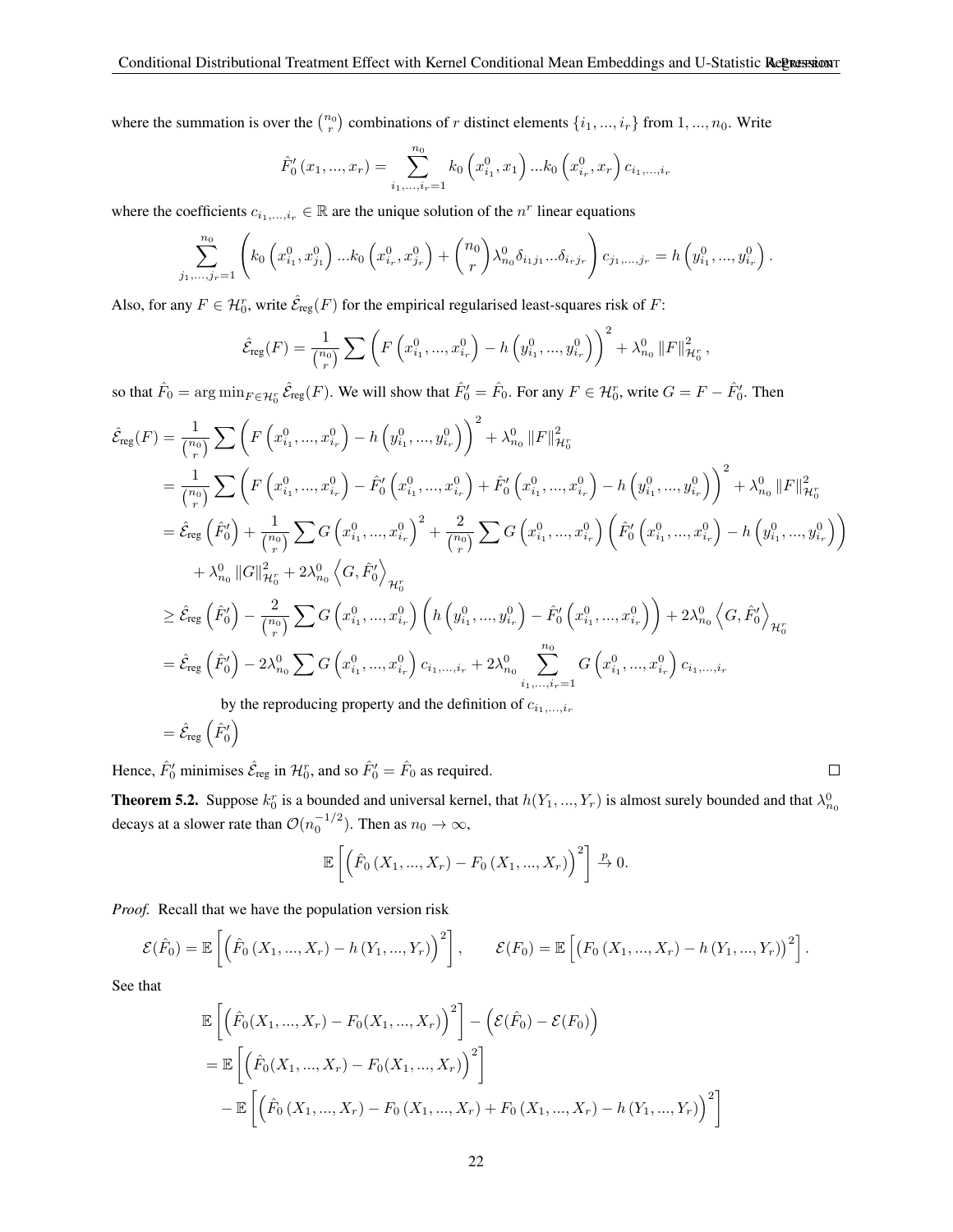+ 
$$
\mathbb{E}\left[\left(F_0(X_1,...,X_r) - h(Y_1,...,Y_r)\right)^2\right]
$$
  
\n=  $-2\mathbb{E}\left[\left(\hat{F}_0(X_1,...,X_r) - F_0(X_1,...,X_r)\right)\left(F_0(X_1,...,X_r) - h(Y_1,...,Y_r)\right)\right]$   
\n=  $-2\mathbb{E}\left[\left(\hat{F}_0(X_1,...,X_r) - F_0(X_1,...,X_r)\right)\left(F_0(X_1,...,X_r) - \mathbb{E}\left[h(Y_1,...,Y_r)\right]\right)\right]$   
\n= 0,

so if  $\mathcal{E}(\hat{F}_0) - \mathcal{E}(F_0) \stackrel{p}{\to} 0$ , then we have

$$
\mathbb{E}\left[\left(\hat{F}_0\left(X_1,\ldots,X_r\right)-F_0\left(X_1,\ldots,X_r\right)\right)^2\right] \xrightarrow{p} 0.
$$

Now we prove that  $\mathcal{E}(\hat{F}_0) - \mathcal{E}(F_0) \stackrel{p}{\to} 0$ . Firstly, see that, by the boundedness of  $k_0^r$ , there exists some  $B > 0$  such that  $k_0(x_1, x_1)...k_0(x_r, x_r) \leq B$  for any r-tuple  $(x_1, ..., x_r) \in \mathcal{X} \times ... \times \mathcal{X}$ . This allows us to bound any fixed  $F \in \mathcal{H}_0^r$ uniformly over  $\mathcal{X} \times ... \times \mathcal{X}$ . We use the reproducing property and the Cauchy-Schwarz inequality repeatedly to obtain:

$$
|F(x_1, ..., x_r)| = \left| \langle F, k_0(x_1, \cdot) ... k_0(x_r, \cdot) \rangle_{\mathcal{H}_0^r} \right|
$$
  
\n
$$
\leq ||F||_{\mathcal{H}_0^r} ||k_0(x_1, \cdot) ... k_0(x_r, \cdot) ||_{\mathcal{H}_0^r}
$$
  
\n
$$
= ||F||_{\mathcal{H}_0^r} \sqrt{k_0(x_1, x_1) ... k_0(x_r, x_r)}
$$
  
\n
$$
\leq ||F||_{\mathcal{H}_0^r} \sqrt{B}
$$
\n(5)

<span id="page-22-0"></span>Fix arbitrary  $\epsilon > 0$  and  $\delta > 0$ . By the universality of  $k_0^r$ , there exists some  $F_{\epsilon} \in \mathcal{H}_0^r$  with

$$
\mathbb{E}\left[\left(F_0(X_1, ..., X_r) - F_{\epsilon}(X_1, ..., X_r)\right)^2\right] \le \frac{\epsilon}{4} + 2\mathcal{E}(F_0) - \sqrt{\epsilon \mathcal{E}(F_0) + 4\mathcal{E}(F_0)^2},
$$
  

$$
2\mathcal{E}(F_0) > \sqrt{\epsilon \mathcal{E}(F_0) + 4\mathcal{E}(F_0)^2}
$$

noting that  $\frac{\epsilon}{4} + 2\mathcal{E}(F_0) > \sqrt{\epsilon \mathcal{E}(F_0) + 4\mathcal{E}(F_0)}$ 2.

We want to show that there exists some  $N \in \mathbb{N}$  such that for all  $n \ge N$ ,  $P\left(\mathcal{E}(\hat{F}_0) - \mathcal{E}(F_0) > \epsilon\right) \le \delta$ . We decompose this probability using the union bound as follows:

$$
P\left(\mathcal{E}(\hat{F}_0) - \mathcal{E}(F_0) > \epsilon\right) \le P\left(\mathcal{E}(\hat{F}_0) - \hat{\mathcal{E}}(\hat{F}_0) > \frac{\epsilon}{4}\right)
$$
 (a)

$$
+ P\left(\hat{\mathcal{E}}(\hat{F}_0) - \mathcal{E}(F_{\epsilon}) > \frac{\epsilon}{2}\right) \tag{b}
$$

$$
+ P\left(\mathcal{E}(F_{\epsilon}) - \mathcal{E}(F_0) > \frac{\epsilon}{4}\right). \tag{c}
$$

The proof is thus complete if we show that there exists some  $N \in \mathbb{N}$  such that for all  $n \ge N$ , (a)  $P\left(\mathcal{E}(\hat{F}_0) - \hat{\mathcal{E}}(\hat{F}_0) > \frac{\epsilon}{4}\right) \leq \frac{\delta}{2}$ , (b)  $P\left(\hat{\mathcal{E}}(\hat{F}_0) - \mathcal{E}(F_{\epsilon}) > \frac{\epsilon}{2}\right) \leq \frac{\delta}{2}$  and (c)  $P\left(\mathcal{E}(F_{\epsilon}) - \mathcal{E}(F_0) > \frac{\epsilon}{4}\right) = 0$ .

(a) Define the real-valued random variables  $\zeta$  and  $\zeta_{i_1,\dots,i_r}$  by

$$
\zeta := \left( \hat{F}_0 \left( X_1, ..., X_r \right) - h \left( Y_1, ..., Y_r \right) \right)^2, \qquad \zeta_{i_1, ..., i_r} = \left( \hat{F}_0 \left( X_{i_1}, ..., X_{i_r} \right) - h \left( Y_{i_1}, ..., Y_{i_r} \right) \right)^2,
$$

where  $\{i_1, ..., i_r\}$  runs over all  $\binom{n_0}{r}$  combinations of r distinct elements from  $\{1, ..., n_0\}$ . Then we have

$$
\hat{\mathcal{E}}(\hat{F}_0) = \frac{1}{\binom{n_0}{r}} \sum \zeta_{i_1,\dots,i_r}, \qquad \mathcal{E}(\hat{F}_0) = \mathbb{E}[\zeta].
$$

Since  $h(Y_1, ..., Y_r)$  is almost surely bounded, there exists some  $M > 0$  such that  $h(Y_1, ..., Y_r) \leq M$  almost surely. Note then that since  $\hat{\mathcal{E}}_{reg}(0) \leq M^2$ , we cannot have  $\|\hat{F}_0\|_{\mathcal{H}_0^r}^2 > \frac{M^2}{\lambda_{n_0}^0}$ , as otherwise  $\hat{\mathcal{E}}_{reg}(\hat{F}_0) > M^2 \geq$  $\hat{\mathcal{E}}_{reg}(0)$ , contradicting the fact that  $\hat{F}_0$  minimises  $\hat{\mathcal{E}}_{reg}$  in  $\mathcal{H}_0^r$  (c.f. [\(4\)](#page-7-0)). Hence,  $\|\hat{F}_0\|_{\mathcal{H}_0^r} \leq \frac{M}{\sqrt{\lambda^0}}$  $\frac{M}{\lambda_{n_0}^0}$ . Using this, the triangle inequality and bound in [\(5\)](#page-22-0), we have the following almost sure bound:

$$
|\zeta| = \left(\hat{F}_0\left(X_1, ..., X_r\right) - h\left(Y_1, ..., Y_r\right)\right)^2
$$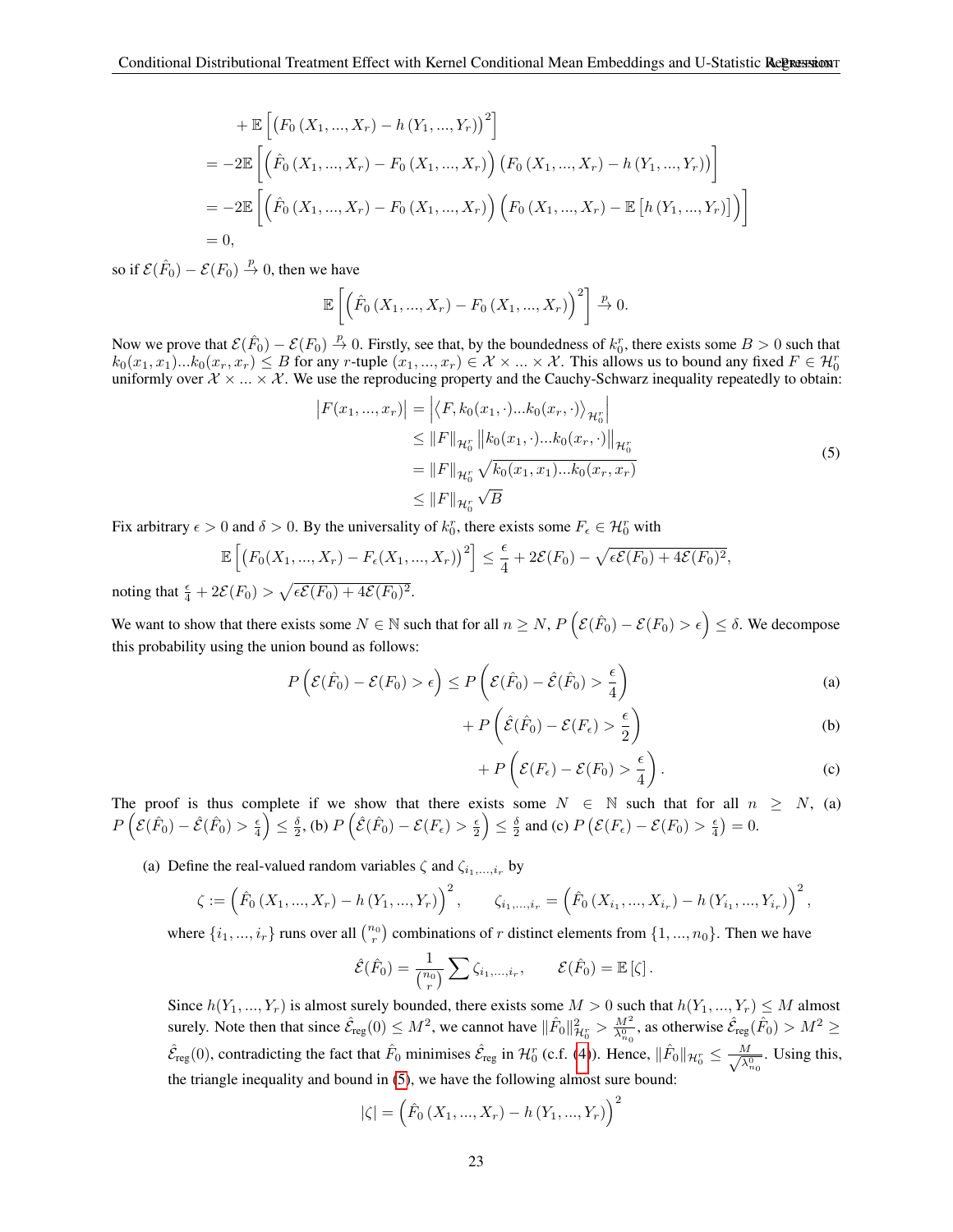$$
\leq \left( \left| \hat{F}_0 \left( X_1, ..., X_r \right) \right| + \left| h \left( Y_1, ..., Y_r \right) \right| \right)^2
$$
  

$$
\leq \left( \sqrt{B} \left\| \hat{F}_0 \right\|_{\mathcal{H}_0^r} + M \right)^2
$$
  

$$
\leq \left( \frac{\sqrt{B}M}{\sqrt{\lambda_{n_0}}^0} + M \right)^2,
$$

and subsequently, defining  $\sigma^2 = \text{Var}(\zeta)$ , we have an obvious bound for  $\sigma^2$  as follows:

$$
\sigma^2 \leq 4 \left( \frac{\sqrt{B} M}{\sqrt{\lambda_{n_0}^0}} + M \right)^4.
$$

Then by Chebyshev's inequality [\[Klenke, 2013,](#page-11-26) p.108, Theorem 5.11], we have the following bound:

$$
P\left(\left|\mathcal{E}(\hat{F}_0) - \hat{\mathcal{E}}(\hat{F}_0)\right| > \frac{\epsilon}{4}\right) \le \frac{64}{\epsilon^2} \frac{1}{\binom{n_0}{r}} \left(\frac{\sqrt{B}M}{\sqrt{\lambda_{n_0}^0}} + M\right)^4.
$$

Now, since  $\lambda_{n_0}^0$  converges to 0 at a slower rate than  $\mathcal{O}(n_0^{-1/2})$ , we can ensure that N is large enough such that for all  $n \ge N$ , the right-hand side is at most  $\frac{\delta}{2}$ . Then for all  $n \ge N$ ,

$$
P\left(\mathcal{E}(\hat{F}_0) - \hat{\mathcal{E}}(\hat{F}_0) > \frac{\epsilon}{4}\right) \le P\left(\left|\mathcal{E}(\hat{F}_0) - \hat{\mathcal{E}}(\hat{F}_0)\right| > \frac{\epsilon}{4}\right) \le \frac{\delta}{2}.
$$

(b) Now we define the real-valued random variables  $\xi$  and  $\xi_{i_1,\dots,i_r}$  by

$$
\xi := (F_{\epsilon}(X_1, ..., X_r) - h(Y_1, ..., Y_r))^2, \qquad \xi_{i_1, ..., i_r} = (F_{\epsilon}(X_{i_1}, ..., X_{i_r}) - h(Y_{i_1}, ..., Y_{i_r}))^2,
$$

where  $\{i_1, ..., i_r\}$  runs over all  $\binom{n_0}{r}$  combinations of r distinct elements from  $\{1, ..., n_0\}$ . Then we have

$$
\hat{\mathcal{E}}\left(F_{\epsilon}\right) = \frac{1}{\binom{n_0}{r}} \sum \xi_{i_1,\dots,i_r}, \qquad \mathcal{E}\left(F_{\epsilon}\right) = \mathbb{E}\left[\xi\right].
$$

Then, using the triangle inequality and bound in [\(5\)](#page-22-0), we have the following almost sure bound:

$$
|\xi| = (F_{\epsilon}(X_1, ..., X_r) - h(Y_1, ..., Y_r))^2
$$
  
\n
$$
\leq (|F_{\epsilon}(X_1, ..., X_r)| + |h(Y_1, ..., Y_r)|)^2
$$
  
\n
$$
\leq (\sqrt{B} ||F_{\epsilon}||_{\mathcal{H}_0^r} + M)^2
$$
 almost surely,

and subsequently, defining  $\sigma^2 = \text{Var}(\xi)$ , we have an obvious bound for  $\sigma^2$  as follows:

$$
\sigma^2 \le 4\left(\sqrt{B}\left\|F_{\epsilon}\right\|_{\mathcal{H}_0^r}+M\right)^4.
$$

Then by Chebyshev's inequality again, we have the following bound:

$$
P\left(\left|\widehat{\mathcal{E}}(F_{\epsilon})-\mathcal{E}(F_{\epsilon})\right|>\frac{\epsilon}{4}\right)\leq\frac{64}{\epsilon^2}\frac{1}{{n_0\choose r}}\left(\sqrt{B}\left\|F_{\epsilon}\right\|_{\mathcal{H}_0^r}+M\right)^4
$$

.

Now, we can ensure that N is large enough such that for all  $n \geq N$ , the right-hand side is at most  $\frac{\delta}{2}$ , and further,  $\lambda_n \|F_{\epsilon}\|_{\mathcal{H}_0^r}^2 \leq \frac{\epsilon}{4}$ . Then see that

$$
P\left(\hat{\mathcal{E}}(\hat{F}_0) - \mathcal{E}(F_\epsilon) > \frac{\epsilon}{2}\right) \le P\left(\hat{\mathcal{E}}_{\text{reg}}(\hat{F}_0) - \mathcal{E}(F_\epsilon) > \frac{\epsilon}{2}\right) \quad \text{as } \hat{\mathcal{E}}_{\text{reg}}(\hat{F}_0) \ge \hat{\mathcal{E}}(\hat{F}_0)
$$

$$
\le P\left(\hat{\mathcal{E}}_{\text{reg}}(F_\epsilon) - \mathcal{E}(F_\epsilon) > \frac{\epsilon}{2}\right) \quad \text{as } \hat{F}_0 \text{ minimises } \hat{\mathcal{E}}_{\text{reg}}
$$